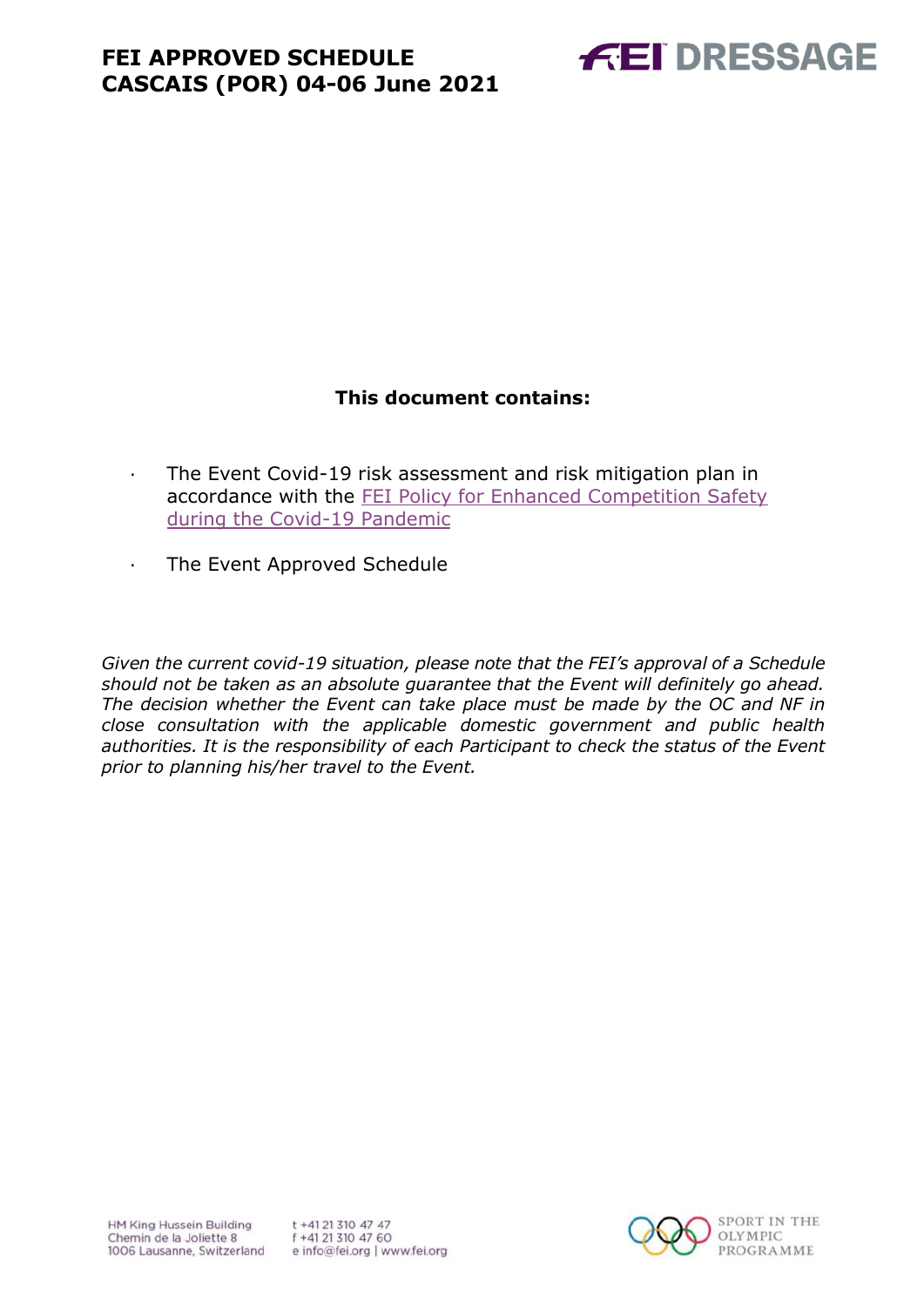### **Risk assessment for COVID-19: Addendum for sporting events.**

| <b>Additional risk of COVID-19 to the</b><br>sporting event                                                                                                                                                                                                                                                                                                           | Yes $(1)/N$ o $(0)$ | <b>Score</b>   |
|-----------------------------------------------------------------------------------------------------------------------------------------------------------------------------------------------------------------------------------------------------------------------------------------------------------------------------------------------------------------------|---------------------|----------------|
| Will the event be held in a country that<br>has documented active local transmission<br>of COVID-19 (community spread)?                                                                                                                                                                                                                                               | $\mathbf{1}$        | 1              |
| Will the event be held in a single venue or<br>multiple venues/cities/countries?<br>(single venue = $0$ ; multiple venues = 1)                                                                                                                                                                                                                                        | 0                   | 0              |
| Will the event include international<br>participants (athletes and spectators)<br>from countries that have documented<br>active local transmission of COVID-19<br>(community spread)? (NB: if the Events<br>does not involve spectators, please clarify this<br>in the comments to the questions in relation<br>to spectators in the "Mitigation Checklist"<br>sheet) | 1                   | 1              |
| Will the event include a significant<br>number of participants (athletes or<br>spectators) at higher risk of severe<br>COVID-19 disease (e.g., people over 65<br>years of age or people with underlying<br>health conditions)?                                                                                                                                        | 0                   | 0              |
| Will the event include sports that are<br>considered at higher risk of spread for<br>COVID-19 (eg, contact sports)?                                                                                                                                                                                                                                                   | $\Omega$            | $\Omega$       |
| Will the event be held indoors?<br>$(Yes = 1; No = 0)$                                                                                                                                                                                                                                                                                                                | $\Omega$            | $\Omega$       |
| <b>Total COVID-19 risk score</b>                                                                                                                                                                                                                                                                                                                                      |                     | $\overline{2}$ |



**FEI DRESSAGE**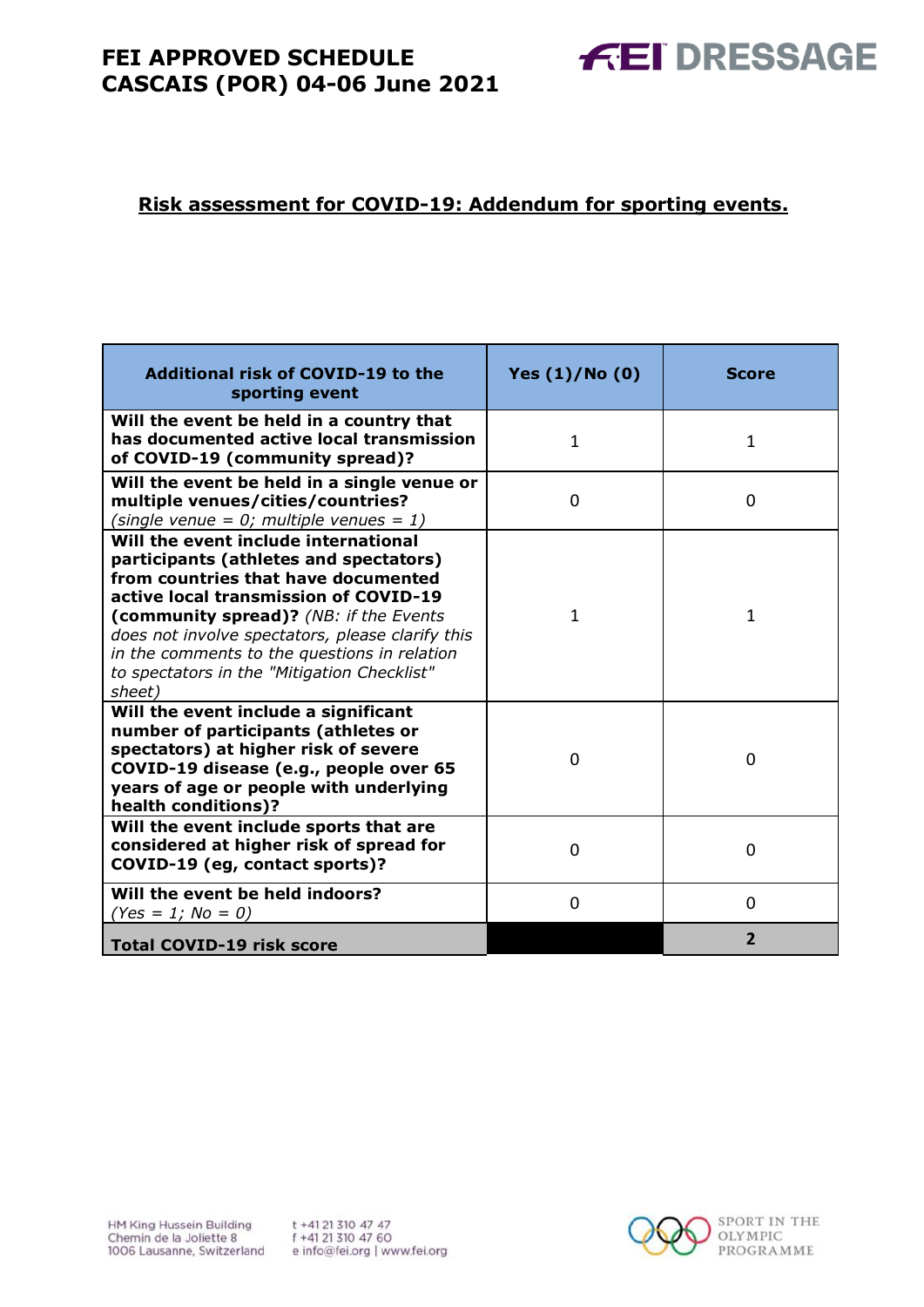# **FEI DRESSAGE**

### **Mitigation Checklist.**

| <b>Topic</b>                                                                                                        | <b>Key consideration</b>                                                                                                                                                                                                                                                                                                                                                 | <b>Score</b><br><b>Yes/Completed</b><br>(2), Maybe/In<br>progress $(1)$ ,<br>No/Not<br>considered (0) | Weighting | <b>Total</b><br>score | <b>Comments</b> |
|---------------------------------------------------------------------------------------------------------------------|--------------------------------------------------------------------------------------------------------------------------------------------------------------------------------------------------------------------------------------------------------------------------------------------------------------------------------------------------------------------------|-------------------------------------------------------------------------------------------------------|-----------|-----------------------|-----------------|
| <b>Understanding</b><br>of the<br>overview of<br>the current<br>COVID-19<br>situation by<br>the event<br>organizers | Have the relevant OC and responsible staff<br>been informed about the latest available<br>guidance on the COVID-19 outbreak<br>(official web resources available from WHO,<br>CDC, ECDC, UN, local public health<br>authorities)? And are the OC and staff<br>concerned committed to following the<br>available guidance?                                                | $\overline{2}$                                                                                        |           | $\overline{2}$        |                 |
|                                                                                                                     | Is the OC aware of global and local daily<br>situation reports as provided by WHO or local<br>public health authorities?                                                                                                                                                                                                                                                 | $\mathbf{2}$                                                                                          | 1         | 2                     |                 |
|                                                                                                                     | Do the OC and responsible staff understand<br>the risks and transmission routes of COVID-<br>19, the steps that Event attendees can take<br>to limit spread, the recognized best practices<br>(including respiratory etiquette, hand<br>hygiene, physical distancing, etc.), and the<br>travel restrictions adopted by different<br>countries that may affect the Event? | $\overline{2}$                                                                                        | 1         | $\overline{2}$        |                 |
| <b>Event</b><br>emergency<br>preparedness                                                                           | Has a contingency medical response plan<br>for COVID-19 been developed for the<br>Event?                                                                                                                                                                                                                                                                                 | 1                                                                                                     | 3         | 3                     |                 |

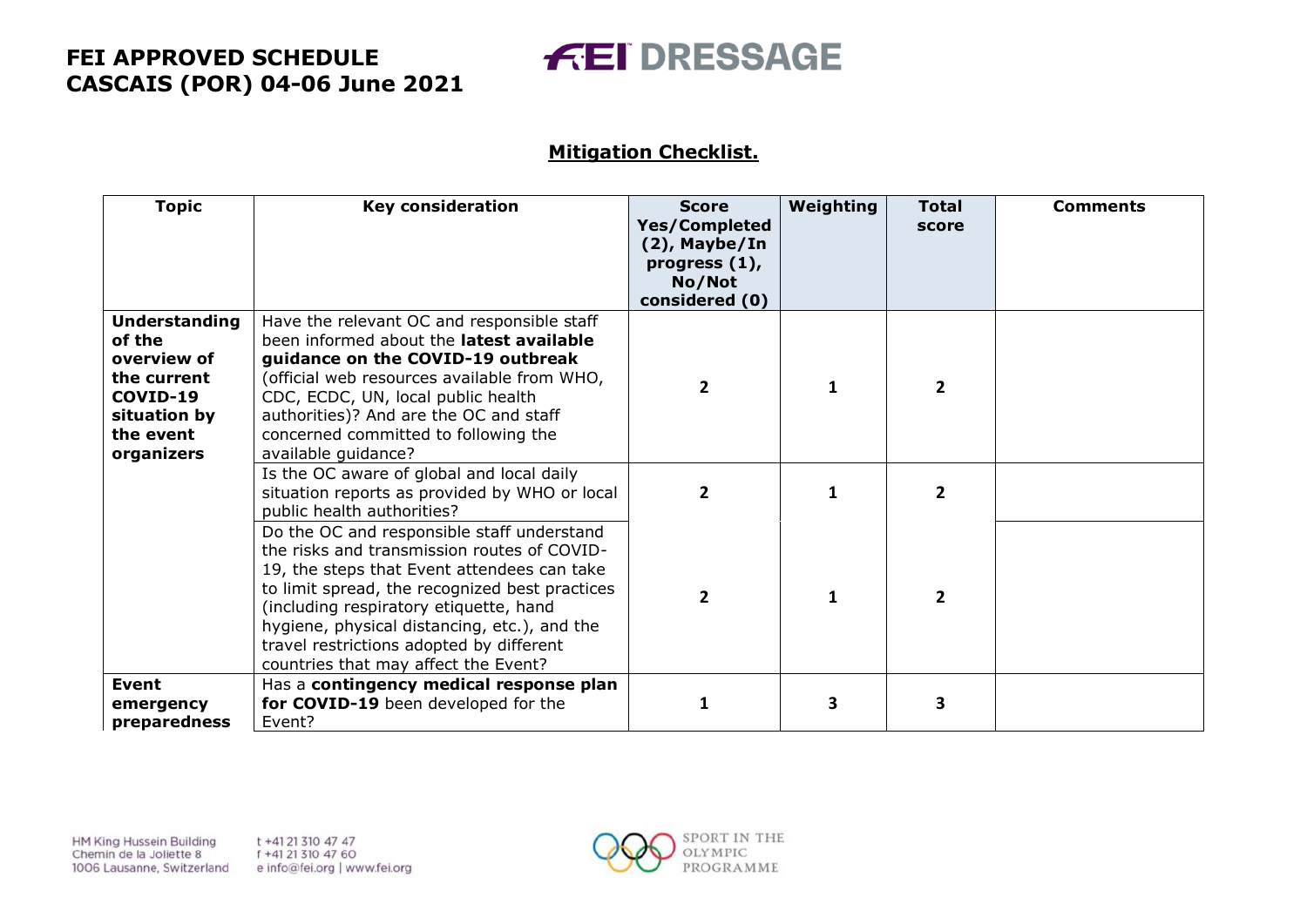# **FEI DRESSAGE**

| and response<br>plans | Does the contingency medical response plan<br>include information about how attendees<br>should interact with the host country<br>healthcare system (e.g. hotline/helpline<br>telephone number, medical teams and first-<br>aid points for the Event, local health care<br>system)? | $\overline{2}$ | $\overline{\mathbf{3}}$ | 6              |  |
|-----------------------|-------------------------------------------------------------------------------------------------------------------------------------------------------------------------------------------------------------------------------------------------------------------------------------|----------------|-------------------------|----------------|--|
|                       | Is there an Emergency COVID-19<br>Outbreak Response Coordinator/Team in<br>the OC or other structure for the Event with<br>defined roles and responsibilities,<br>coordinating the health preparedness and<br>response planning for the outbreak?                                   | 1              | $\overline{2}$          | $\overline{2}$ |  |
|                       | Has the host country or OC requested<br>support from WHO and/or local public<br>health authorities?                                                                                                                                                                                 | $\overline{2}$ | 3                       | 6              |  |
|                       | Has the OC acquired the following supplies to help reduce the risk of transmission of COVID-19?                                                                                                                                                                                     |                |                         |                |  |
|                       | Personal protective equipment (e.g. masks,<br>gloves, gowns) for onsite medical personnel                                                                                                                                                                                           | $\mathbf{2}$   | 3                       | 6              |  |
|                       | Hand sanitizer and alcohol rubs/gels, tissues,<br>frequently replaced soap canisters and closed<br>bins for safe disposal of hygienic materials<br>(e.g. tissues, towels, sanitary products) in<br>washrooms and changing rooms                                                     | $\overline{2}$ | 3                       | 6              |  |
|                       | Hand sanitizers and alcohol rubs for all<br>entrances and throughout the venue                                                                                                                                                                                                      | $\mathbf{2}$   | $\overline{\mathbf{3}}$ | 6              |  |
|                       | If a person feels unwell/ shows symptoms of an acute respiratory infection during the Event:                                                                                                                                                                                        |                |                         |                |  |
|                       | Is there a procedure for athletes or<br>spectators to clearly identify whom to<br>contact and how to do so if they or other<br>Event participants feel unwell?                                                                                                                      | $\mathbf{2}$   | 3                       | 6              |  |
|                       | Is there a protocol on whom the OC should<br>contact in the host country to report                                                                                                                                                                                                  | 1              | 3                       | 3              |  |

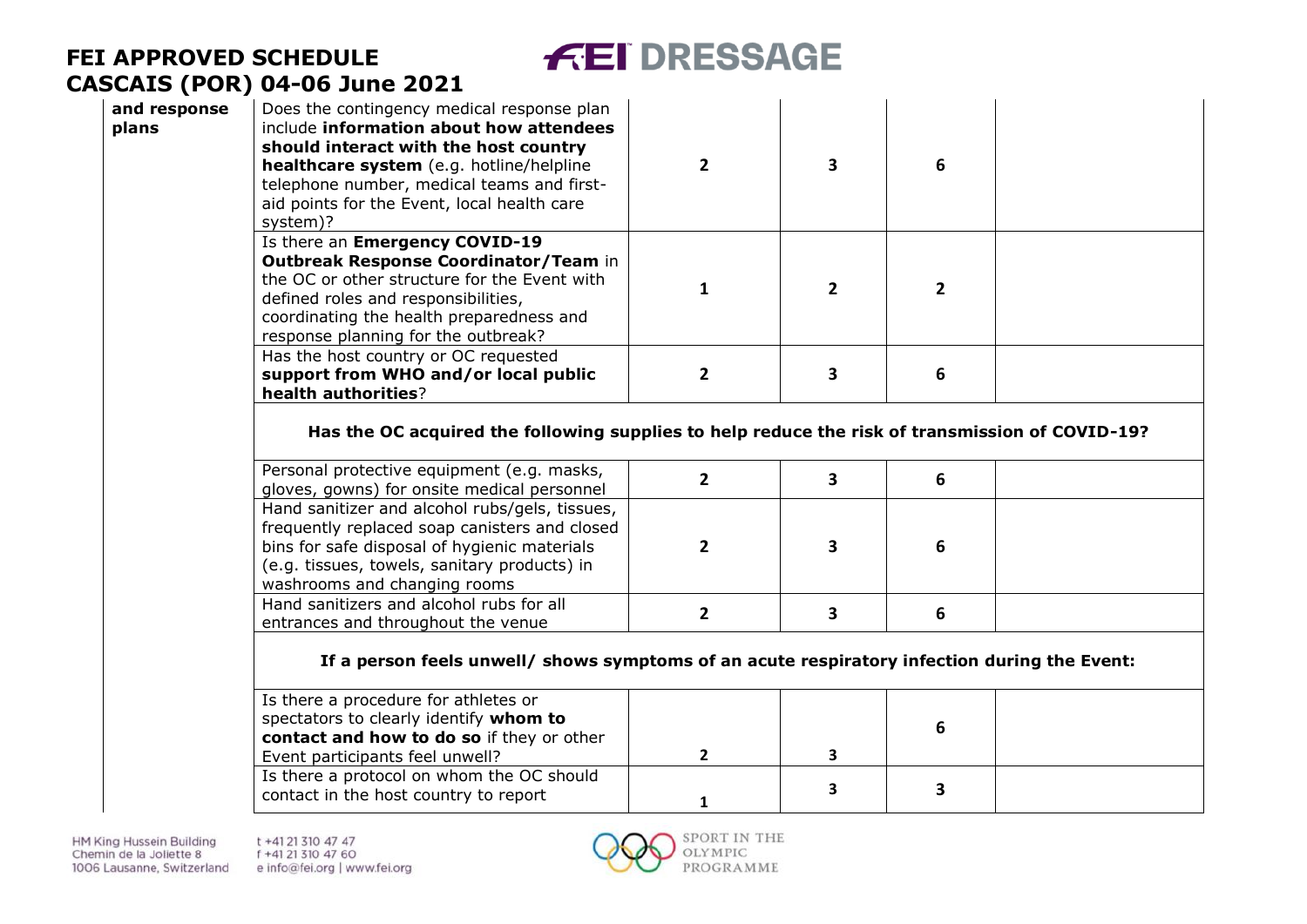# **FEI DRESSAGE**

| suspected cases and request testing and<br>epidemiological investigations?                                                                                                                                                                                                  |                |                |                         |                            |
|-----------------------------------------------------------------------------------------------------------------------------------------------------------------------------------------------------------------------------------------------------------------------------|----------------|----------------|-------------------------|----------------------------|
| Are first-aid services or other medical<br>services in-place and equipped to support<br>patients with respiratory symptoms?                                                                                                                                                 | $\overline{2}$ | $\overline{2}$ | 4                       |                            |
| Are there isolation rooms or mobile<br>isolation units available onsite?                                                                                                                                                                                                    | $\overline{2}$ | $\overline{2}$ | $\overline{\mathbf{4}}$ |                            |
| Are there any designated medical<br>facilities that manage patients with COVID-<br>19 infection in the host country?                                                                                                                                                        | $\overline{2}$ | $\overline{2}$ | 4                       |                            |
| Are there transportation services with<br>trained medical professionals available to<br>transport critically ill patients with severe<br>acute respiratory infections to a hospital or<br>to evacuate them from the host country, if<br>necessary?                          | $\overline{2}$ | $\overline{2}$ | 4                       |                            |
| Has a cleaning schedule been developed to<br>ensure the venue is clean and hygienic -<br>wiping surfaces and any equipment regularly<br>with disinfectant is strongly recommended<br>(before, during and after the event and<br>between each round of competition)?         | $\overline{2}$ | 3              | 6                       |                            |
| Are there established screening measures,<br>including temperature checks in place for<br>participants at the point of entry, venues,<br>routes and on-site medical facilities (first-aid<br>points)? (Please specify in Comments what<br>these screening measures include) | 1              | 3              | 3                       |                            |
| Is the host country conducting COVID-19<br>laboratory diagnostic tests? (If Yes,<br>please specify in comments the type of<br>COVID-19 diagnostic test used)                                                                                                                | $\overline{2}$ | 3              | 6                       | Molecular (RT - PCR) tests |
| Does the host country have a national<br>public health emergency preparedness<br>and response plan that can address severe<br>respiratory diseases, including COVID-19?                                                                                                     | $\overline{2}$ | $\overline{2}$ | 4                       |                            |

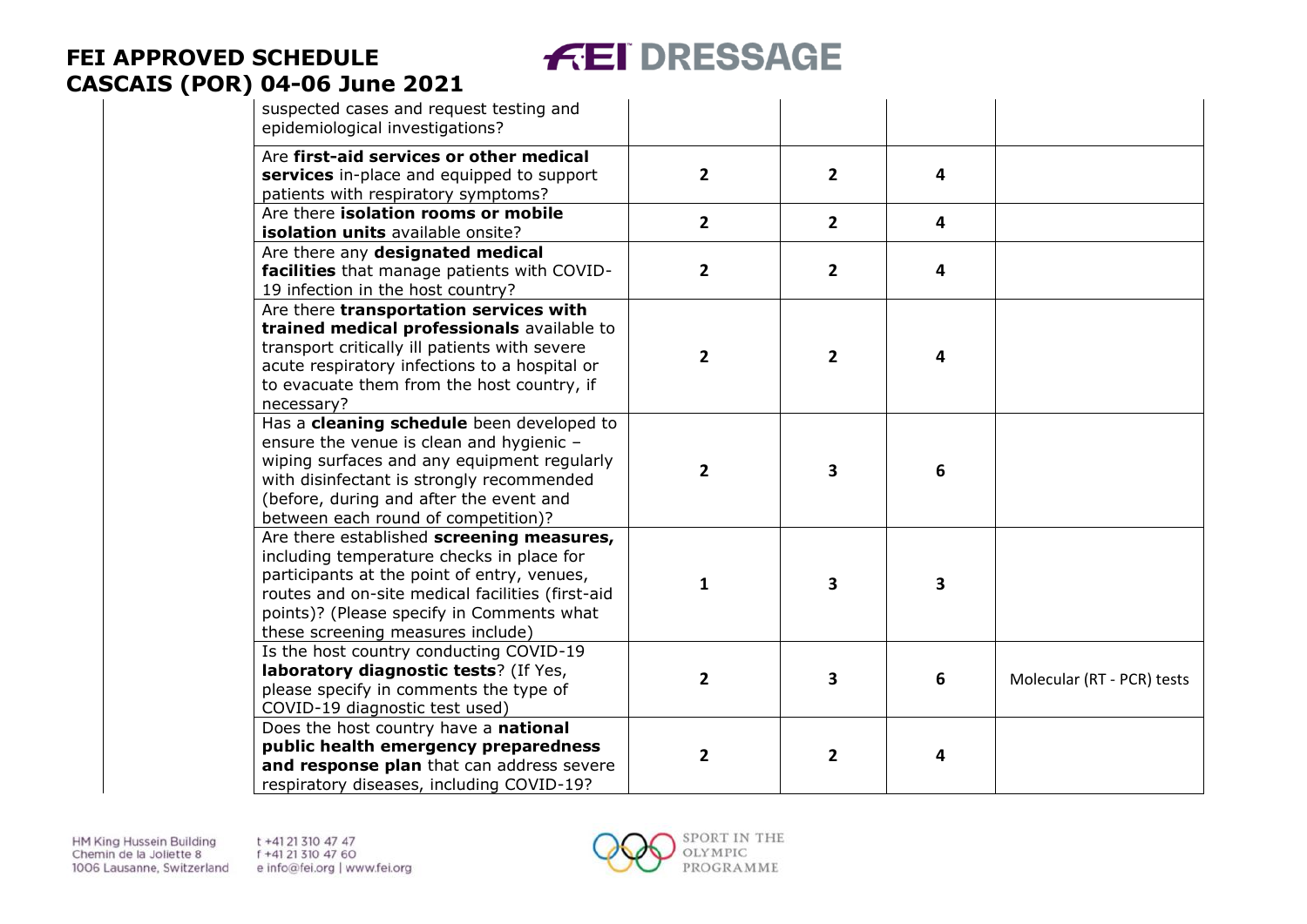# **FEI DRESSAGE**

|                                                   | Is there a preliminary agreement by the<br>host country to provide care for any<br>COVID-19 cases connected with the Event?                                                                                                                                                                                                                                                                               | $\mathbf{1}$   | 3                       | 3            |  |
|---------------------------------------------------|-----------------------------------------------------------------------------------------------------------------------------------------------------------------------------------------------------------------------------------------------------------------------------------------------------------------------------------------------------------------------------------------------------------|----------------|-------------------------|--------------|--|
|                                                   | If the Event is for a duration of 14 days or<br>longer, does the medical response plan for<br>the event include resources and protocols for<br>managing all public health interventions that<br>would be necessary and supporting the<br>national public health authorities if<br>participants are infected and become unwell<br>at the Event? (If the event is for less than 14<br>days, please score 0) | $\mathbf 0$    | 3                       | $\mathbf{0}$ |  |
|                                                   | If the Event is for less than 14 days, does<br>the medical response plan include protocols<br>for OCs to notify all participants of possible<br>exposure to COVID-19 if the OCs are made<br>aware of any suspected or confirmed cases<br>that attended the Event? (If the event is for<br>14 days or longer, please score 0)                                                                              | $\overline{2}$ | 3                       | 6            |  |
| <b>Stakeholder</b><br>and partner<br>coordination | Is there an established mechanism for<br>collaboration and coordination between the<br>health and security sectors, which is<br>considered as crucial?                                                                                                                                                                                                                                                    | 0              | $\overline{2}$          | $\mathbf 0$  |  |
|                                                   | Are there agreed, clear and easily<br>understood processes in place for reporting<br>to external multi-sectoral stakeholders<br>(including surveillance authorities, WHO,<br>CDC, ECDC, etc.) and disseminating risk<br>communication messages (Media)?                                                                                                                                                   | 0              | $\overline{2}$          | $\mathbf{0}$ |  |
| <b>Command and</b><br>control                     | Is there a decision-making authority/body<br>and an agreed procedure to modify,<br>restrict, postpone or cancel the Event<br>related to the evolving COVID-19 outbreak?                                                                                                                                                                                                                                   | $\overline{2}$ | $\overline{\mathbf{3}}$ | 6            |  |
|                                                   | Are there arrangements to activate a<br>strategic health operation centre if there<br>are suspected COVID-19 cases in connection<br>with the Event?                                                                                                                                                                                                                                                       | $\mathbf{2}$   | $\overline{2}$          | 4            |  |

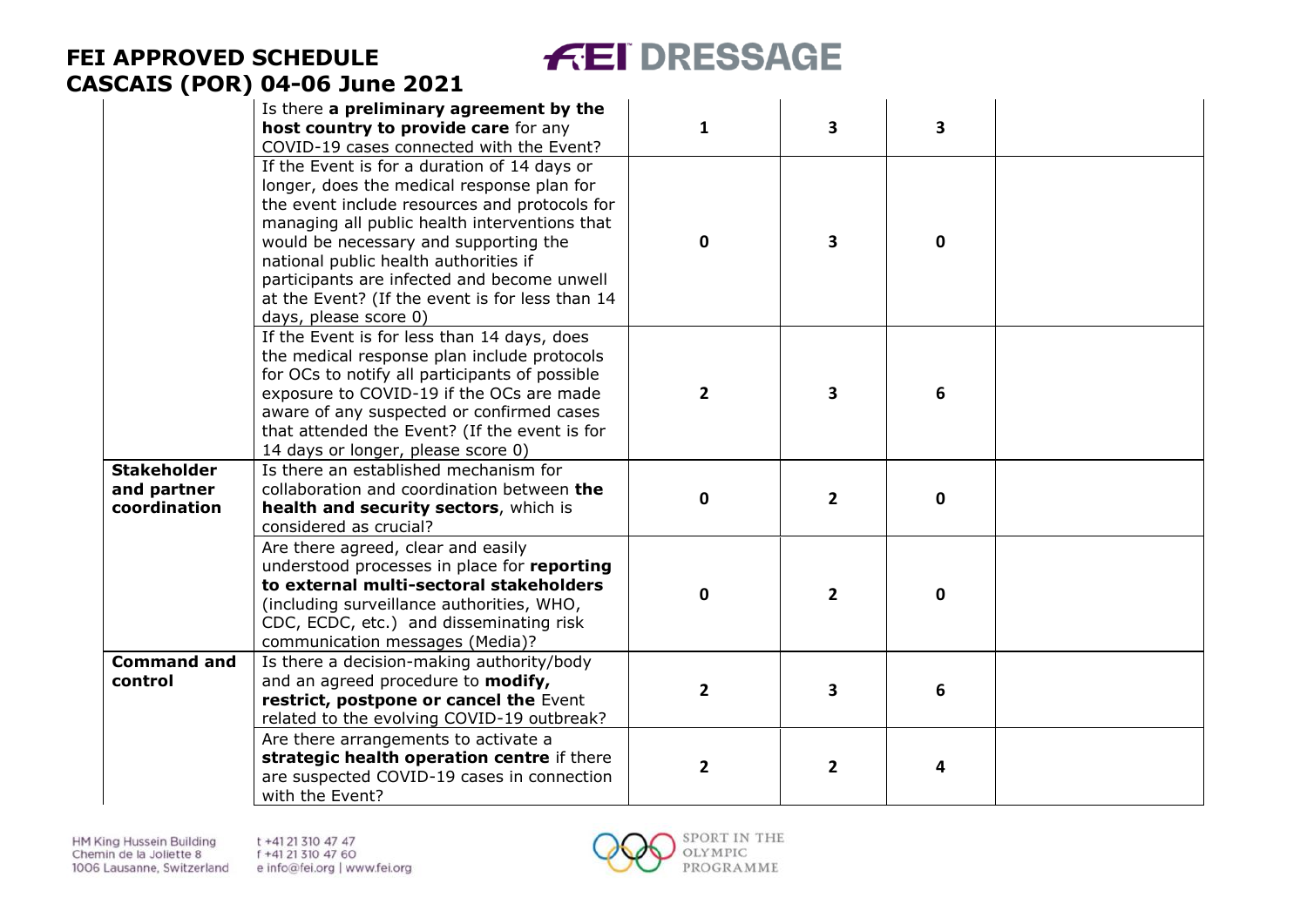# **FEI DRESSAGE**

| <b>Risk</b><br>communication                                                          | Have the OC and staff undergone training<br>and exercises on personal safety procedures<br>and emergency mitigation measures<br>(including those specifically listed in this<br>checklist)?<br>Is there a risk communication strategy                                                                                                                                                                                 | $\overline{2}$<br>$\mathbf{2}$ | 3<br>3         | 6<br>6         |  |
|---------------------------------------------------------------------------------------|-----------------------------------------------------------------------------------------------------------------------------------------------------------------------------------------------------------------------------------------------------------------------------------------------------------------------------------------------------------------------------------------------------------------------|--------------------------------|----------------|----------------|--|
|                                                                                       | for the Event in regard to COVID-19?<br>Is there a designated person(s) to lead<br><b>media</b> activities and tasked with managing<br>all external communications with national<br>and international government officials, the<br>general public, and the media? (If yes,<br>please identify the spokesperson in<br>comments)                                                                                        | $2^{\circ}$                    | $\overline{2}$ | 4              |  |
|                                                                                       | Has there been monitoring of national and<br>international media and social media<br>established for rumours to be able to<br>counter them early? (Please explain in the<br>comments what protocols are in place for<br>counter messaging)                                                                                                                                                                            | 1                              | $\overline{2}$ | $\overline{2}$ |  |
|                                                                                       | Has coordination been set up with major<br>official media channels and social media sites<br>such as Twitter, Facebook and Instagram so<br>that messaging can be coordinated with, and<br>assisted by, the platforms to provide<br>targeted messaging from OCs (including<br>messaging to counter fake news and<br>rumours, and proactive messaging about the<br>status of the sporting event, including<br>changes)? | $\mathbf{2}$                   | $\overline{2}$ | 4              |  |
| <b>Public health</b><br>awareness of<br>COVID-19<br>before and<br>during the<br>event | Has public health advice on clinical<br>features of COVID-19, preventive measures,<br>especially respiratory etiquette, hand<br>hygiene practices, and physical distancing,<br>been shared with all staff involved in the<br>Event, athletes, the public, and personnel of<br>all relevant stakeholders?                                                                                                              | $\mathbf{2}$                   | 3              | 6              |  |

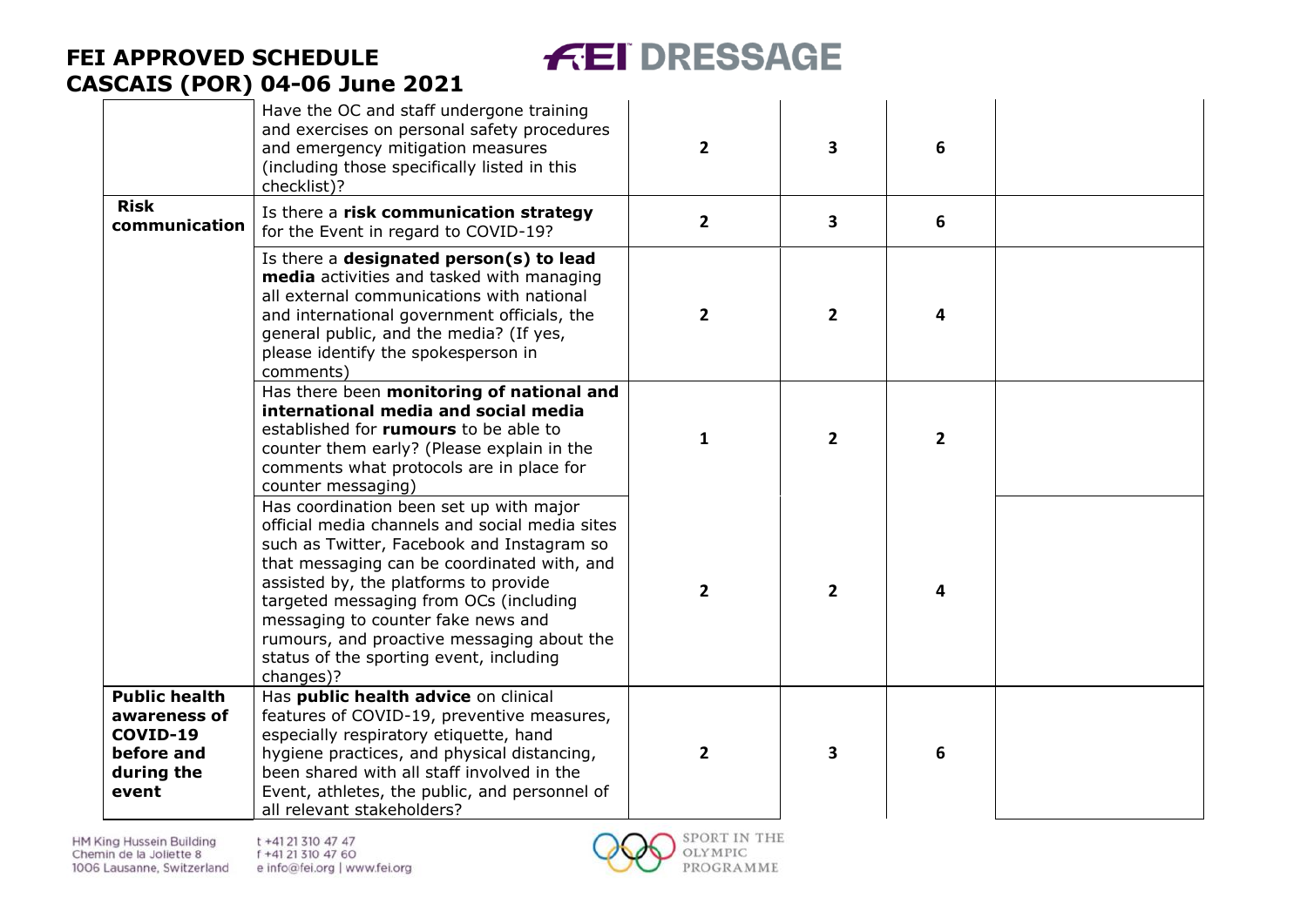

|                               | Has information on the at-risk populations<br>been provided to all athletes, the public and<br>others so they may make an informed<br>decision on their attendance based on their<br>personal risks? | $\overline{2}$                                   | $\overline{\mathbf{3}}$ | 6            | Public not allowed at the<br>event |
|-------------------------------|------------------------------------------------------------------------------------------------------------------------------------------------------------------------------------------------------|--------------------------------------------------|-------------------------|--------------|------------------------------------|
|                               | Has public advice included information on the<br>meaning of the following measures:<br>quarantine, self-isolation and self-<br>monitoring?                                                           | $\overline{2}$                                   | $\overline{2}$          | 4            |                                    |
| <b>Surge capacity</b>         | Are there any surge arrangements in place in the event of a public health emergency during the Event -                                                                                               | (i.e. suspected and confirmed cases of COVID-19? |                         |              |                                    |
|                               | Do these surge arrangements include funding<br>for mitigation measures?                                                                                                                              | $\overline{2}$                                   | $\overline{\mathbf{3}}$ | 6            |                                    |
|                               | Do these surge arrangements include<br>stockpiles of equipment (e.g. personal<br>protective equipment, etc.)                                                                                         | $\overline{2}$                                   | 3                       | 6            |                                    |
|                               | Do these surge arrangements include<br>training of extra staff?                                                                                                                                      | $\overline{2}$                                   | $\overline{2}$          | 4            |                                    |
|                               | Do these surge arrangements include<br>volunteers?                                                                                                                                                   | $\overline{2}$                                   | $\overline{2}$          | 4            |                                    |
| <b>Specific</b><br>mitigation | Will there be daily health checks of<br>athletes/competitors?                                                                                                                                        | $\overline{2}$                                   | $\overline{2}$          | 4            |                                    |
| measures                      | Will the athletes be separated from other<br>groups, such as officials, support staff and<br>spectators, to limit transmission?                                                                      | $\overline{2}$                                   | $\overline{2}$          | 4            |                                    |
|                               | Are there measures in place to limit the<br>sharing of equipment, water bottles,<br>towels, etc.?                                                                                                    | $\overline{2}$                                   | $\overline{\mathbf{3}}$ | 6            |                                    |
|                               | Will athletes be given closed containers to<br>allow for the safe disposal or storing of<br>all hygienic materials (e.g. tissues, towels,<br>$etc.$ )?                                               | $\mathbf{0}$                                     | $\overline{\mathbf{3}}$ | 0            |                                    |
|                               | Will the Event have designated seating for<br>all spectators?                                                                                                                                        | $\mathbf{0}$                                     | $\overline{\mathbf{3}}$ | $\mathbf{0}$ | Public not allowed at the<br>event |

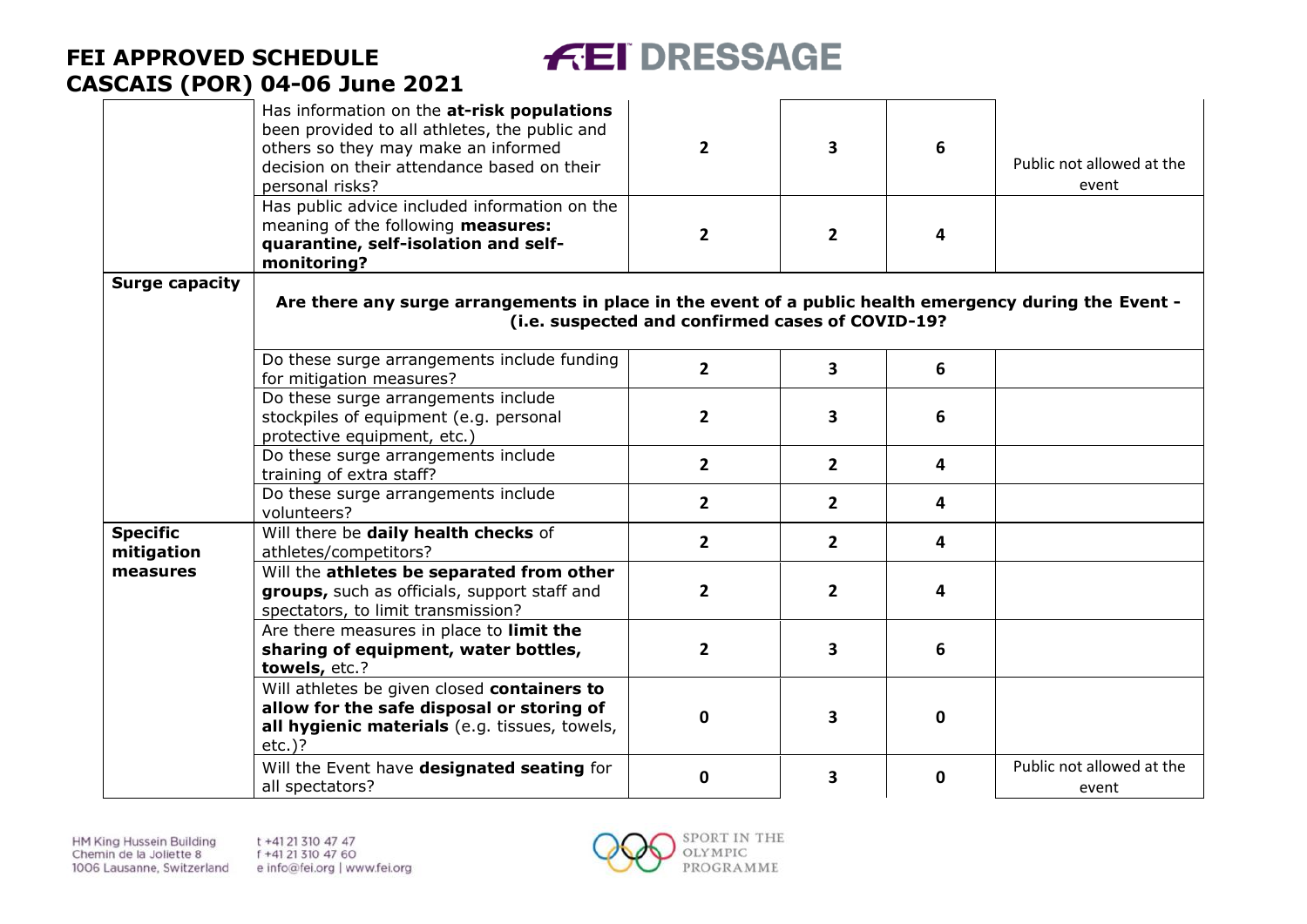# **FEI DRESSAGE**

### **FEI APPROVED SCHEDULE CASCAIS (POR) 04 -06 June 2021**

| Does the designated seating provided<br>allow for physical distancing between<br>spectators (minimum of 1 metre)?                                       |  |  |
|---------------------------------------------------------------------------------------------------------------------------------------------------------|--|--|
| Have pre-travel health checks been<br>performed on all athletes to ensure<br>underlying co-morbidities, medications,<br>allergies, etc. are documented? |  |  |

| Sum of mitigation measures |     |     |
|----------------------------|-----|-----|
|                            | 176 | 176 |
| Total mitigation score (%) | 80  |     |

**HM King Hussein Building** Chemin de la Joliette 8 1006 Lausanne, Switzerland t +41 21 310 47 47 f +41 21 310 47 60 e info@fei.org | www.fei.org

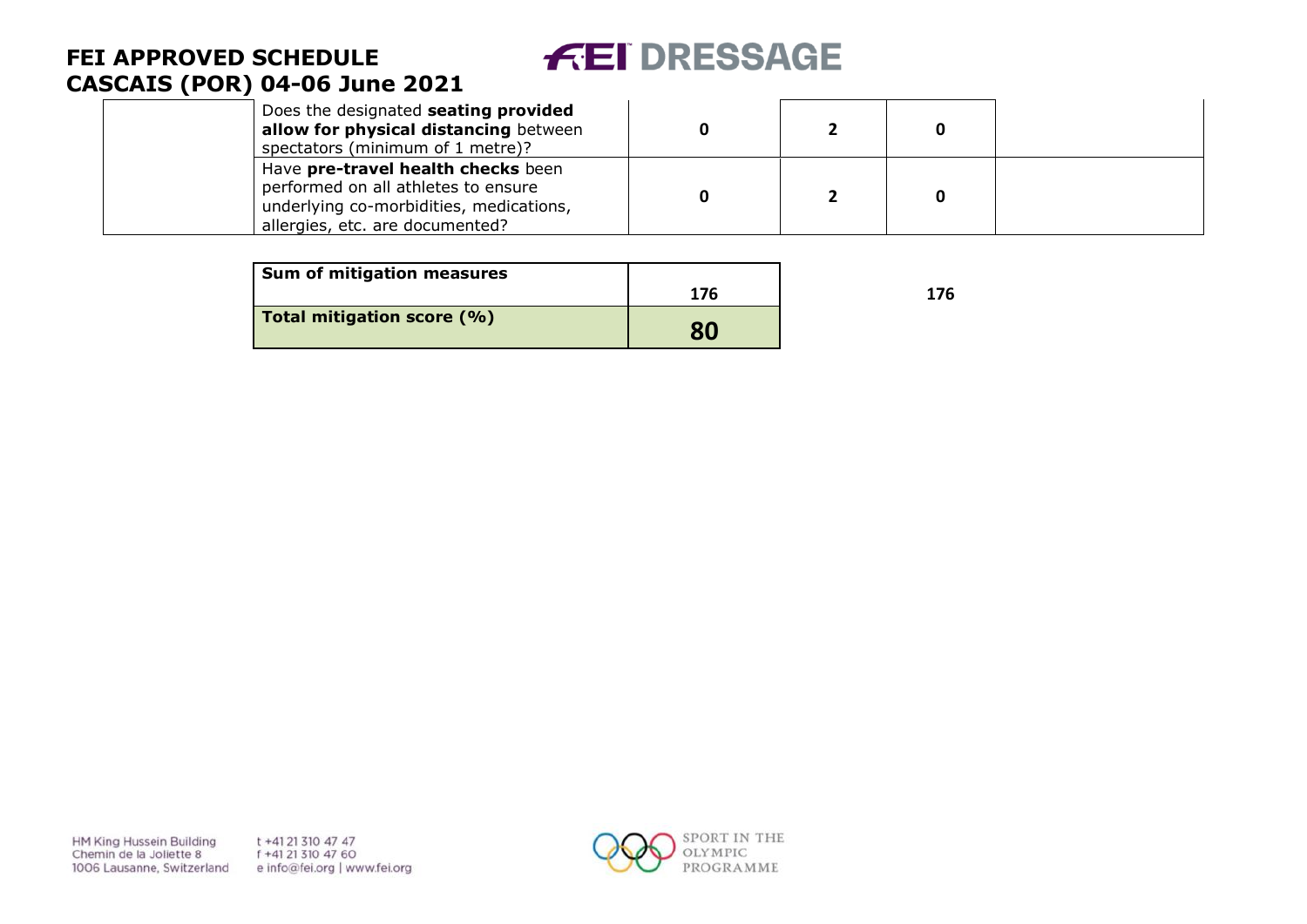The decision matrix takes the risk score and the mitigation score to provide a colour determination. This colour determination identifies the total risk of transmission and further spread of COVID-19 in relation to the mass gathering. The "Colour Determination" key below the decision matrix describes the total risk for each colour.

**FEI DRESSAGE** 

| <b>Total COVID-19 risk score</b><br>(from "Risk Assessment" Tab) | $\mathbf{z}$ |
|------------------------------------------------------------------|--------------|
| <b>Total mitigation score</b>                                    | 80           |
| (from "Mitigation Checklist" Tab)                                |              |

### **Risk Vs. Mitigation Matrix**

| <b>Total Risk Assessment Score</b> | Very Prepared to<br>Mitigate COVID-19<br>Impacts<br>$(76-100)$ | Somewhat Prepared<br>to Mitigate COVID-<br>19 Impacts<br>$(51 - 75)$ | Somewhat<br>Unprepared to<br>Mitigate COVID-19<br>Impacts<br>(26-50) | Very Unprepared to<br>Mitigate COVID-19<br>Impacts<br>$(0-25)$ |
|------------------------------------|----------------------------------------------------------------|----------------------------------------------------------------------|----------------------------------------------------------------------|----------------------------------------------------------------|
| 0 - Negligible                     | <b>Very low</b>                                                | <b>Very low</b>                                                      | <b>Very low</b>                                                      | <b>Very low</b>                                                |
| 1 - Very Low Risk                  | <b>Very low</b>                                                | <b>Very low</b>                                                      | Low                                                                  | Low                                                            |
| 2 - Low Risk                       | Low                                                            | Low                                                                  | Low                                                                  | <b>Moderate</b>                                                |
| 3 - Moderate Risk (low-moderate)   | Low                                                            | <b>Moderate</b>                                                      | <b>Moderate</b>                                                      | <b>Moderate</b>                                                |
| 4 - Moderate Risk (high-moderate)  | <b>Moderate</b>                                                | <b>Moderate</b>                                                      | <b>High</b>                                                          | <b>Very High</b>                                               |
| 5 - High Risk                      | <b>High</b>                                                    | <b>High</b>                                                          | <b>Very High</b>                                                     | <b>Very High</b>                                               |
| 6 - Very High Risk                 | <b>Very High</b>                                               | <b>Very High</b>                                                     | <b>Very High</b>                                                     | <b>Very High</b>                                               |

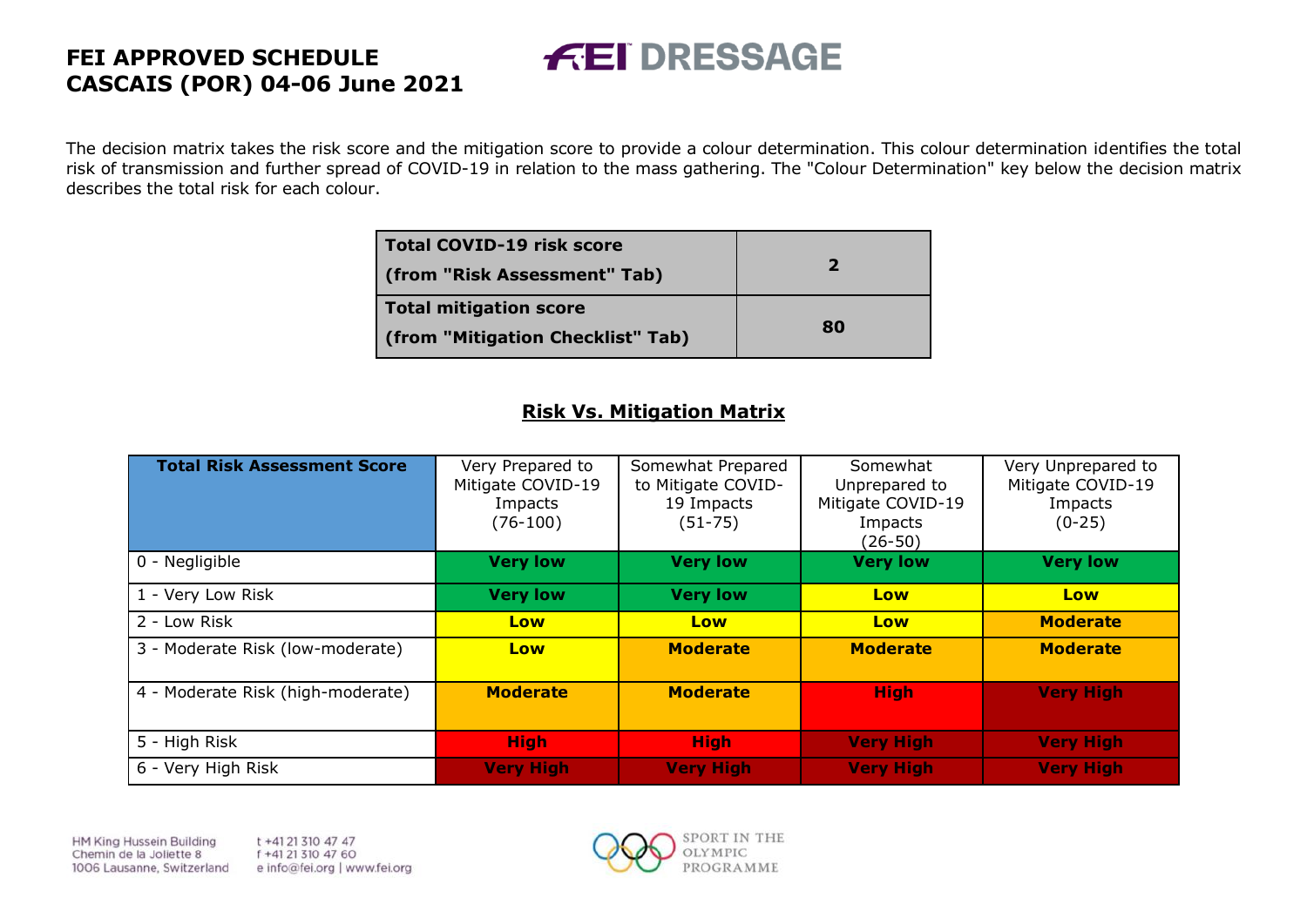**FEI DRESSAGE** 

|                  | <b>KEY FOR COLOUR DETERMINATION OF OVERALL RISK</b>                                                                                                                                                                                                      |
|------------------|----------------------------------------------------------------------------------------------------------------------------------------------------------------------------------------------------------------------------------------------------------|
| <b>VERY LOW</b>  | Overall risk of transmission and further spread of COVID-19<br>in relation to the Event is considered very low.                                                                                                                                          |
| <b>LOW</b>       | Overall risk of transmission and further spread of COVID-19<br>in relation to the Event is considered low. Recommend<br>checking whether mitigation measures can be strengthened.                                                                        |
| <b>MODERATE</b>  | Overall risk of transmission and further spread of COVID-19<br>in relation to the Event is considered moderate. Recommend<br>significant efforts to improve mitigation measures or reduce<br>risk of transmission (decrease risk assessment score).      |
| <b>HIGH</b>      | Overall risk of transmission and further spread of COVID-19<br>in relation to the Event is considered high. Recommend<br>significant efforts to improve both mitigation measures and<br>reduce risk of transmission (decrease risk assessment<br>score). |
| <b>VERY HIGH</b> | Overall risk of transmission and further spread of COVID-19<br>in relation to the Event is considered very high.                                                                                                                                         |

**HM King Hussein Building** Chemin de la Joliette 8 1006 Lausanne, Switzerland t +41 21 310 47 47 f +41 21 310 47 60 e info@fei.org | www.fei.org

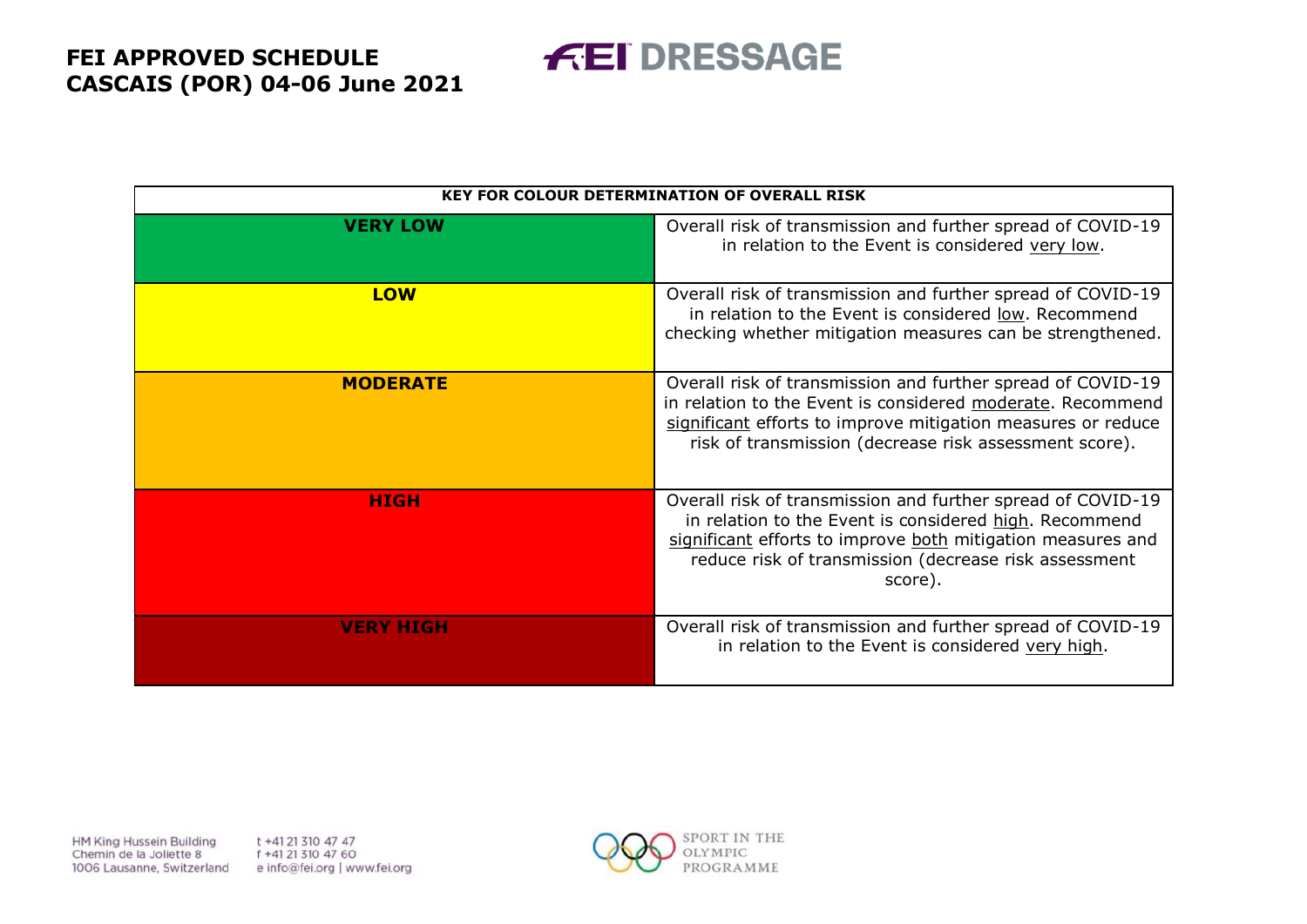### Mitigation Plan.

### *Cascais CDI's COVID-19 Mitigation Plan*

Due to the current COVID-19 Pandemic, the following protocol and procedure will be followed during the Events so that the CHCE can hold its next 2021 CDI's safely and ensure everybody stays in good health.

#### **If you have any symptoms, please stay home!**

We have deliberately limited the number of horses and thanks to the size and layout of the facilities, as well as to the experience of our team, adequate conditions are provided for the fluid development of the competitions, following the guidelines set by the Portuguese health authorities and the Portuguese Equestrian Federation (FEP) to avoid risks associated with COVID-19 disease.

Those measures can be changed according to the evolution of the local rules and guidelines/recommandations.

### **1. GENERAL:**

- Wearing of masks is **compulsory** on the entire facilities (Inside and outside areas);
- A safety distance of at least 2m must be maintained at all times whenever possible. In such cases where this is not viable you must wear a mask that covers both your nose and mouth (Surgical masks will be on sale at the Show Office);
- There will be regular disinfections done of all communal areas during the day (Bathrooms, showers, stable areas, horses showers, etc.).
- Hydro-alcoholic gel distributors will be available throughout the premises and you will be expected to use these regularly to sanitize your hands, especially when you access any area such as bathrooms, showers, stables areas, horses' showers, Show Office, Judges boxes, etc.
- There will be regular ventilation of closed areas including warehouses, restaurants, offices, bathrooms, showers, Judges boxes, etc.
- In the case that you experience any symptoms related to COVID-19 you must cancel your entries and may not attend / must leave the premises and enter in contact with the relevant health services. If you deem necessary to be isolated, inform the Show Office immediately.
- The competitions will go on with limited public and therefore accreditation will always be necessary to enter the facilities.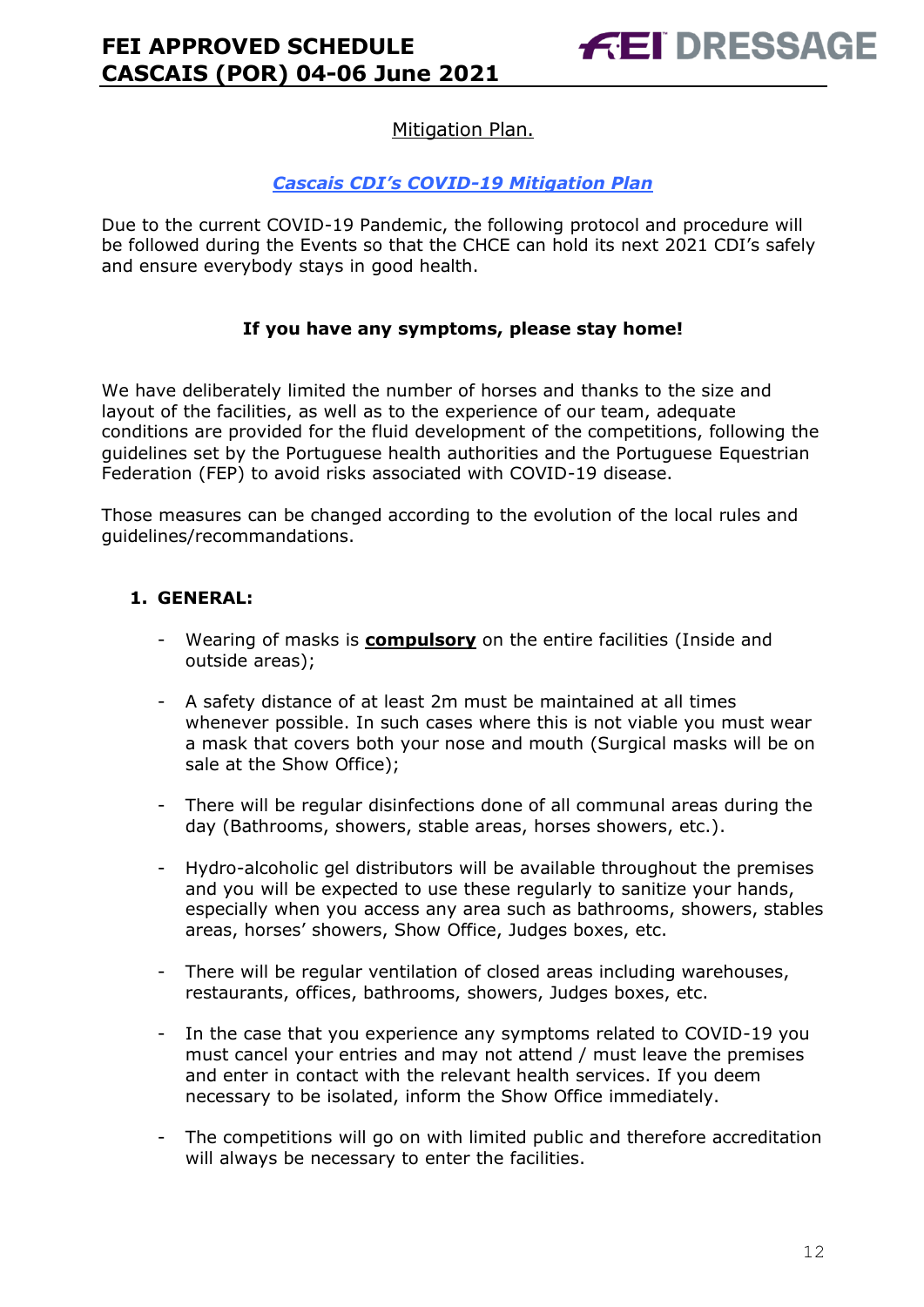The number of people allowed to access the competitions is restricted to the minimum necessary in order for the event to run properly and with maximum safety.

### **2. ON ARRIVAL AT THE SHOWGROUNDS:**

- Upon your arrival, your horses will be directed to their assigned stables/boxes by our Stable Manager.
- Passports and travel documents will be handed over to the Stable Manager.
- Once legal documentation has been passed to the Stable Manager, you will be provided with a file containing your competitions numbers, accreditation for members of your team and a written protocol that must be followed during your stay with us. Please ensure that this Protocol is read carefully.
- Please make sure that you wear a mask on any visit to the Show Office. Surgical masks will be available for sale at the Show Office. There will be a limit of three people in the Show office at any one time. The secretary will attend only one person at a time, we are asking you not to come to the office in groups but delegate a single person.
- We recommend that you visit the Show Office only for essential matters.
- Riders will find entries orders and all other relevant details on the online OC website:

<https://events.linesup.pt/events?t=2&e=>

### **3. STABLE AREA**

- Empty stables will be left between group of riders. These are not to be used.
- We recommend that everyone takes the utmost care to sanitize their own allocated areas during the competitions, at adequate intervals.
- Hydrogel's distributors will be available both at the entrances to the stables and at the horses' showers areas.
- The horses' showers will be regularly sanitized by our staff. The use of hydrogel before using those facilities is mandatory.

### **4. SECRETARY**

We recommend the use of [www.linesup.pt](http://www.linesup.pt/) for planning at the competitions.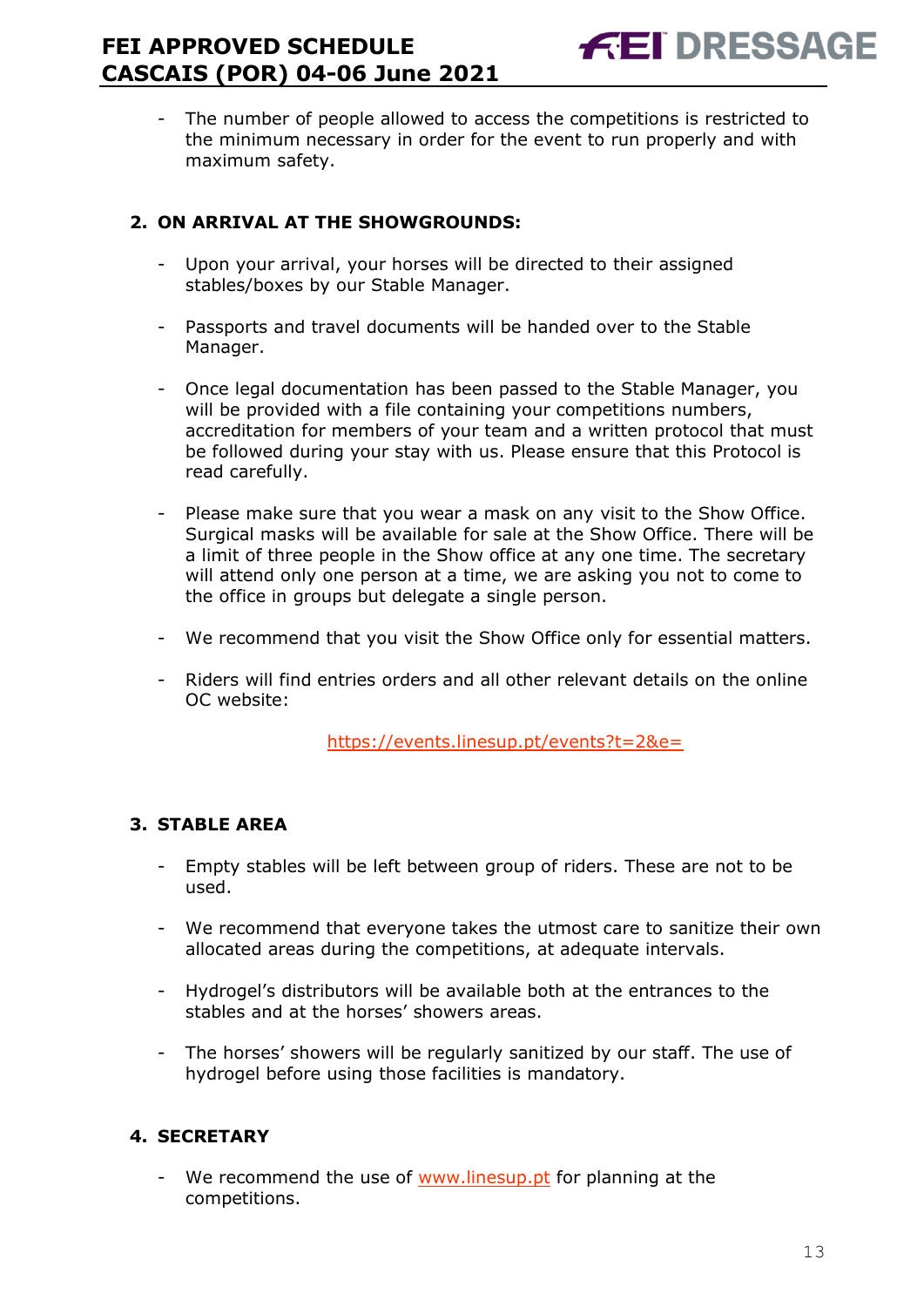- Information boards will be available at the showground in various locations (With useful information, timetables, order to go, Start lists, results, etc. etc.).

### **5. WARM UP ARENA**

- Access to the arena will be controlled at all times, only 6 horses that are entered in the current/relevant class will be allowed to enter.
- Circular arena is reserved for lunging only.
- Only one person per rider may access the warm up arena.
- Stewards will be in charge of monitoring and enforcing the aforementioned.

### **6. PRIZE GIVING CEREMONIES**

- Protocol for prize giving ceremonies will be explained on the show ground.

### **7. IMPORTANT CONTACTS**

- SHOW OFFICE: + 351 214 872 064 / + 351 965037024 (Cell.)
- COVID-19 HOTLINE: +351 808 24 24 24
- IN CASE OF EMERGENCY: Call 112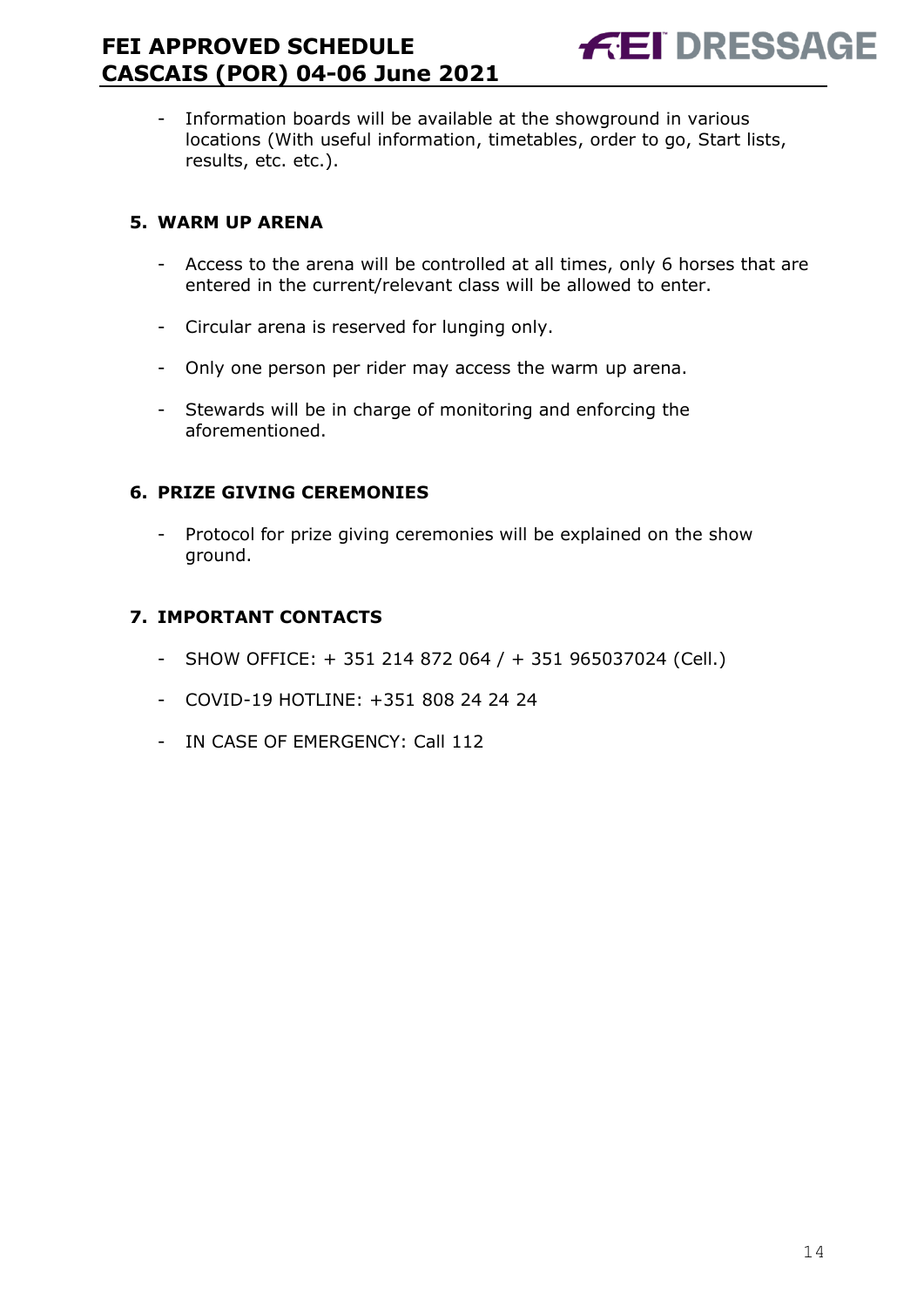### **I. DENOMINATION OF EVENT**

| <b>VENUE:</b>                                                                      |                                                                    | <b>CASCAIS</b>                                              |                               |                                                      |       |
|------------------------------------------------------------------------------------|--------------------------------------------------------------------|-------------------------------------------------------------|-------------------------------|------------------------------------------------------|-------|
| DATE:                                                                              |                                                                    | 04 - 06 June 2021                                           |                               |                                                      |       |
| NF:                                                                                |                                                                    | <b>PORTUGAL</b>                                             |                               |                                                      |       |
| Indoor:                                                                            |                                                                    | Outdoor:                                                    |                               |                                                      |       |
| $CDI1*$<br>$CDIO2*$<br><b>CDIJ</b><br><b>CDIOJ</b><br><b>CDIAm</b><br>Championship | $CDI2*$<br>$CDIO3*$<br><b>CDIY</b><br><b>CDIOY</b><br><b>CDIYH</b> | $CDI3*$<br>$CDIO4*$<br><b>CDIP</b><br><b>CDIOP</b><br>Games | $CDI4*$<br>$CDIO5*$<br>CDIU25 | $CDI5*$<br>$-NC$<br>CDICh<br>$CDIOU25$ $\Box$ CDIOCh | CDI-W |

### <span id="page-14-0"></span>**II. GENERAL CONDITIONS**

- FEI Statutes, 24<sup>th</sup> edition, effective 19 November 2019.
- FEI General Regulations, 24<sup>th</sup> edition, 1<sup>st</sup> January 2020, updates effective 1<sup>st</sup> January 2021.
- FEI Veterinary Regulations,  $14<sup>th</sup>$  edition, effective  $1<sup>st</sup>$  January 2018, updates effective 1<sup>st</sup> January 2021.
- **- FEI Dressage Rules (25 th edition, effective 1st January 2014, including updates 1 st January 2021) and if applicable the FEI Dressage World CupTM Rules 2020/2021 and 2021/2022 and FEI Dressage Nations CupTM Rules 2021.**
- Equine Anti-Doping and Controlled Medication Regulations (EADCMR), 3rd Edition, effective 1<sup>st</sup> January 2021.
- FEI Anti-Doping Rules for Human Athletes (ADRHA), based upon the 2021 WADA Code, effective 1<sup>st</sup> January 2021.
- The FEI Policy for Enhanced Competition Safety during the Covid-19 Pandemic, effective as of 1 July 2020 and until further notice.
- Given the current Covid-19 situation, please note that the FEI's approval of a Schedule should not be taken as an absolute guarantee that the Event will definitely go ahead. The decision whether the Event can take place must be made by the OC and NF in close consultation with the applicable domestic government and public health authorities. It is the responsibility of each Participant to check the status of the Event prior to planning his/her travel to the Event.
- All subsequent published revisions, the provisions of which will take precedence.

Approved by the FEI, Lausanne, on 10/05/2021. Updated 18/05/2021.

Bettina De Rham FEI Director Dressage & Para Dressage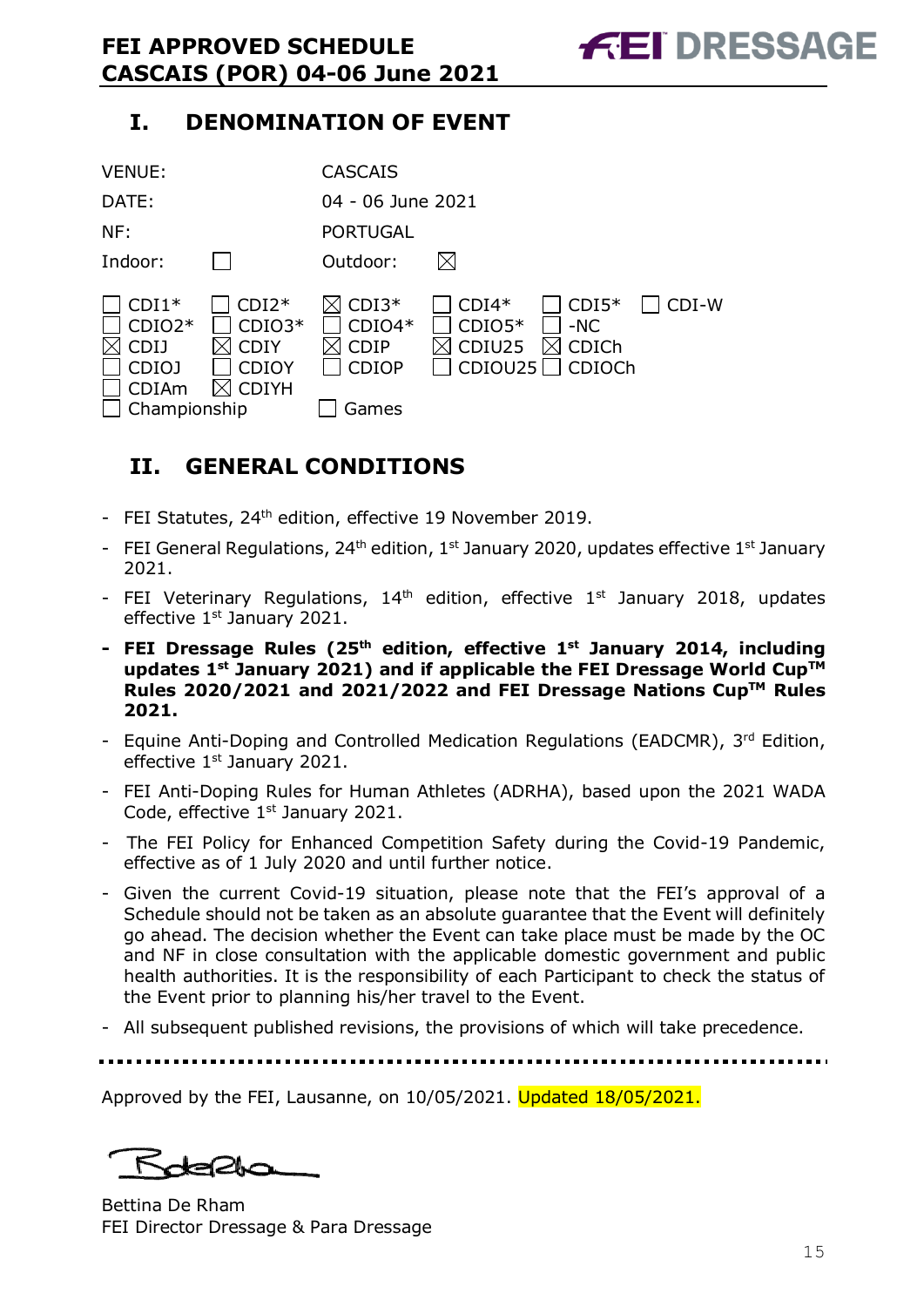### **TABLE OF CONTENTS**

| II.                                                                     |                                                                                                                       |
|-------------------------------------------------------------------------|-----------------------------------------------------------------------------------------------------------------------|
|                                                                         | III. THE FEI CODE OF CONDUCT FOR THE WELFARE OF THE HORSE                                                             |
| IV.<br>1.<br>2.<br>3 <sub>1</sub>                                       |                                                                                                                       |
| V.                                                                      |                                                                                                                       |
|                                                                         |                                                                                                                       |
| 1.<br>2.<br>4.                                                          | ADDITIONAL FEES/CHARGES BY ORGANISING COMMITTEE: 22<br>3.<br>DEGREE OF DIFFICULTY - FLOORPLAN GRAND PRIX FREESTYLE 23 |
|                                                                         |                                                                                                                       |
| IX.                                                                     |                                                                                                                       |
| X.<br>1.<br>2.                                                          |                                                                                                                       |
| XI.<br>1.<br>2.<br>3.<br>4.<br>5.<br>6.<br>7.<br>8.<br>9.<br>10.<br>11. | LOGISTICAL/ADMINISTRATIVE/TECHNICAL INFORMATION. 34                                                                   |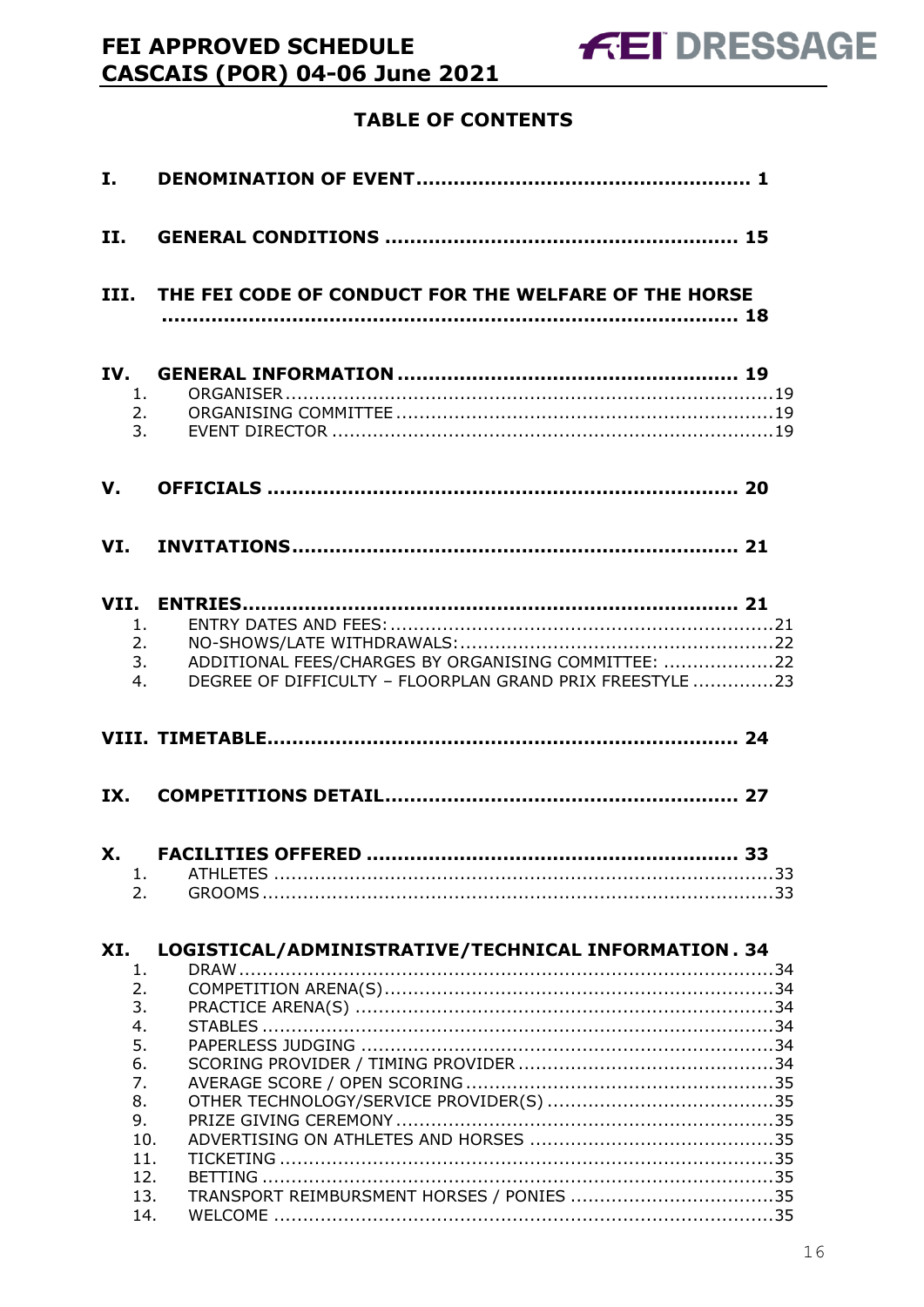| 15. LOCAL TRANSPORTATION - ARRANGEMENTS FROM HOTEL TO |  |
|-------------------------------------------------------|--|
|                                                       |  |
| 16. ENTRY RIGHT TO SHOWGROUNDS/ACCREDITED PERSONS 36  |  |
|                                                       |  |

| $\mathbf{1}$ .   |                                                        |  |
|------------------|--------------------------------------------------------|--|
| 2.               |                                                        |  |
| 3.               |                                                        |  |
| 4.               |                                                        |  |
| 5.               |                                                        |  |
| 6.               |                                                        |  |
| $\overline{7}$ . | VENUE ARRIVAL INFORMATION & FITNESS TO COMPETE 38      |  |
| 8.               | EQUINE ANTI-DOPING AND CONTROLLED MEDICATION PROGRAMME |  |
|                  |                                                        |  |

### **XIII. [HUMAN ANTI-DOPING...........................................................](#page-39-1) 40**

|                  | 1. THE FEI POLICY FOR ENHANCED COMPETITION SAFETY DURING THE |  |
|------------------|--------------------------------------------------------------|--|
|                  |                                                              |  |
| 2.               |                                                              |  |
| $\overline{3}$ . |                                                              |  |
| 4.               |                                                              |  |
| 5.               |                                                              |  |
|                  | 6. ADDITIONAL INFORMATION FROM THE ORGANISER 43              |  |
|                  |                                                              |  |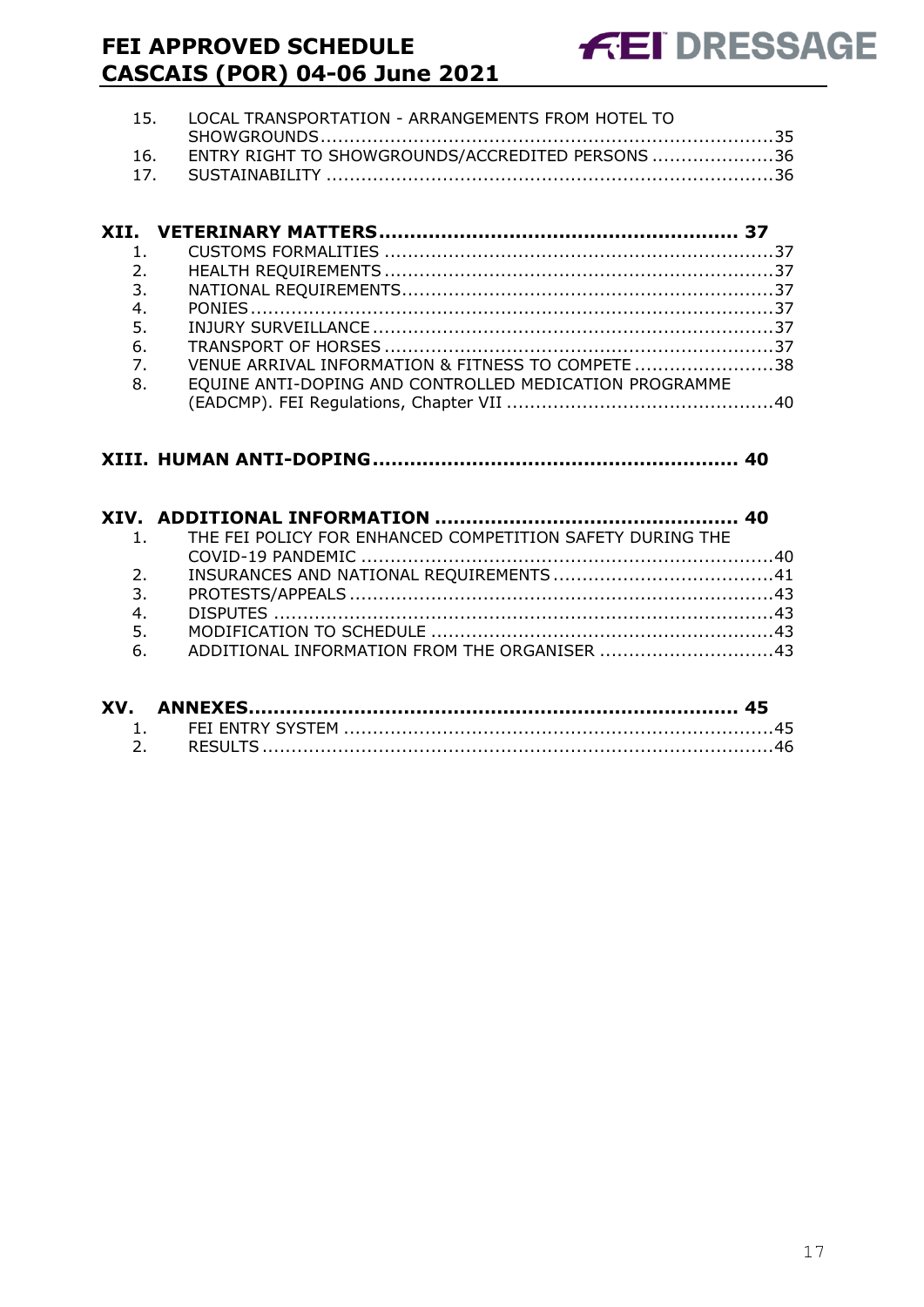### <span id="page-17-0"></span>**III. THE FEI CODE OF CONDUCT FOR THE WELFARE OF THE HORSE**

The Fédération Equestre Internationale (FEI) expects all those involved in international equestrian sport to adhere to the FEI's Code of Conduct and to acknowledge and accept that at all times the welfare of the horse must be paramount and must never be subordinated to competitive or commercial influences.

- 1. At all stages during the preparation and training of competition horses, welfare must take precedence over all other demands. This includes good horse management, training methods, farriery and tack, and transportation.
- 2. Horses and athletes must be fit, competent and in good health before they are allowed to compete. This encompasses medication use, surgical procedures that threaten welfare or safety, pregnancy in mares and the misuse of aids.
- 3. Events must not prejudice horse welfare. This involves paying careful attention to the competition areas, ground surfaces, weather conditions, stabling, site safety and fitness of the horse for onward travel after the event.
- 4. Every effort must be made to ensure that horses receive proper attention after they have competed and that they are treated humanely when their competition careers are over. This covers proper veterinary care, competition injuries, euthanasia and retirement.
- 5. The FEI urges all involved with the sport to attain the highest levels of education in their areas of expertise.

A full copy of this Code can be obtained from the Fédération Equestre Internationale, Chemin de la Joliette 8, CH-1006 Lausanne, Switzerland. Telephone: +41 21 310 47 47. The Code is available in English. The Code is also available on the FEI's website: <http://inside.fei.org/>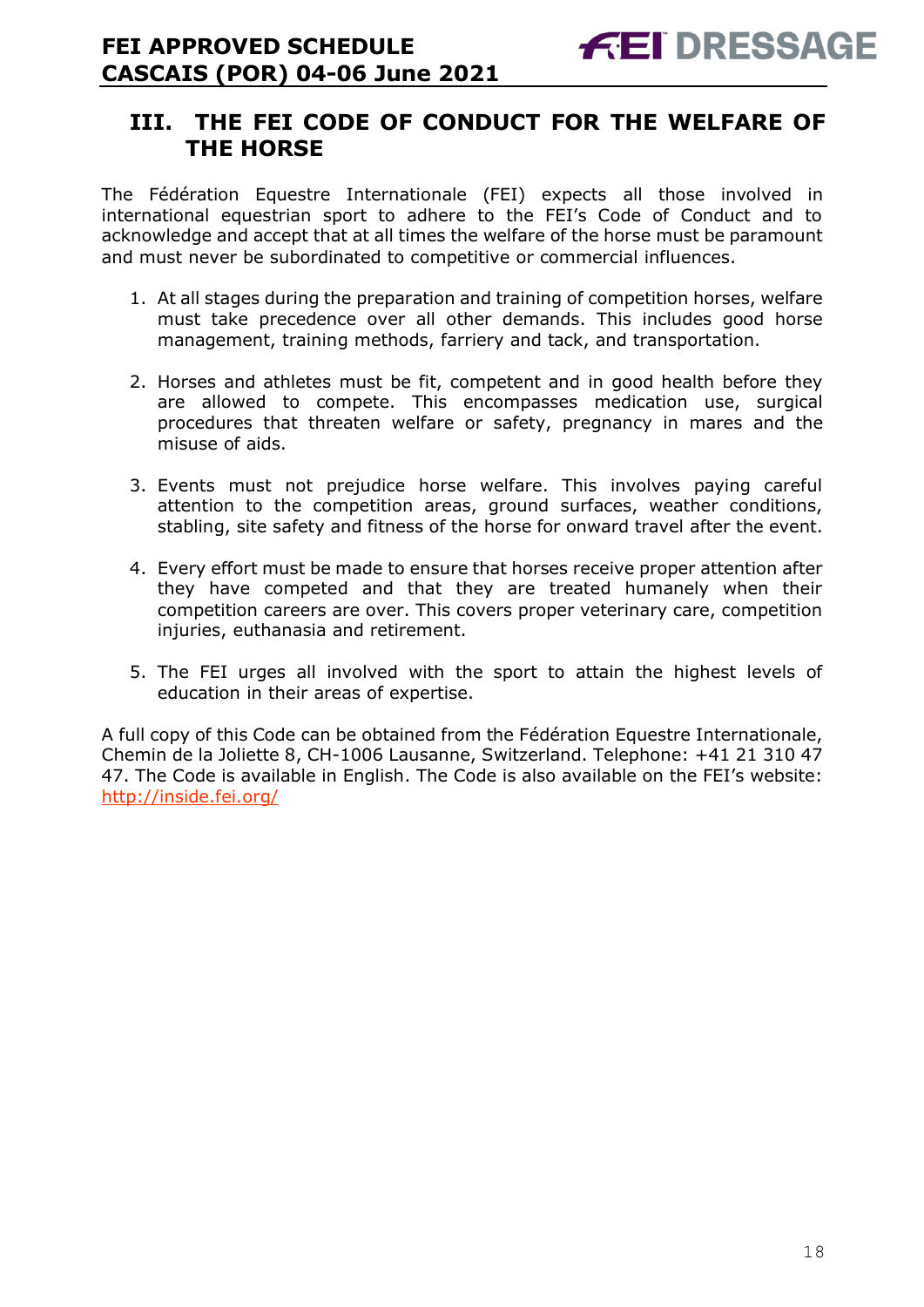### <span id="page-18-0"></span>**IV. GENERAL INFORMATION**

### <span id="page-18-1"></span>**1.ORGANISER**

| Name:      | CENTRO HIPICO DA COSTA DO ESTORIL                        |
|------------|----------------------------------------------------------|
| Address:   | Avenida da Charneca, no. 186, 2750-530 Cascais, Portugal |
| Telephone: | +351 917328170 (Cell.), +351 214872064                   |
| Email:     | geral@centrohipicocostaestoril.com                       |
| Website:   | www.centrohipicocostaestoril.com                         |

#### Contact Details Show Ground:

| Address:                | Avenida da Charneca no. 186, 2750-530 Cascais, Portugal |
|-------------------------|---------------------------------------------------------|
| Telephone:              | +351 917328170 (Cell.)                                  |
| <b>GPS Coordinates:</b> | N 38º 44' 02" - W 9º 26' 58"                            |

Accessibility details (directions by road, nearest airport / train station):

Take the A5 direction CASCAIS, leave to the right at exit 12 Malveira - Cabo da Roca - Guincho, continue straight ahead on Estrada da Malveira for about 1,5 km and showground will be on your left.

Nearest Airport: LISBON / Nearest train station: CASCAIS

### <span id="page-18-2"></span>**2.ORGANISING COMMITTEE**

Honorary President: Dr. Carlos Carreiras, Mayor of the municipality of CASCAIS

President of the event: Adele Gambini

| Show Secretary: |  | Marisa Raio |  |
|-----------------|--|-------------|--|
|                 |  |             |  |

| Press Officer: | Marisa Raio |  |
|----------------|-------------|--|
|                |             |  |

### <span id="page-18-3"></span>**3.EVENT DIRECTOR**

| Name:      | <b>Colonel Manuel Teles Grilo</b>                       |
|------------|---------------------------------------------------------|
| Address:   | Avenida da Charneca no. 186, 2750-530 Cascais, Portugal |
| Telephone: | +351 214872064                                          |
| Mobile:    | +351 969 069 548 (Cell.)                                |
| Email:     | manueltg222@gmail.com                                   |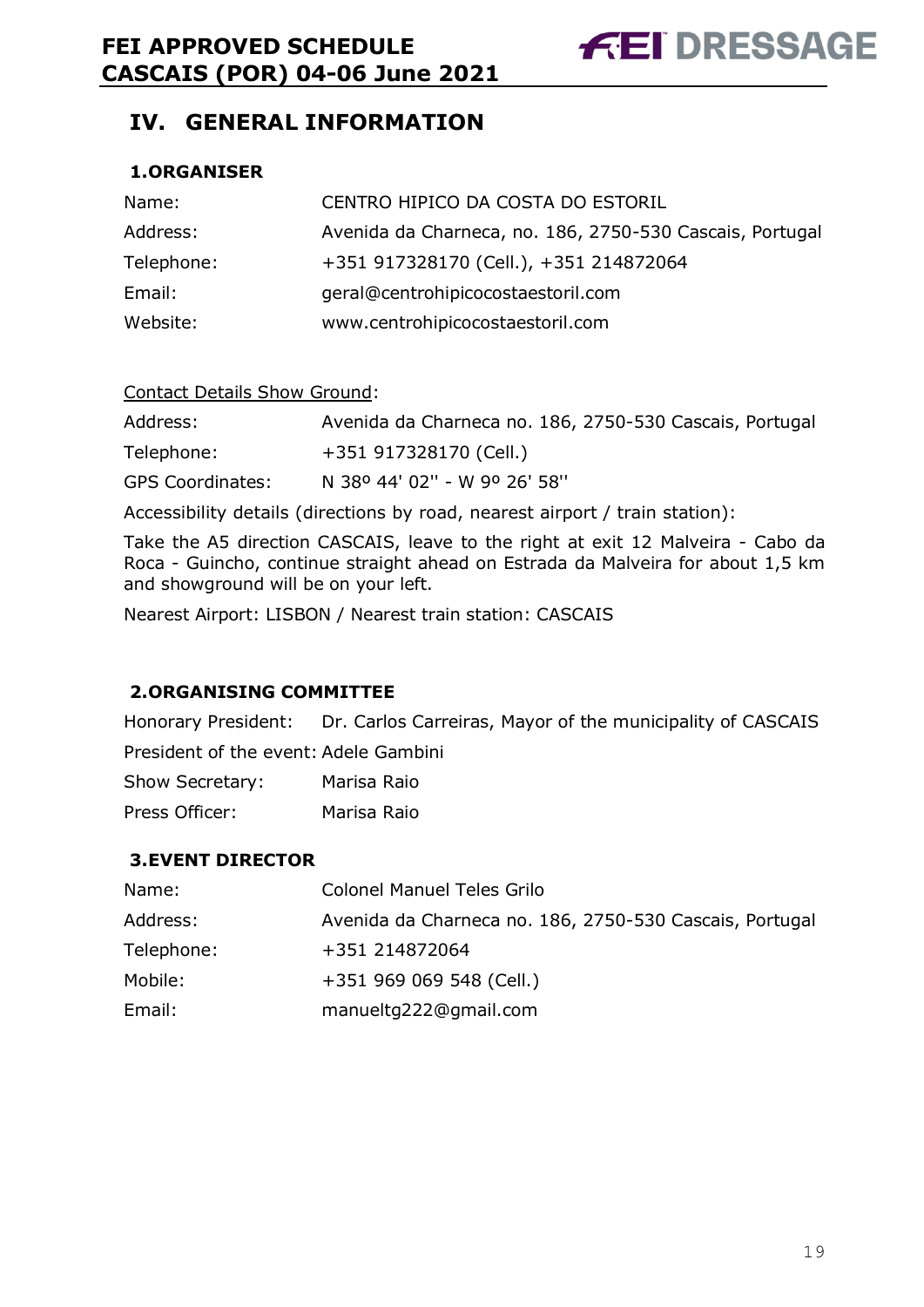### **V. OFFICIALS**

Please note that the schedule has been approved under the provision that all appointed Officials have successfully passed the on-line FEI Competency Evaluation Test.

<span id="page-19-0"></span>

| Ref.           | <b>Panel</b>                | <b>Function</b>                 | <b>FEI ID</b> | <b>Name</b>                 | <b>NF</b>  | <b>Level</b>   | <b>Contact Email</b>                                 |
|----------------|-----------------------------|---------------------------------|---------------|-----------------------------|------------|----------------|------------------------------------------------------|
|                |                             | Ground Jury President           | 10050487      | Francis VERBEEK VAN ROOIJ   | <b>NED</b> | $5*/YH$        | verbeek.francis@gmail.com                            |
|                |                             | Ground Jury Member              | 10135004      | Gabriela VALERIANOVA        | <b>CZE</b> | $4*/YH$        | valerianova@email.cz                                 |
|                |                             | Ground Jury Member              | 10050045      | Mary A. ROBINS              | <b>NZL</b> | $4*$           | maryruk@aol.com                                      |
| 1              | Ground Jury                 | Ground Jury Member              | 10050036      | <b>Gotthilf RIEXINGER</b>   | <b>GER</b> | $5*/YH$        | riexinger@handelsagentur-<br>riexinger.de            |
|                |                             | Ground Jury Member              | 10052355      | Yuri ROMANOV                | <b>RUS</b> | $4*/YH$        | y.romanov@mail.ru                                    |
|                |                             | <b>Ground Jury Member</b>       | 10052580      | <b>Carlos LOPES</b>         | <b>POR</b> | 4*/YH          | carloslucaslopes@me.com                              |
|                |                             | Foreign Judge                   | 10038239      | <b>Christof UMBACH</b>      | <b>LUX</b> | $5*/YH$        | christof.umbach@yahoo.com                            |
| $\overline{2}$ | Foreign Technical Delegate  | Foreign Technical Delegate      |               |                             |            |                |                                                      |
| 3              | <b>Chief Steward</b>        | Chief Steward                   | 10052052      | Dinário SEROMENHO           | <b>POR</b> | $\overline{2}$ | di.seruca@gmail.com                                  |
|                | <b>Assistant Stewards</b>   | <b>Assistant Steward</b>        | 10050871      | Luis Pedro MACHADO          | <b>POR</b> | 3              | lpgsmachado@sapo.pt                                  |
| 4              |                             | <b>Assistant Steward</b>        | 10159462      | Luis Manuel MARIANO GOMES   | <b>POR</b> |                | luismarianogomes@gmail.com                           |
|                |                             | <b>Assistant Steward</b>        | 10159460      | Andre MARTINS SANTOS        | <b>POR</b> |                | martins228@hotmail.com                               |
|                | FEI Veterinary Delegate     | Veterinary Delegate             | 10053600      | João Pedro DA COSTA PEREIRA | <b>POR</b> | 3              | geral@centrohipicocostaestoril.com                   |
|                |                             | Additional Veterinary Delegate  |               |                             |            |                |                                                      |
| 5              |                             | Veterinary Commission President |               |                             |            |                |                                                      |
|                | FEI Veterinary Commission   | Foreign Veterinary Delegate     |               |                             |            |                |                                                      |
|                |                             | Veterinary Commission Member    |               |                             |            |                |                                                      |
|                | Veterinary Services Manager | Veterinary Services Manager     | 10186147      | Marta GARIN                 | <b>POR</b> |                | +351 919268518                                       |
| 6              | Treating Veterinarian       | Permitted Treating Veterinarian |               |                             |            |                |                                                      |
| $\overline{z}$ | Doctor/Medical Service      | Doctor/Medical Service          |               | <b>BOMBEIROS DE CASCAIS</b> | <b>POR</b> |                | +351 214828400                                       |
| 8              | Farrier                     | Farrier                         |               | Americo REBELO              | <b>POR</b> |                | +351 967151861<br>geral@centrohipicocostaestoril.com |
| 9              | NF Delegate                 | NF Delegate (if applicable)     |               |                             |            |                |                                                      |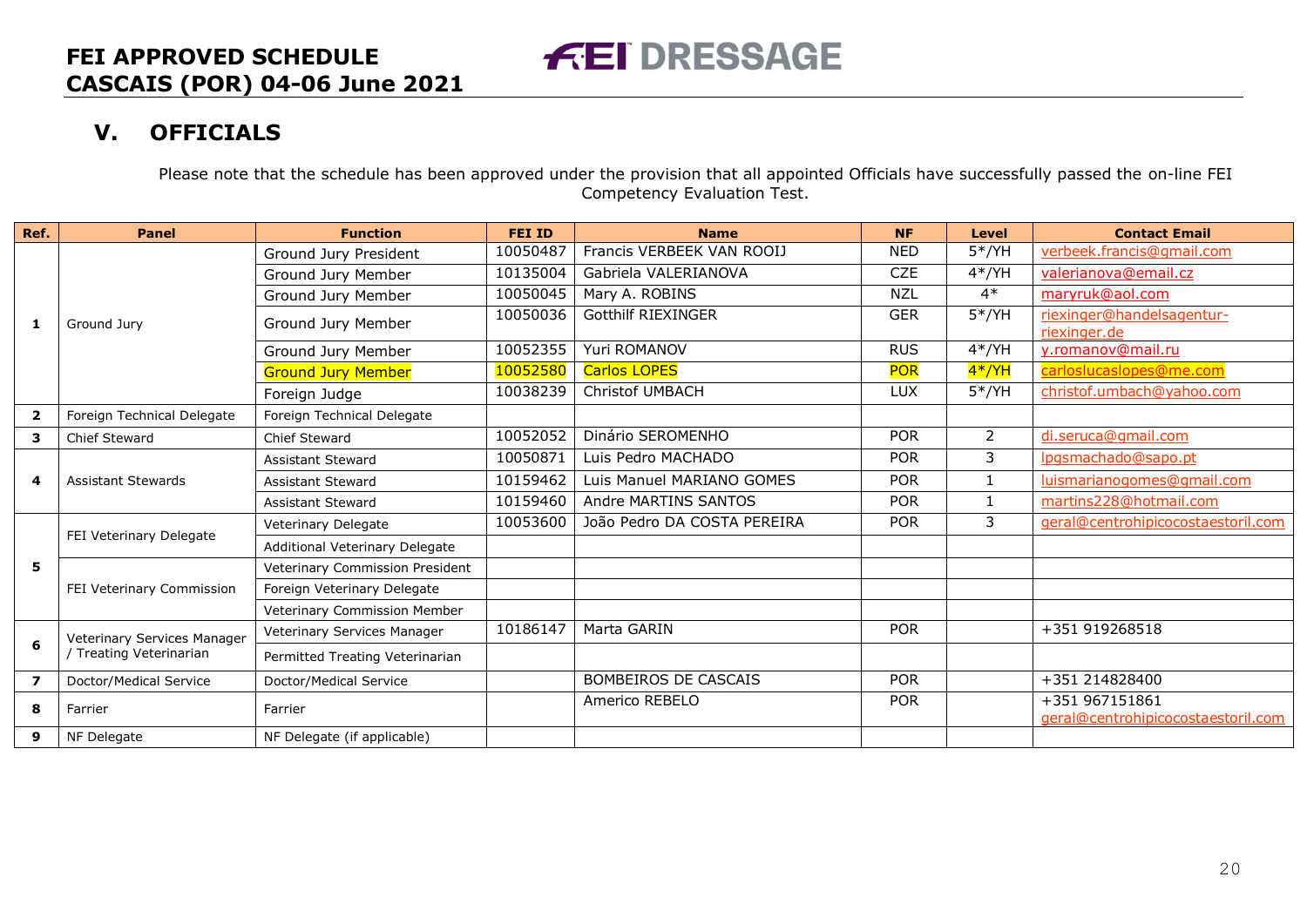## <span id="page-20-0"></span>**VI. INVITATIONS**

| Number of NFs invited:        | <b>ALL</b>                |
|-------------------------------|---------------------------|
| State which NFs are invited:  | N/A                       |
| Reserve NFs:                  | N/A                       |
| Total Number of athletes:     | 40                        |
| Number of home athletes:      | 20                        |
| Number of athletes per NF:    | <b>MAX. 12</b>            |
| Number of horses per athlete: | CDIYH: 2 per age category |
|                               | Other CDIs: 2             |

Athletes are invited by the Organiser through their NF.

One (1) groom per athlete.

The OC reserves the right to invite athletes (through their respective NF) in the limit of available entries and to limit the entries in order to judge 40 horses per day and per judge. The OC reserves the right to increase or reduce the number of riders by NF and / or horses by rider in the case where nominative entries would be deficient or too numerous or according to the definitive entries. Any such changes will be immediately notified to all competitors, officials, NFs and FEI.

## <span id="page-20-1"></span>**VII. ENTRIES**

- You must use the FEI Entry System for all categories of this Event: [https://entry.fei.org](https://entry.fei.org/)
- You will find additional documentation on: <https://inside.fei.org/fei/your-role/it-services/it-platforms/fei-entry-system>
- All Athletes and Horses participating in any International Competition must be registered with the FEI.
- Athletes and/or Horses present at the Event without having been entered through the FEI's Online Entry System will automatically be disqualified unless compelling circumstances warrant otherwise.

### <span id="page-20-2"></span>**1.ENTRY DATES AND FEES:**

### **Deadlines for entries**

Definite Entries: 31 May 2021

Last date for substitutions: 03 June 2021

Entries have to be in accordance with art 423 of the Dressage Rules and art 116 of the General Regulations.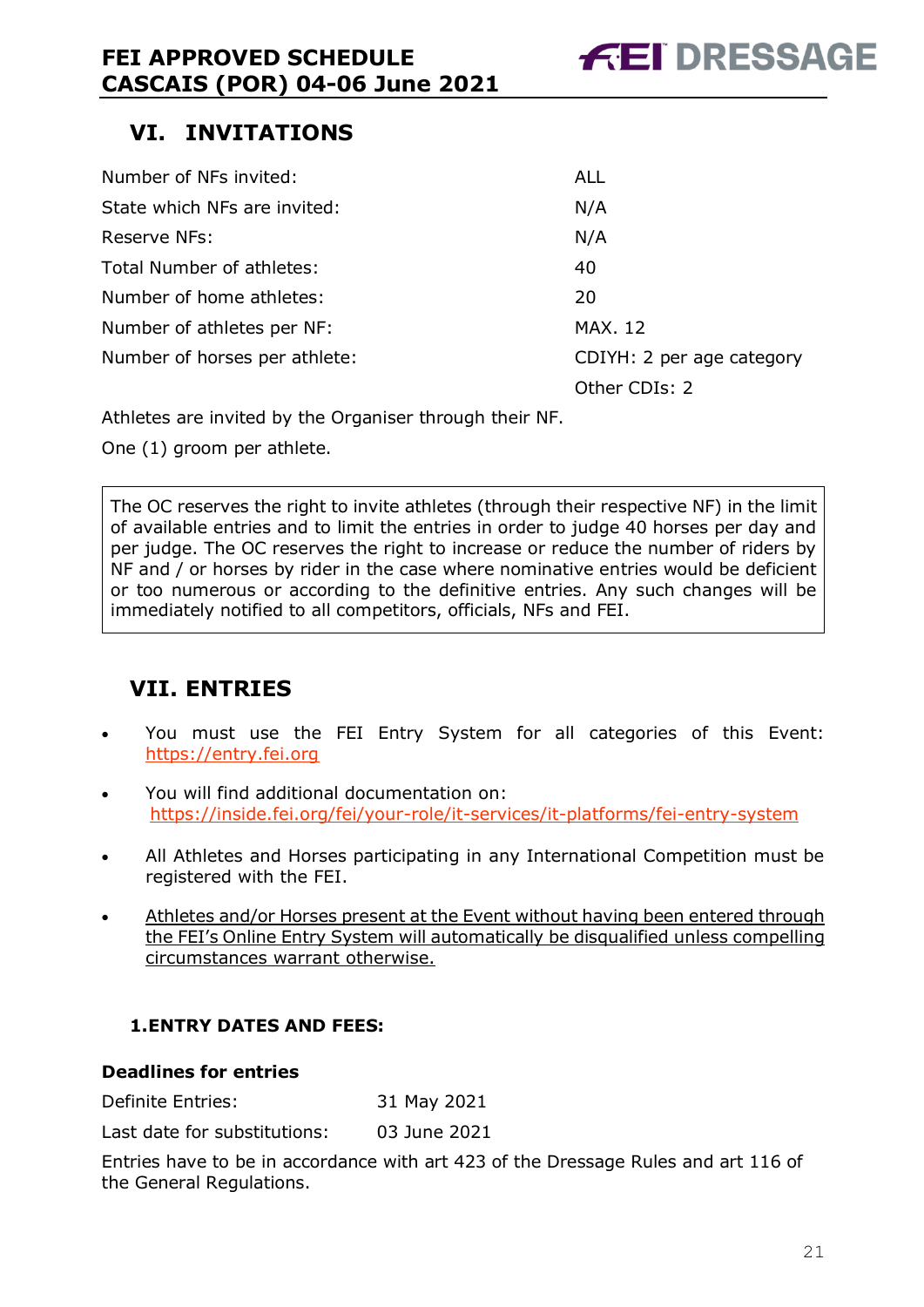

| <b>Entry fee per horse:</b>                                                     |                                   |
|---------------------------------------------------------------------------------|-----------------------------------|
| CDICh / CDIP                                                                    | $\epsilon$ 370 (VAT not included) |
| CDIJ / CDIY / CDIYH                                                             | $\in$ 400 (VAT not included)      |
| CDIU25 / CDI3 $*$                                                               | $\in$ 420 (VAT not included)      |
| Stabling fee per horse: Included from Monday 31/05/2021 until Sunday 06/06/2021 |                                   |

(morning) for horses participating to both CASCAIS CDI's 2021.

Starting fee per horse (if any): N/A

**VAT**: **23%**

| Total fee per horse:  |          |
|-----------------------|----------|
| CDICh / CDIP          | € 455,10 |
| CDIJ / CDIY / CDIYH   | € 492,00 |
| <b>CDIU25 / CDI3*</b> | € 516,6  |

Entries fees have to be paid until the definite entries date: 31/05/2021 by bank transfer to: IBAN: **PT50 0010 0000 4521 5320 0012 9**

Swift: **BBPIPTPL**

Account holder name: **Centro Hipico da Costa do Estoril, Lda**

The evidence of payment shall be sent to: [geral@centrohipicocostaestoril.com](mailto:geral@centrohipicocostaestoril.com)

### <span id="page-21-0"></span>**2.NO-SHOWS/LATE WITHDRAWALS:**

**NB:** In the case of withdrawals after the date of definite entries or no-shows the athlete or the respective NF will be held liable to reimburse the Organiser for the actual financial loss incurred by the Organiser (i.e., stabling and hotel expenses) as a result of the late withdrawal or no-show.

Amount charged: € 350

### <span id="page-21-1"></span>**3.ADDITIONAL FEES/CHARGES BY ORGANISING COMMITTEE:**

All other fees must be listed hereunder with the details of the amounts to be charged and approved by the FEI. Only fees approved by the FEI and listed in the approved Schedule can be charged by the Organiser.

EADCMP Fee:

Included in compulsory entry fee  $\square$  Not included in compulsory entry fee  $\square$ 

Lower Level Events (CIMs) CHF 18 per horse per event (For definition of CIMs see Appendix E of the FEI General Regulations) Higher Level Events CHF 25 per horse per event (All other events not defined as CIM)

Electricity (upon request):  $\epsilon$  100 Manure disposal:  $\epsilon$  25 per horse Hay:  $\epsilon$  12 per bale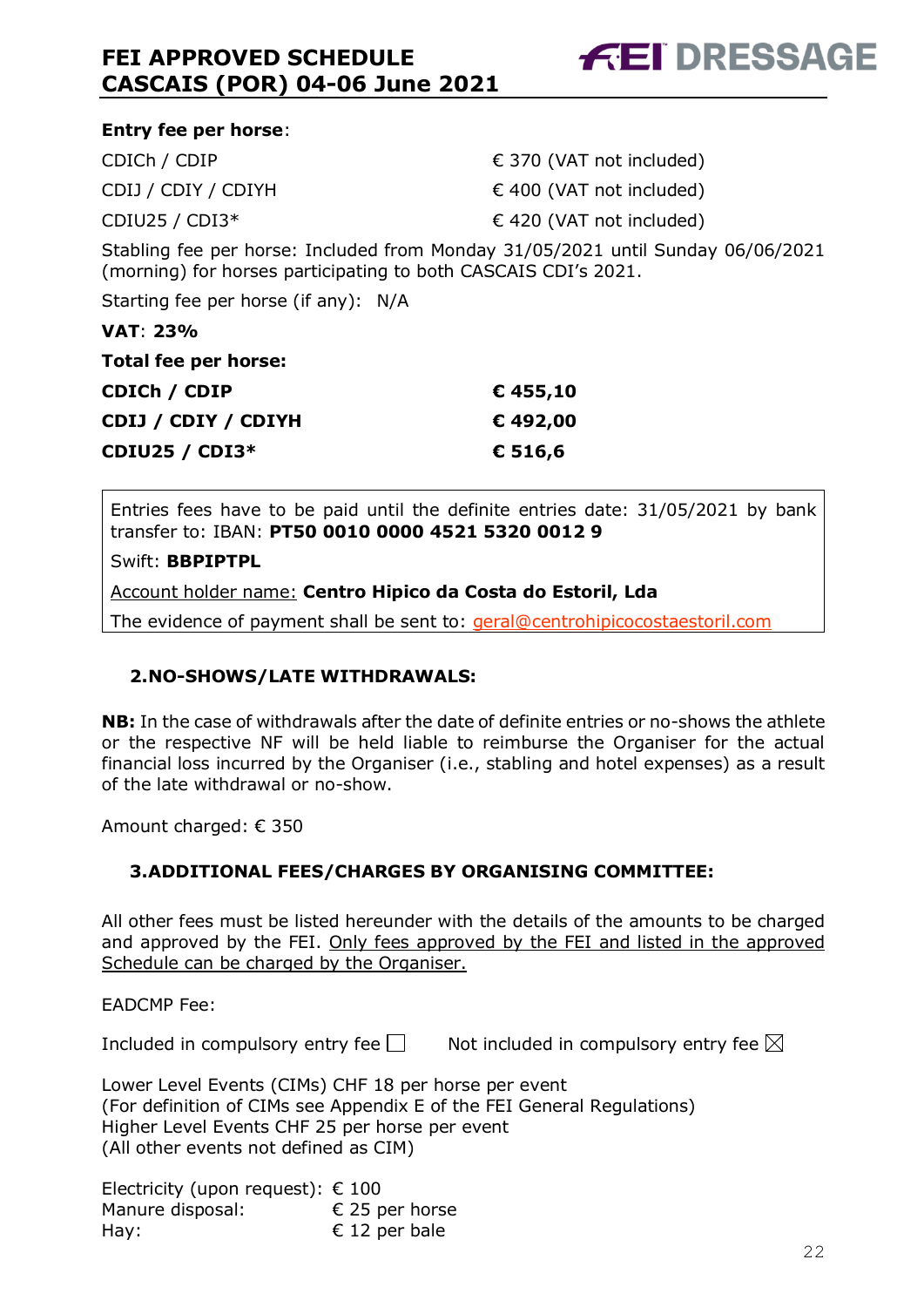

| Straw:               | $\epsilon$ 9 per bale                                                                                             |
|----------------------|-------------------------------------------------------------------------------------------------------------------|
| Shavings:            | € 12 per bag                                                                                                      |
| Tack box***:         | € 150                                                                                                             |
| Additional night:    | $\epsilon$ 24 (N/A for horses participating to both CDI's Cascais:<br>31/05/2021 to 02/06/2021 and 04-06/06/2021) |
| Health papers:       | € 40 per horse                                                                                                    |
| Non competing horse: | € 285 per horse; limited & under request only before 28<br>May 2021                                               |
| Credit card fee:     | € 5%                                                                                                              |

#### **All aforementioned amounts are including VAT**

VAT Number of the Organiser: PT 501322299

\*\*\* Tack boxes are limited and have to be ordered in advance. They will be made available on a first come first serve basis.

### <span id="page-22-0"></span>**4. DEGREE OF DIFFICULTY – FLOORPLAN GRAND PRIX FREESTYLE**

 $\Box$  DoD will be used.  $\Box$  DoD will not be used.  $\boxtimes$  Not Applicable.

Athletes are required to login using their own credentials on to [http://dressagefreestyle.fei.org](http://dressagefreestyle.fei.org/) to create or assign their Grand Prix Freestyle floorplan at the latest 2 hours prior to:

 $\Box$  the horse inspection.

 $\Box$  the draw of the Grand Prix.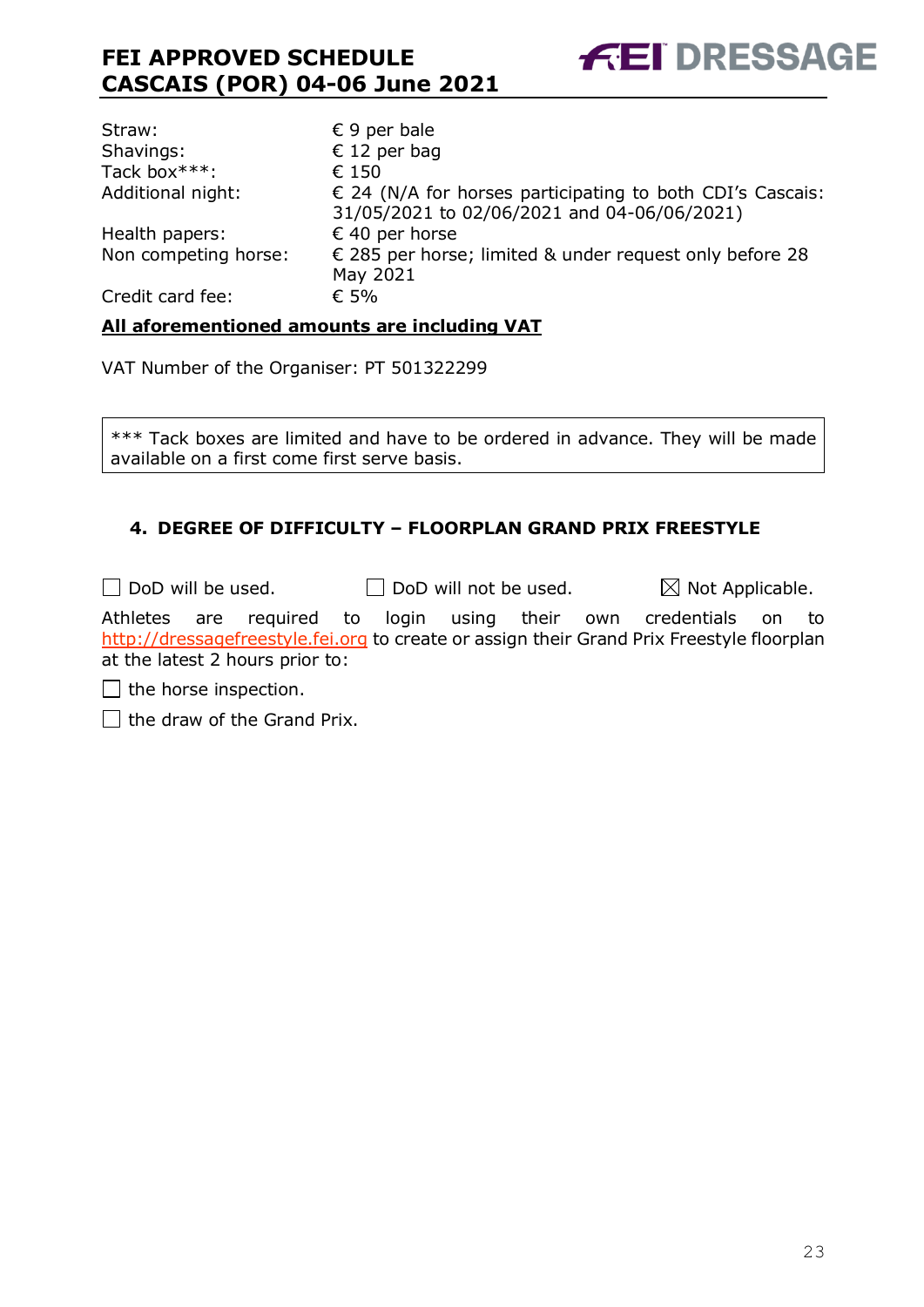### <span id="page-23-0"></span>**VIII. TIMETABLE**

### **Competitions must not start before 08:00 and must not finish after 23:00 unless prior approval is granted by the FEI.**

**The current edition of Dressage Tests at the date of the show will be used and all tests must be ridden from memory.** <https://inside.fei.org/fei/your-role/organisers/dressage/tests>

|                           | Day                                                        | <b>Date</b> | <b>Time</b>                      |  |  |
|---------------------------|------------------------------------------------------------|-------------|----------------------------------|--|--|
| • Opening of stables      | Thursday                                                   | 03/06/2021  | 09:00                            |  |  |
| • Horse Inspection        | Friday                                                     | 04/06/2021  | 9:30                             |  |  |
| • Familiarization         | Thursday                                                   | 03/06/2021  | $09:00 - 13:00;$<br>14:00 -18:00 |  |  |
| • Familiarization         | Friday                                                     | 04/06/2021  | $10:30 - 12:00$                  |  |  |
| • Declaration of Starters | Not later than one (1) hour after the horse<br>inspection. |             |                                  |  |  |
| $\bullet$ Draw:           | Friday                                                     | 04/06/2021  | 10:30                            |  |  |

| <b>Competitions CDIP:</b>       | Dav      | <b>Date</b> | <b>Time</b> | <b>Prize Money</b> |
|---------------------------------|----------|-------------|-------------|--------------------|
| Competition 4: Pony Team        | Saturday | 05/06/2021  | Not before  | N/A                |
|                                 |          |             | 8:00        |                    |
| Competition 15: Pony Individual | Sunday   | 06/06/2021  | Not before  | N/A                |
|                                 |          |             | 8:00        |                    |
| <b>Total Prize Money</b>        |          |             |             | N/A                |
| <b>Prizes in Kind</b>           |          |             |             | Trophies/rosettes  |

| <b>Competitions CDICh:</b>          | Day      | <b>Date</b> | <b>Time</b> | <b>Prize Money</b> |
|-------------------------------------|----------|-------------|-------------|--------------------|
| <b>Competition 5: Children Team</b> | Saturday | 05/06/2021  | Not before  | N/A                |
|                                     |          |             | 8:00        |                    |
| Competition 16: Children Individual | Sunday   | 06/06/2021  | Not before  | N/A                |
|                                     |          |             | 8:00        |                    |
| <b>Total Prize Money</b>            |          |             |             | N/A                |
| <b>Prizes in Kind</b>               |          |             |             | Trophies/rosettes  |

| <b>Competitions CDIJ:</b>          | Dav      | <b>Date</b> | Time       | <b>Prize Money</b> |
|------------------------------------|----------|-------------|------------|--------------------|
| Competition 6: Juniors Team        | Saturday | 05/06/2021  | Not before | N/A                |
|                                    |          |             | 8:00       |                    |
| Competition 17: Juniors Individual | Sunday   | 06/06/2021  | Not before | N/A                |
|                                    |          |             | 8:00       |                    |
| <b>Total Prize Money</b>           |          |             |            | N/A                |
| <b>Prizes in Kind</b>              |          |             |            | Trophies/rosettes  |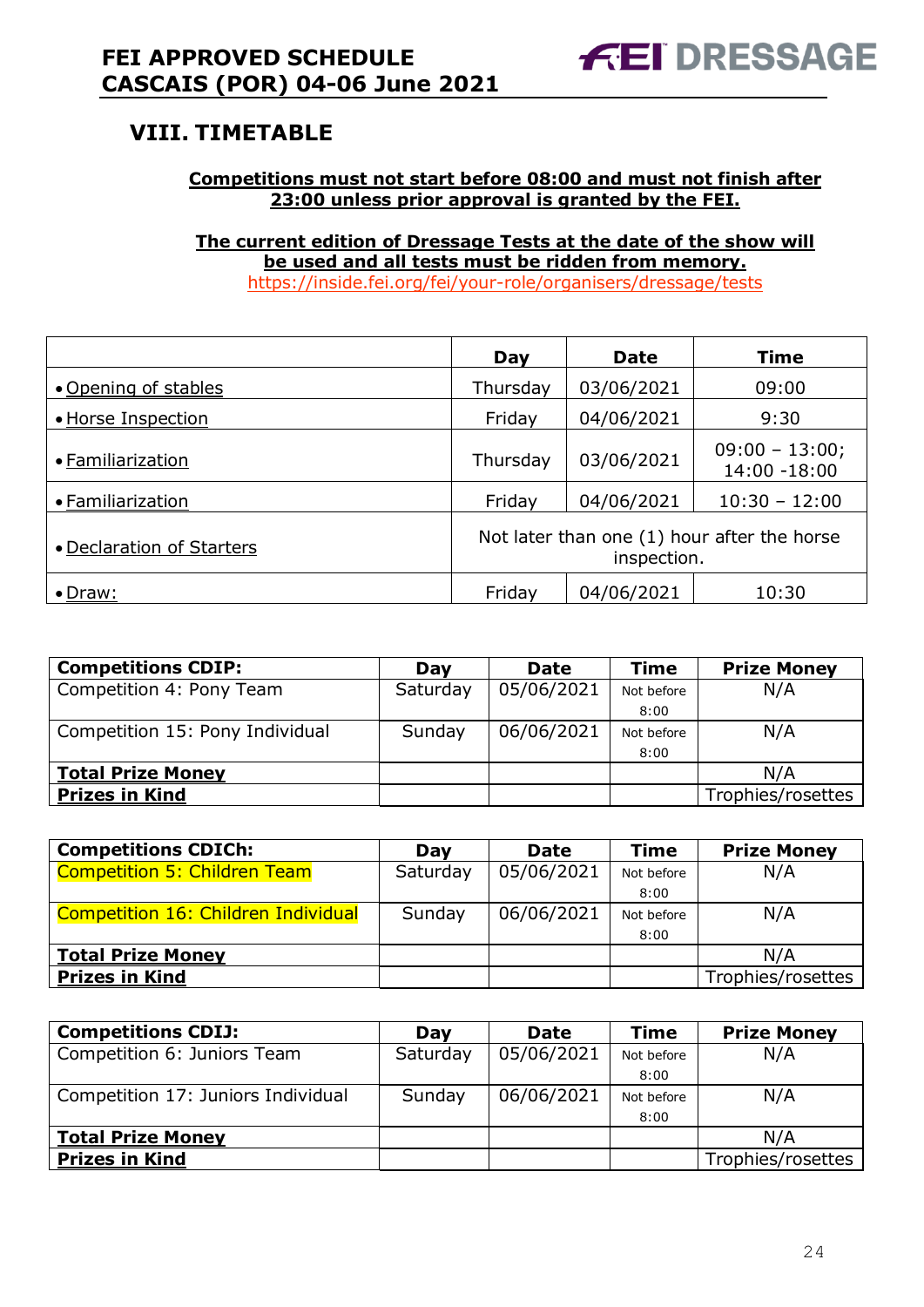

| <b>Competitions CDIY:</b>        | Day      | <b>Date</b> | <b>Time</b> | <b>Prize Money</b> |
|----------------------------------|----------|-------------|-------------|--------------------|
| Competition 7: Young Riders Team | Saturday | 05/06/2021  | Not before  | N/A                |
|                                  |          |             | 8:00        |                    |
| Competition 18: Young Riders     | Sunday   | 06/06/2021  | Not before  | N/A                |
| Individual                       |          |             | 8:00        |                    |
| <b>Total Prize Money</b>         |          |             |             | N/A                |
| <b>Prizes in Kind</b>            |          |             |             | Trophies/rosettes  |

| <b>Competitions CDIU25:</b>      | Dav      | <b>Date</b> | <b>Time</b> | <b>Prize Money</b> |
|----------------------------------|----------|-------------|-------------|--------------------|
| Competition 8: Intermediate II   | Saturday | 05/06/2021  | Not before  | N/A                |
|                                  |          |             | 8:00        |                    |
| Competition 19: Grand Prix 16-25 | Sunday   | 06/06/2021  | Not before  | N/A                |
|                                  |          |             | 8:00        |                    |
| <b>Total Prize Money</b>         |          |             |             | N/A                |
| <b>Prizes in Kind</b>            |          |             |             | Trophies/rosettes  |

| <b>Competitions CDIYH:</b>      | Day      | <b>Date</b> | <b>Time</b> | <b>Prize Money</b> |
|---------------------------------|----------|-------------|-------------|--------------------|
| Competition 1: 5 YO Preliminary | Friday   | 04/06/2021  | Not before  | N/A                |
|                                 |          |             | 13:00       |                    |
| Competition 12: 5 YO Final      | Saturday | 05/06/2021  | Not before  | N/A                |
|                                 |          |             | 8:00        |                    |
| Competition 2: 6 YO Preliminary | Friday   | 04/06/2021  | Not before  | N/A                |
|                                 |          |             | 13:00       |                    |
| Competition 13: 6 YO Final      | Saturday | 05/06/2021  | Not before  | N/A                |
|                                 |          |             | 8:00        |                    |
| Competition 3: 7 YO Preliminary | Friday   | 04/06/2021  | Not before  | N/A                |
|                                 |          |             | 13:00       |                    |
| Competition 14: 7 YO Final      | Saturday | 05/06/2021  | Not before  |                    |
|                                 |          |             | 8:00        |                    |
| <b>Total Prize Money</b>        |          |             |             | N/A                |
| <b>Prizes in Kind</b>           |          |             |             | Trophies/rosettes  |

| <b>Competitions CDI3*:</b>         | Day      | <b>Date</b> | <b>Time</b> | <b>Prize Money</b> |
|------------------------------------|----------|-------------|-------------|--------------------|
| Competition 9: Prix St Georges     | Friday   | 04/06/2021  | Not before  | N/A                |
|                                    |          |             | 13:00       |                    |
| Competition 20: Intermediate I     | Saturday | 05/06/2021  | Not before  | N/A                |
|                                    |          |             | 8:00        |                    |
| Competition 10: Intermediate A     | Friday   | 04/06/2021  | Not before  | N/A                |
|                                    |          |             | 13:00       |                    |
| Competition 21: Intermediate B     | Saturday | 05/06/2021  | Not before  | N/A                |
|                                    |          |             | 8:00        |                    |
| Competition 11: Grand Prix         | Friday   | 04/06/2021  | Not before  | N/A                |
|                                    |          |             | 13:00       |                    |
| Competition 22: Grand Prix Special | Saturday | 05/06/2021  | Not before  | N/A                |
|                                    |          |             | 8:00        |                    |
| <b>Total Prize Money</b>           |          |             |             | N/A                |
| <b>Prizes in Kind</b>              |          |             |             | Trophies/rosettes  |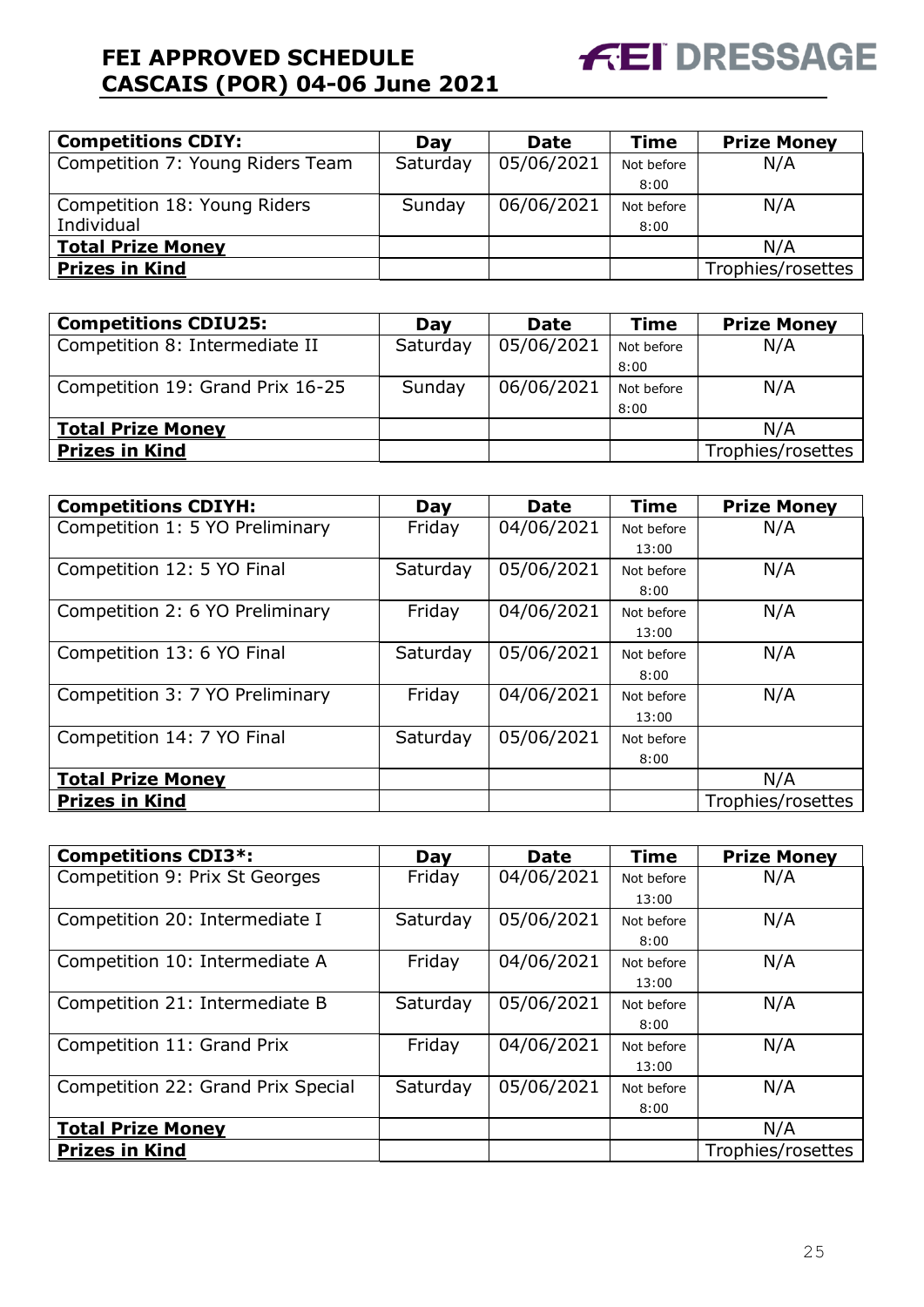### **GENERAL CLASSIFICATION AT THE END OF THE COMPETITIONS:**

| Leading athlete award - | N/A |
|-------------------------|-----|
| Best foreign athlete -  | N/A |
| Best home athlete -     | N/A |
| Team awards $-$         | N/A |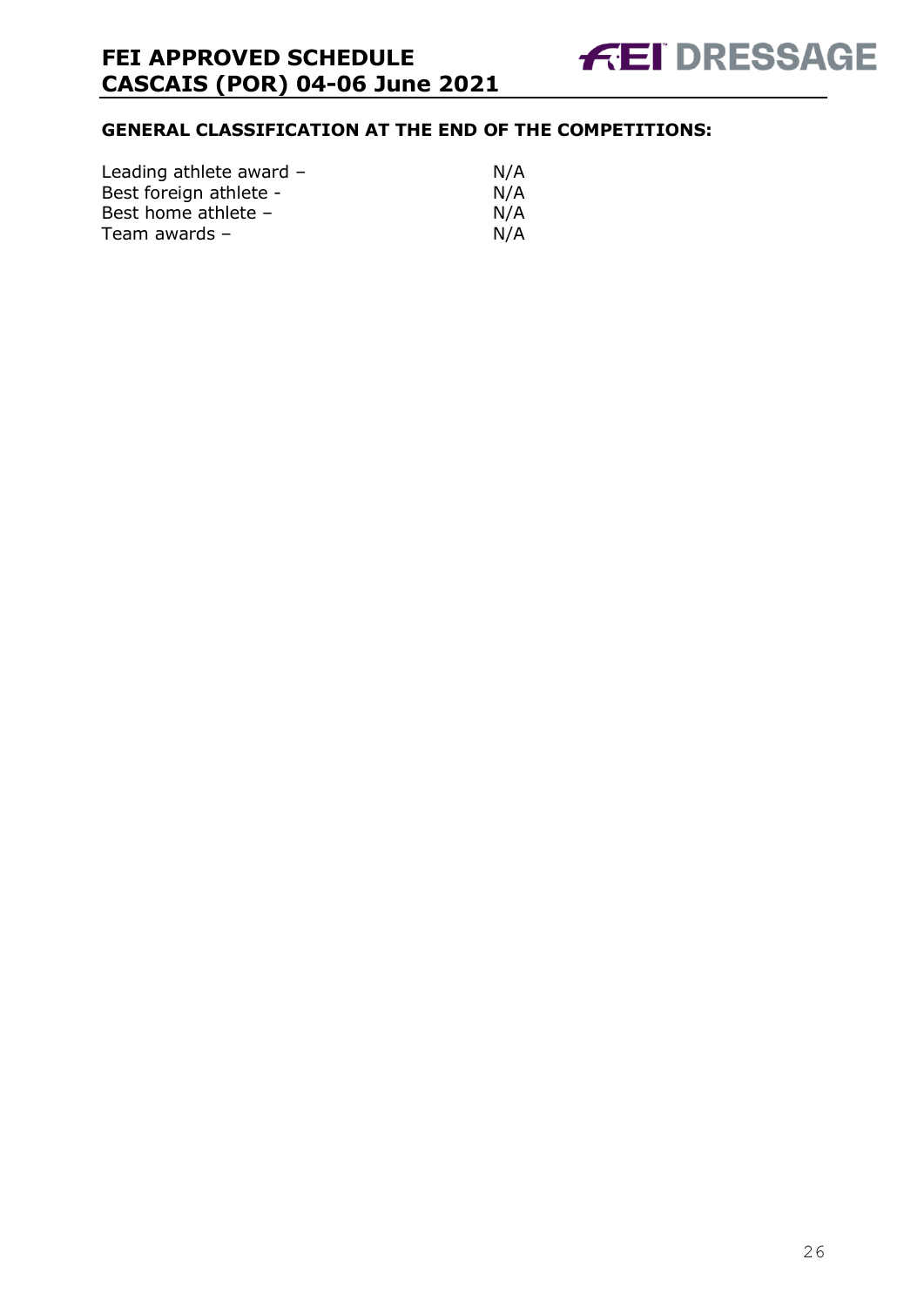

### <span id="page-26-0"></span>**IX. COMPETITIONS DETAIL**

### **FIRST DAY: Friday DATE: 04 June 2021**

#### **COMPETITION No 1 CDIYH**

| ~~~~                            |                                       |
|---------------------------------|---------------------------------------|
| Test:                           | FEI Preliminary for 5-year old horses |
| Number of horses per athlete: 2 |                                       |
| Open to:                        | All entries of this test              |
| Draw/Art:                       | Ordinary draw Art. 425.2              |
| Prize money:                    | <b>None</b>                           |
|                                 |                                       |

\* \* \* \* \* \* \* \* \* \*

#### **COMPETITION No 2 CDIYH**

| ~~~~                            |                                       |
|---------------------------------|---------------------------------------|
| Test:                           | FEI Preliminary for 6-year old horses |
| Number of horses per athlete: 2 |                                       |
| Open to:                        | All entries of this test              |
| Draw/Art:                       | Ordinary draw Art. 425.2              |
| Prize money:                    | <b>None</b>                           |
|                                 |                                       |

\* \* \* \* \* \* \* \* \* \*

### **COMPETITION No 3**

**CDIYH** Number of horses per athlete: 2 Open to: All entries of this test Draw/Art: Ordinary draw Art. 425.2 Prize money: None

Test: FEI Preliminary for 7-year old horses

\* \* \* \* \* \* \* \* \* \*

### **COMPETITION No 9**

**CDI3\*** Test: FEI Prix St-Georges Number of horses per athlete: 2 Open to: All entries of this test Draw/Art: Ordinary draw Art. 425.2 Prize money: None

\* \* \* \* \* \* \* \* \* \*

### **COMPETITION No 10**

| $CDI3*$                         |                          |
|---------------------------------|--------------------------|
| Test:                           | FEI Intermediate A       |
| Number of horses per athlete: 2 |                          |
| Open to:                        | All entries of this test |
| Draw/Art:                       | Ordinary draw Art. 425.2 |
| Prize money:                    | None                     |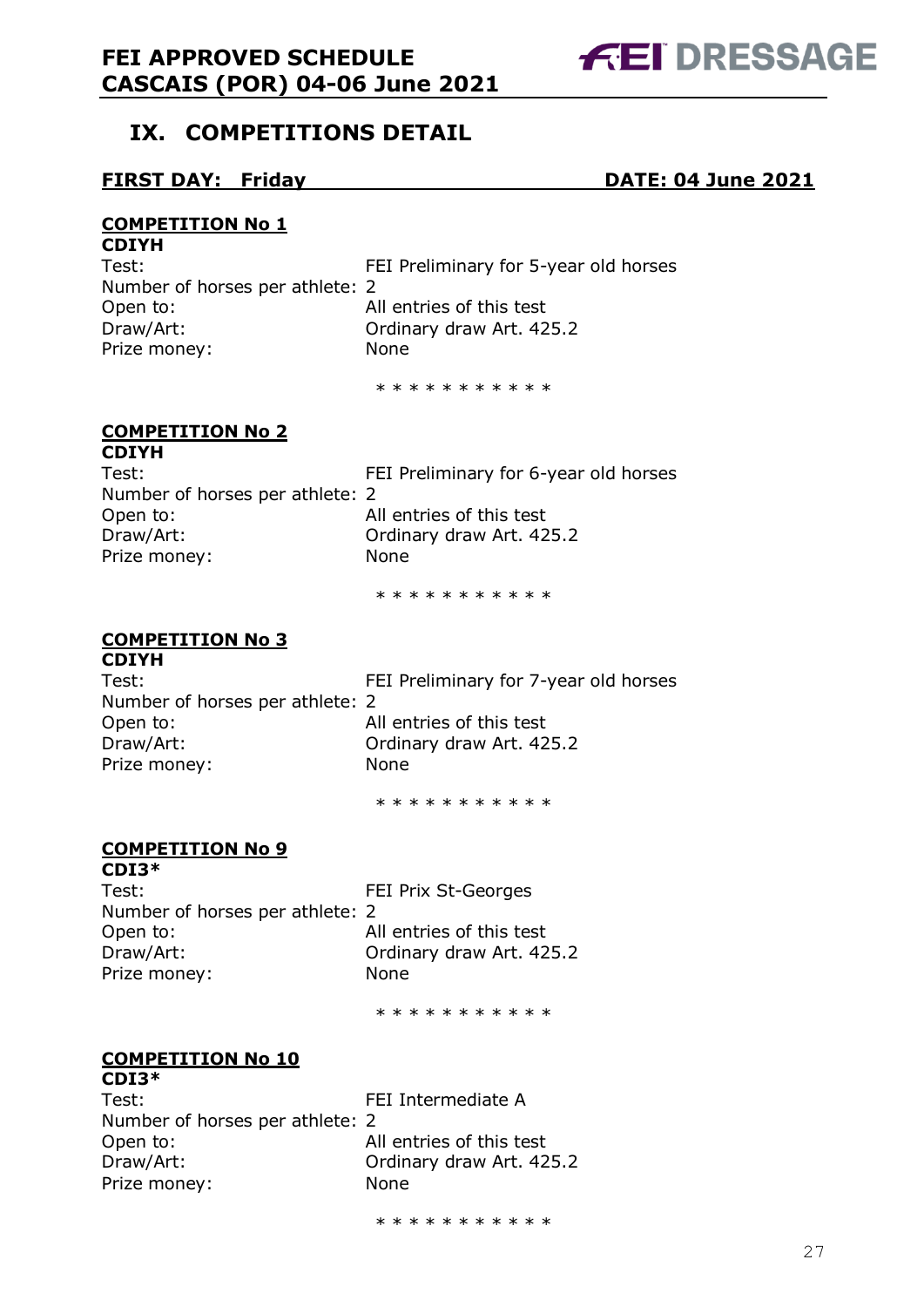

### **COMPETITION No 11**

**CDI3\*** Test: FEI Grand Prix Number of horses per athlete: 2 Open to: All entries of this test Draw/Art: Ordinary draw Art. 425.2.1.a Prize money: None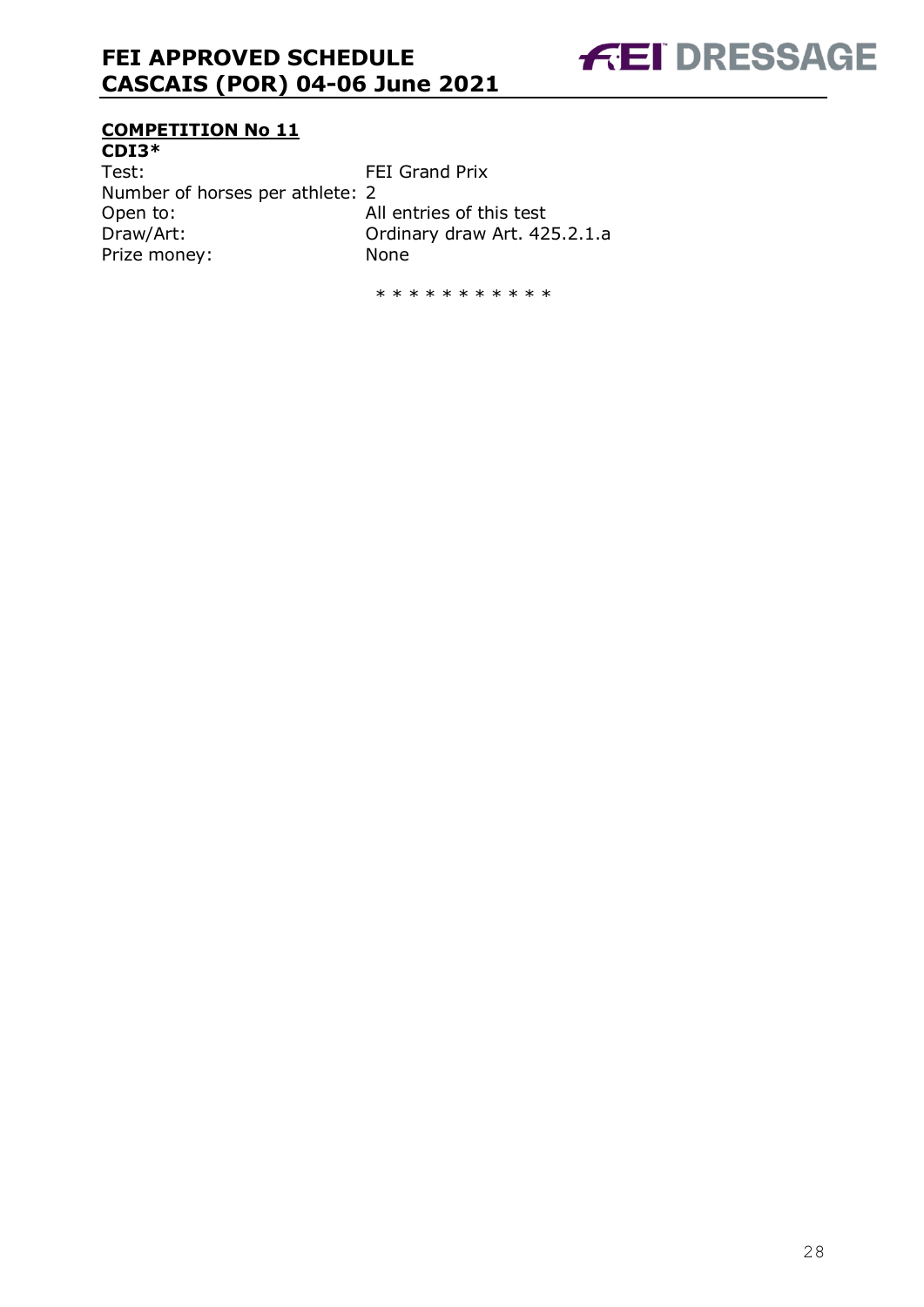

### **SECOND DAY: Saturday DATE: 05 June 2021**

### **COMPETITION No 4**

#### **CDIP**

Test: Test: FEI Pony Team Number of horses per athlete: 2 Open to: and all entries of this test Draw/Art: Ordinary draw Art. 425.2 Prize money: None

\* \* \* \* \* \* \* \* \* \* \*

### **COMPETITION No 5**

**CDICh-A** Test: Test: FEI Children Team Number of horses per athlete: 2 Open to: All entries of this test Draw/Art: Ordinary draw Art. 425.2 Prize money: None

\* \* \* \* \* \* \* \* \* \*

#### **COMPETITION No 6 CDIJ**

Test: Test: Team Number of horses per athlete: 2 Open to: All entries of this test Draw/Art: Ordinary draw Art. 425.2 Prize money: None

\* \* \* \* \* \* \* \* \* \*

#### **COMPETITION No 7 CDIY**

Test: FEI Young Rider Team Number of horses per athlete: 2 Open to: All entries of this test Draw/Art: Ordinary draw Art. 425.2 Prize money: None

\* \* \* \* \* \* \* \* \* \*

#### **COMPETITION No 8 CDIU25**

Test: FEI Intermediate II Number of horses per athlete: 2 Open to: All entries of this test Draw/Art: Ordinary draw Art. 425.2 Prize money: None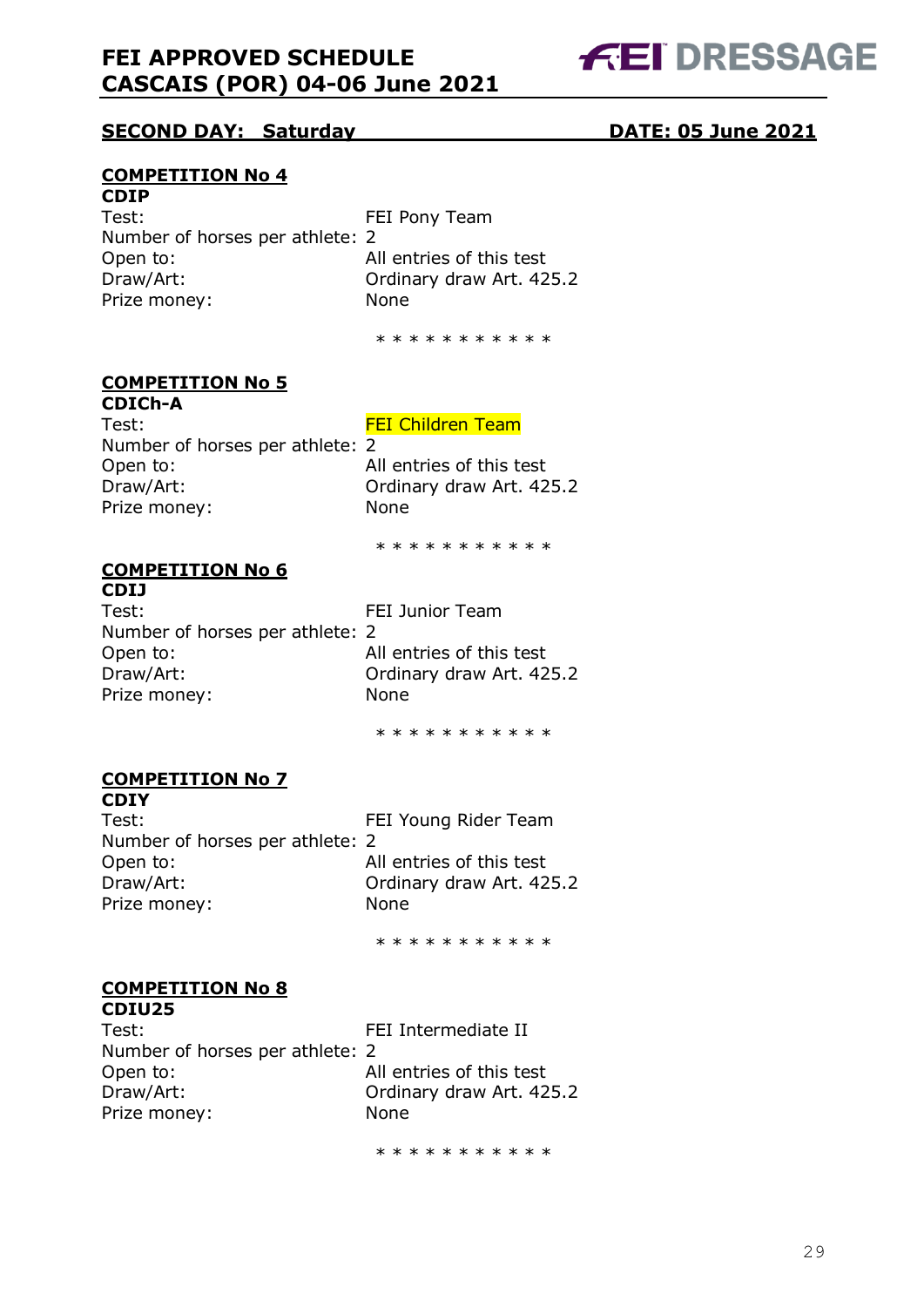

### **COMPETITION No 12**

**CDIYH** Test: FEI Final for 5-year old horses Number of horses per athlete: 2 Open to: All entries of this test Draw/Art: Ordinary draw Art. 425.2 Prize money: None

\* \* \* \* \* \* \* \* \* \*

#### **COMPETITION No 13 CDIYH**

Test: Test: FEI Final for 6-year old horses Number of horses per athlete: 2 Open to: All entries of this test Draw/Art: Ordinary draw Art. 425.2 Prize money: None

\* \* \* \* \* \* \* \* \* \*

#### **COMPETITION No 14 CDIYH**

Test: FEI Final for 7-year old horses Number of horses per athlete: 2 Open to: All entries of this test Draw/Art: Ordinary draw Art. 425.2 Prize money: None

\* \* \* \* \* \* \* \* \* \*

### **COMPETITION No 20**

**CDI3\*** Test: FEI Intermediate I Number of horses per athlete: 2 Open to: All entries of this test Draw/Art: Ordinary draw Art. 425.2 Prize money: None

\* \* \* \* \* \* \* \* \* \*

#### **COMPETITION No 21 CDI3\***

| CD13 T                          |                          |
|---------------------------------|--------------------------|
| Test:                           | FEI Intermediate B       |
| Number of horses per athlete: 2 |                          |
| Open to:                        | All entries of this test |
| Draw/Art:                       | Ordinary draw Art. 425.2 |
| Prize money:                    | <b>None</b>              |
|                                 |                          |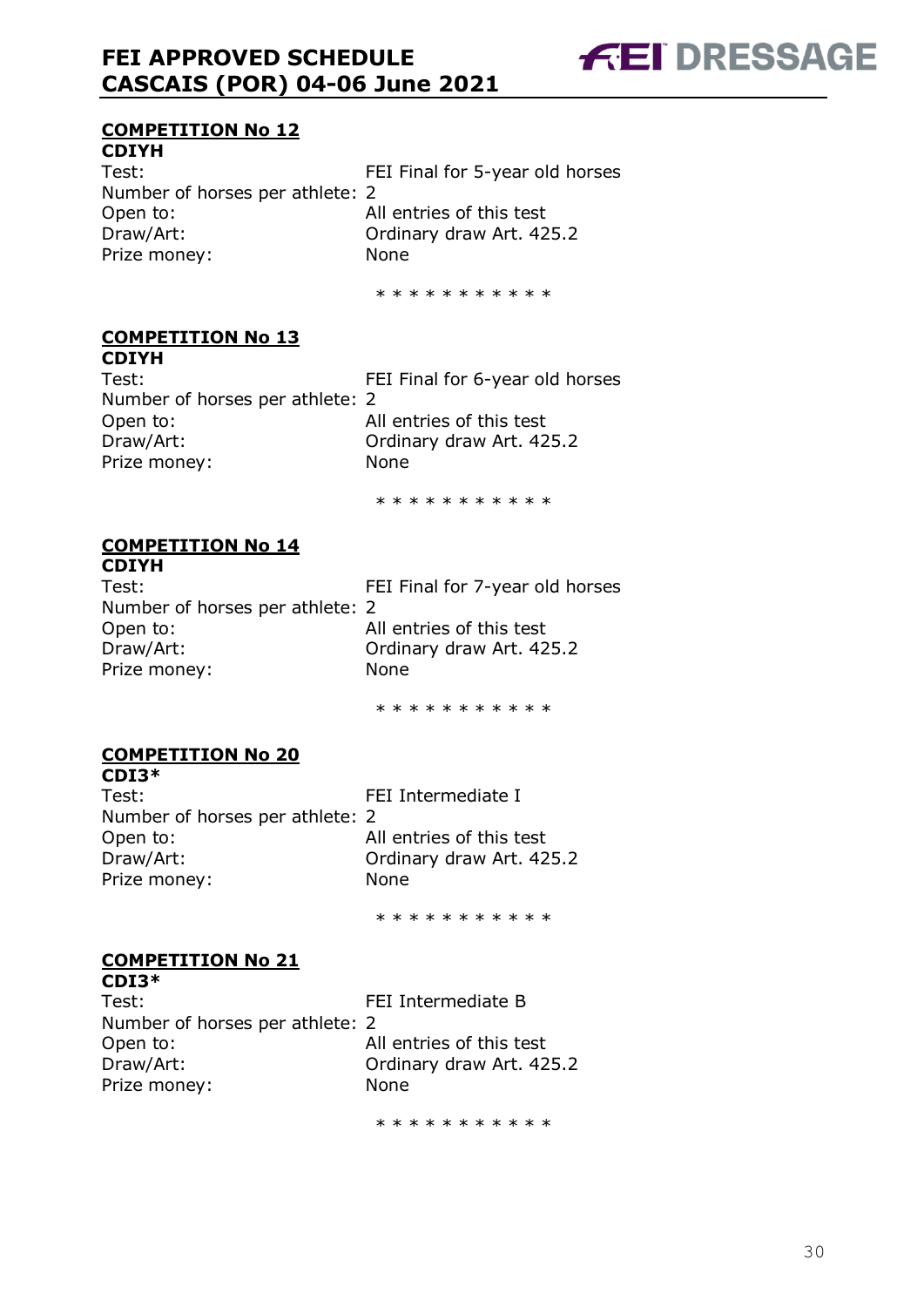

### **COMPETITION No 22**

**CDI3\*** Test: Test: FEI Grand Prix Special Number of horses per athlete: 1 Open to and compulsory for the best 15 combinations from the Grand prix, competition 11 Draw/Art: Ordinary draw Art. 425.4

Prize money: None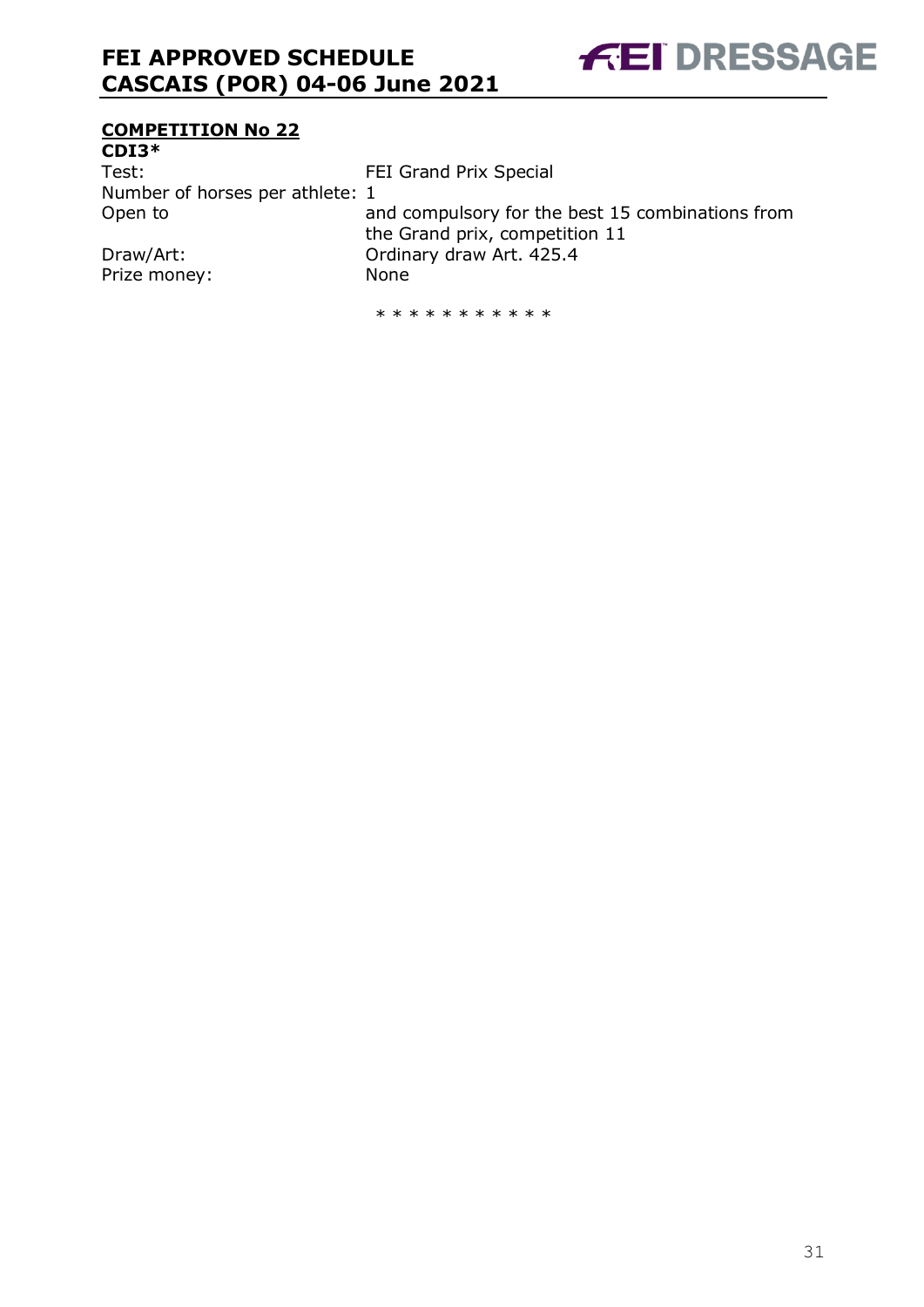

### **THIRD DAY: Sunday DATE: 06 June 2021**

#### **COMPETITION No 15 CDIP**

| CDIF                            |                          |
|---------------------------------|--------------------------|
| Test:                           | FEI Pony Individual      |
| Number of horses per athlete: 2 |                          |
| Open to:                        | All entries of this test |
| Draw/Art:                       | Ordinary draw Art. 425.2 |
| Prize money:                    | <b>None</b>              |
|                                 |                          |

\* \* \* \* \* \* \* \* \* \* \*

### **COMPETITION No 16**

**CDICh-A** Test: Test: FEI Children Individual Number of horses per athlete:  $1$ Open to: the best 18 combinations from the Children Team Competition. Draw/Art: Art. 425.8

Prize money: None

\* \* \* \* \* \* \* \* \* \*

#### **COMPETITION No 17 CDIJ**

| .                               |                          |
|---------------------------------|--------------------------|
| Test:                           | FEI Junior Individual    |
| Number of horses per athlete: 2 |                          |
| Open to:                        | All entries of this test |
| Draw/Art:                       | Ordinary draw Art. 425.2 |
| Prize money:                    | <b>None</b>              |
|                                 |                          |

\* \* \* \* \* \* \* \* \* \*

#### **COMPETITION No 18 CDIY**

Test: FEI Young Rider Individual Number of horses per athlete: 2 Open to: All entries of this test Draw/Art: Ordinary draw Art. 425.2 Prize money: None

\* \* \* \* \* \* \* \* \* \*

#### **COMPETITION No 19 CDIU25**

| Test:                           |  |
|---------------------------------|--|
| Number of horses per athlete: 2 |  |
| Open to:                        |  |
| Draw/Art:                       |  |
| Prize money:                    |  |

FEI Grand Prix 16-25 All entries of this test Ordinary draw Art.425.2.1.a None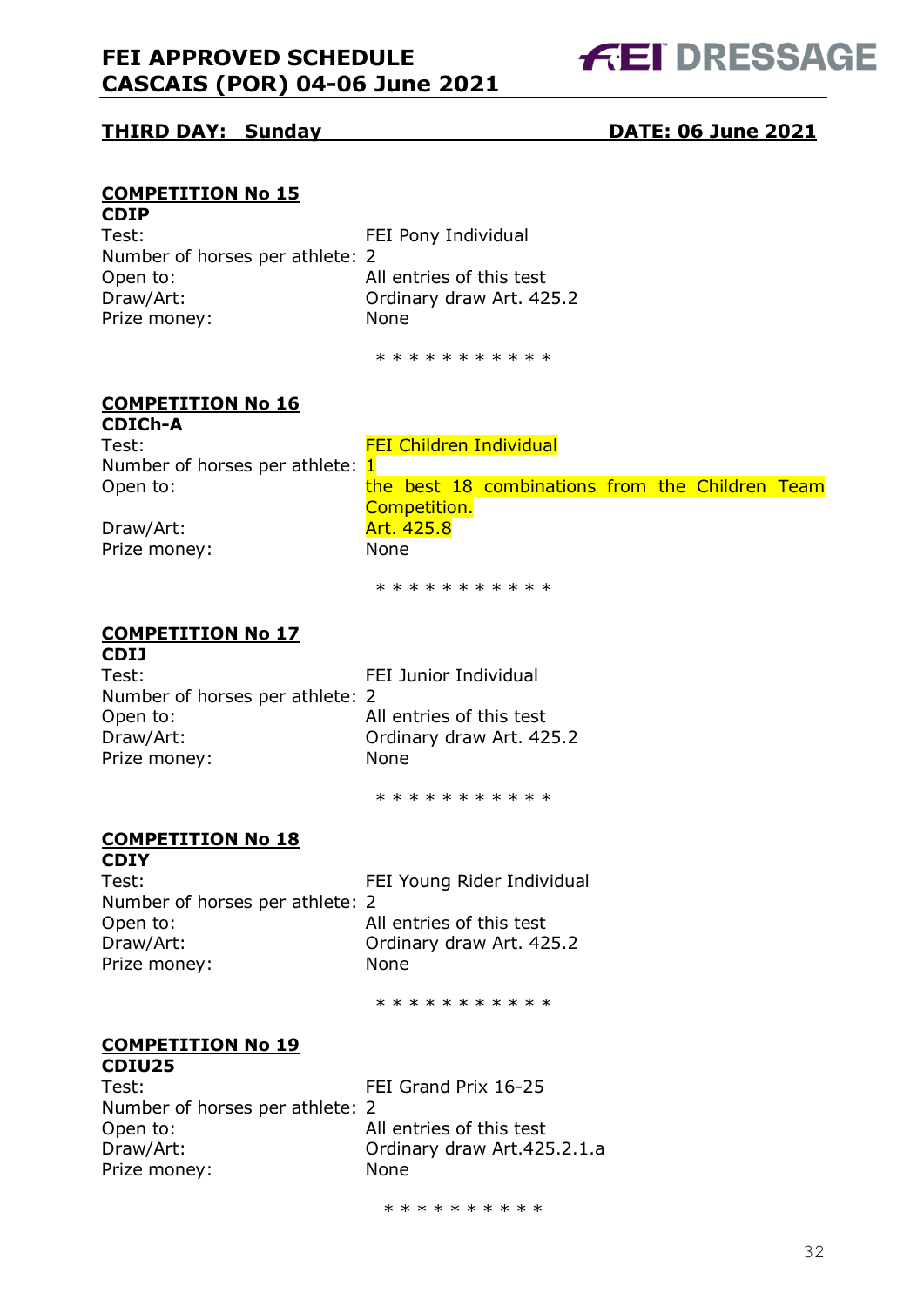

### <span id="page-32-0"></span>**X. FACILITIES OFFERED**

### <span id="page-32-1"></span>**1.ATHLETES**

### **Accommodation.**

Hotel: Hotel Vila Gale Cascais Address: Rua Frei Nicolau de Oliveira, 80, Parque da Gandarinha, 2750-641 Cascais Telephone: +351 21 482 6000 At the expense of: The Organiser  $\Box$  or the Athlete  $\boxtimes$ 

### **Meals.**

At the expense of: The Organiser  $\Box$  or the Athlete  $\boxtimes$ 

### <span id="page-32-2"></span>**2.GROOMS**

### **Accommodation.**

Requests for accommodation must be sent with entries.

At the expense of: The Organiser  $\Box$  or the Athlete  $\boxtimes$ 

### **Meals.**

At the expense of: The Organiser  $\Box$  or the Athlete  $\boxtimes$ 

**N.B.** Organiser's must provide proper sanitary conditions. The showering facilities should be sufficient for both male and female grooms with hot and cold water. Shower facilities as well as restrooms should at all times be in a state of cleanliness.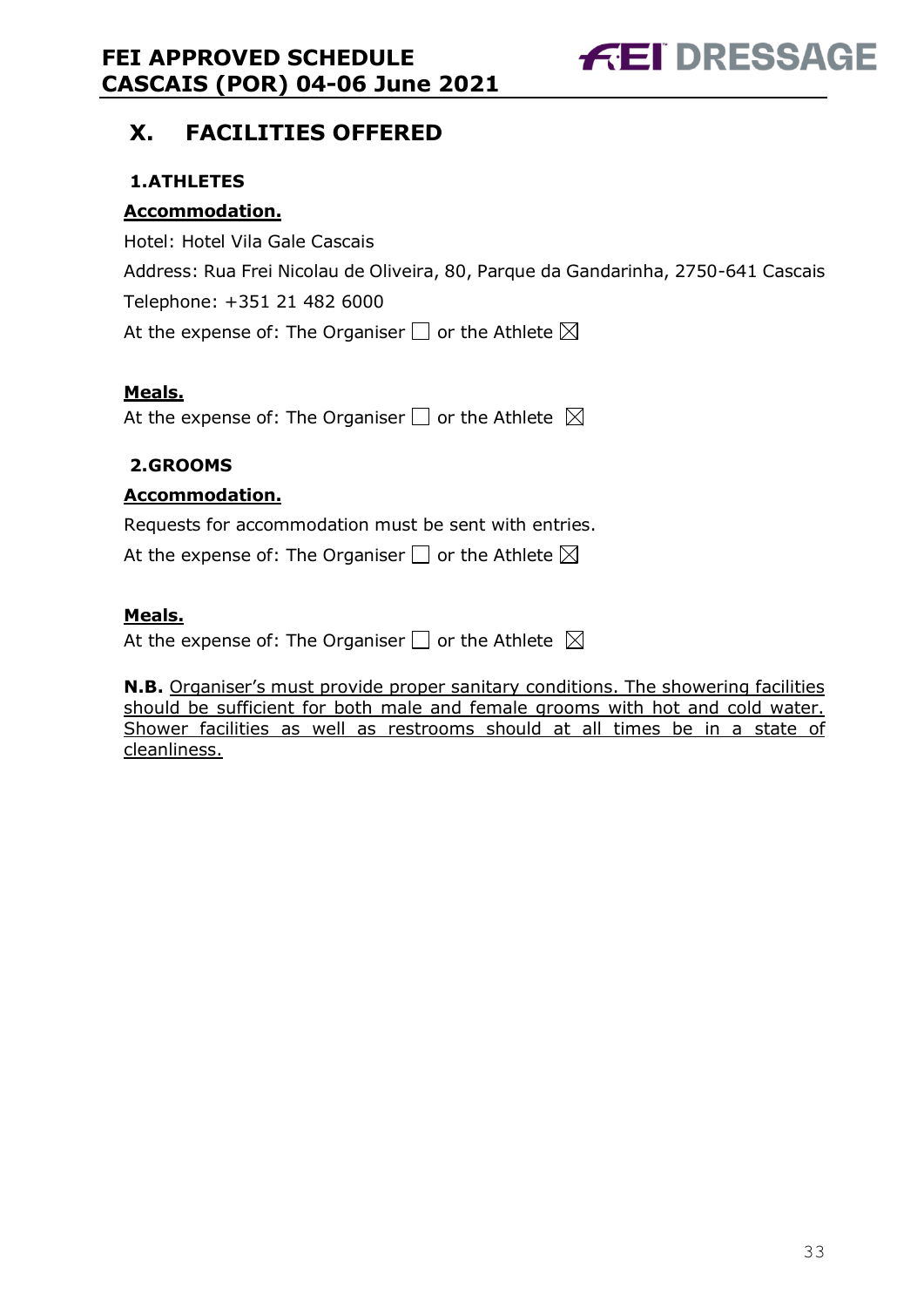### <span id="page-33-0"></span>**XI. LOGISTICAL/ADMINISTRATIVE/TECHNICAL INFORMATION**

### <span id="page-33-1"></span>**1.DRAW**

Location of the draw: At the Show Office

### <span id="page-33-2"></span>**2.COMPETITION ARENA(S)**

| Total dimensions: | 50 x 90 m (Competition arena - dimensions: $20 \times 60$ m) |
|-------------------|--------------------------------------------------------------|
| Type of Footing:  | Ebb & Flow (Silica sand and geotextile)                      |

### <span id="page-33-3"></span>**3.PRACTICE ARENA(S)**

| Total dimensions: | 20 $\times$ 60 m (Competition arena - dimensions: 20 $\times$ 60 m) |
|-------------------|---------------------------------------------------------------------|
| Type of Footing:  | Ebb & Flow (Silica sand and geotextile)                             |

#### <span id="page-33-4"></span>**4.STABLES**

Size of boxes:  $3 \text{ m} \times 3 \text{ m}$  (minimum  $3 \text{ m} \times 3 \text{ m} + 20 \% 3 \text{ m} \times 4 \text{ m}$ )

Stables are closed from 21:00 to 06:30

### <span id="page-33-5"></span>**5.PAPERLESS JUDGING**

It is compulsory to have a certified software/solution in order to offer Paperless Judging at FEI Dressage Events.

Will you use a FEI Certified Paperless Judging Software/Solution to manage judging at your Event? (The list of certified Service Providers is available here: [https://inside.fei.org/fei/your-role/it-services/it-providers/list\)](https://inside.fei.org/fei/your-role/it-services/it-providers/list)

No  $\boxtimes$ 

### <span id="page-33-6"></span>**6.SCORING PROVIDER / TIMING PROVIDER**

Will you use a FEI Certified Service Provider to manage the scoring and timing at your Event? (The list of certified Service Providers is available here: [https://inside.fei.org/fei/your-role/it-services/it-providers/list\)](https://inside.fei.org/fei/your-role/it-services/it-providers/list)

No  $\boxtimes$ 

Contact person at Event:

Name: Goncalo Queiroz

FEI ID number: 10034629

Contact email: goncalo@gqhorses.pt

The FEI may require to be provided with real time results data feed of your Events according to FEI requirements; in this case you and your provider will be informed accordingly.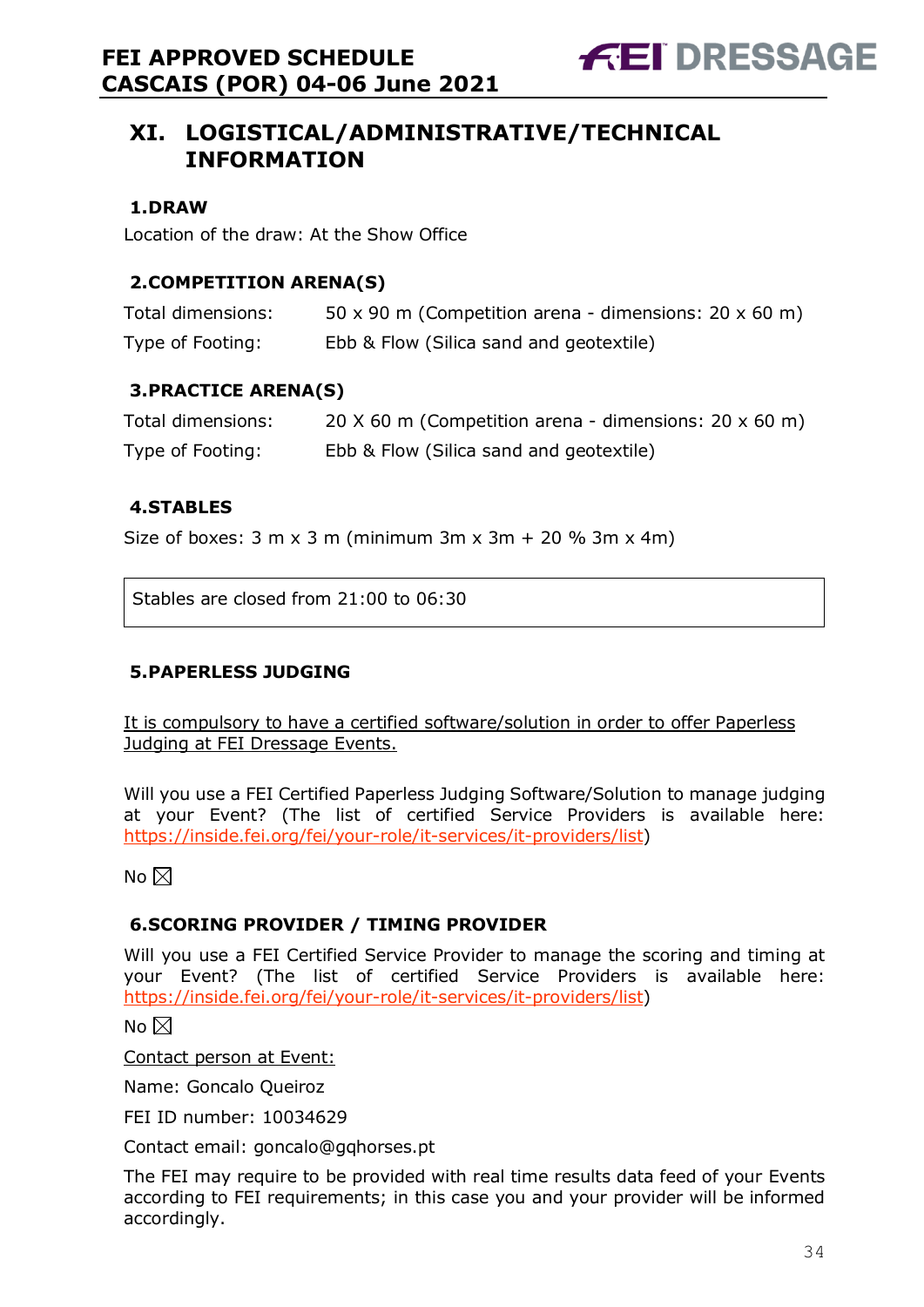### <span id="page-34-0"></span>**7.AVERAGE SCORE / OPEN SCORING**

Average Score and Open Scoring: Yes  $\boxtimes$  No  $\Box$ 

### <span id="page-34-1"></span>**8.OTHER TECHNOLOGY/SERVICE PROVIDER(S)**

Will you use other technology/service provider(s) at your Event? No  $\boxtimes$ 

### <span id="page-34-2"></span>**9.PRIZE GIVING CEREMONY**

The number of athletes required to present themselves for the prize giving ceremony of each competition is 3

All prize giving ceremonies must strictly follow the **Covid-19 guidelines for Prize giving protocols and media activities.**

### <span id="page-34-3"></span>**10. ADVERTISING ON ATHLETES AND HORSES**

The athletes are authorised  $\boxtimes$  not authorised  $\Box$  to carry the logo of their personal sponsor. The Chief Steward will check that the advertising and publicity on athletes and horses complies with Article 135 of the General Regulations.

### <span id="page-34-4"></span>**11. TICKETING**

Are you selling ticket for spectator to attend your event: Yes  $\square$  No  $\boxtimes$ 

### <span id="page-34-5"></span>**12. BETTING**

Betting will be authorised by the Organiser. Yes  $\Box$  No  $\boxtimes$ 

### <span id="page-34-6"></span>**13. TRANSPORT REIMBURSMENT HORSES / PONIES**

Transport expenses to be paid by:

The Organiser  $\Box$  at entries ber km or the Athlete  $\boxtimes$ 

### <span id="page-34-7"></span>**14. WELCOME**

The time and date of arrival of athletes, horses and their means of transport must be given to the Organiser in order to facilitate them on arrival.

### <span id="page-34-8"></span>**15. LOCAL TRANSPORTATION - ARRANGEMENTS FROM HOTEL TO SHOWGROUNDS**

Walking distance  $\Box$ 

Organiser Shuttle Service  $\Box$ 

Public Transport  $\boxtimes$  to be paid by the Organiser  $\Box$  or the Athlete  $\boxtimes$ 

If paid by Athlete approximate cost per round trip: 5 Euros

Taxi:  $\boxtimes$  to be paid by the Organiser  $\Box$  or the Athlete  $\boxtimes$ .

If paid by Athlete approximate cost per round trip: 20 Euros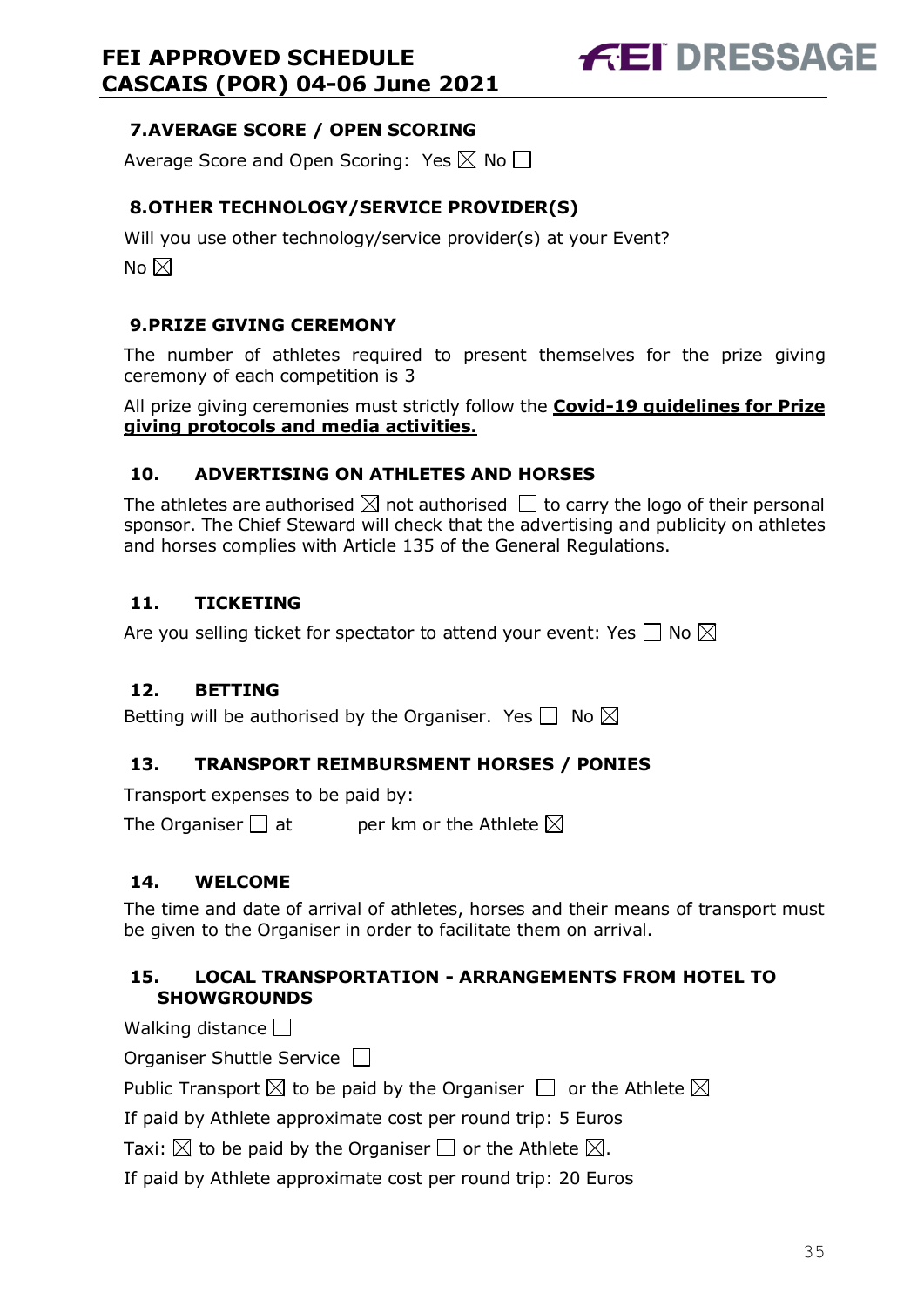

### <span id="page-35-0"></span>**16. ENTRY RIGHT TO SHOWGROUNDS/ACCREDITED PERSONS**

Entry right to the stable area acc. to FEI Veterinary Regulations Art. 1008-1009.

#### NUMBER ACCREDITED PERSONS:

| Athlete:      |  |
|---------------|--|
| Partner:      |  |
| $\sim$ $\sim$ |  |

Groom: 1

Horse Owner: 1 two (2) accreditations per horse acc. to FEI Passport Other:

### <span id="page-35-1"></span>**17. SUSTAINABILITY**

Please consider the environment when organising an FEI Event. Please find useful information on FEI Sustainability here:

<http://inside.fei.org/fei/your-role/organisers/handbook>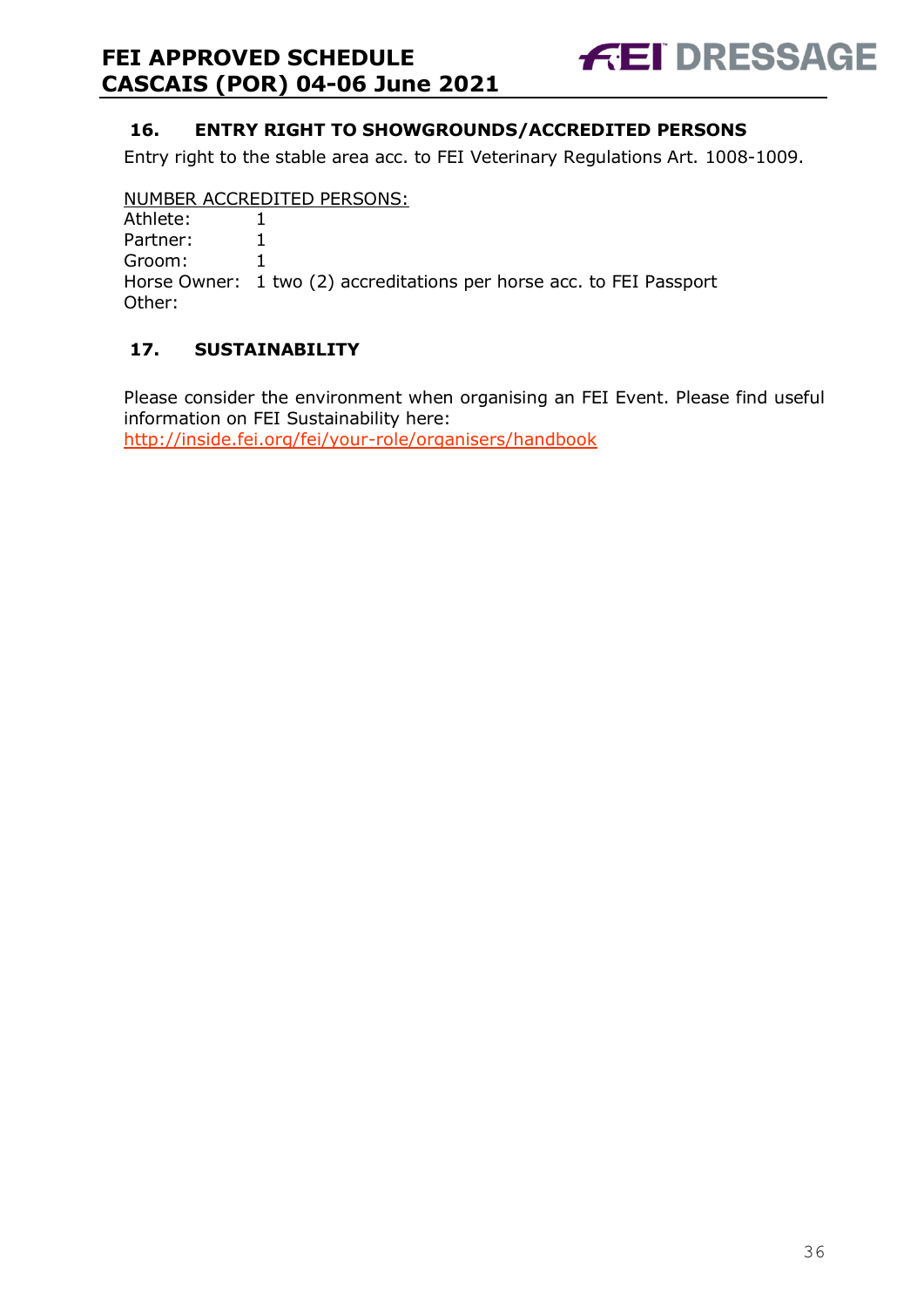### <span id="page-36-0"></span>**XII. VETERINARY MATTERS**

### <span id="page-36-1"></span>**1.CUSTOMS FORMALITIES**

| Name:      | Nuno Braamcamp                       |
|------------|--------------------------------------|
| Address:   | Avenida 25 de Julho, 1200-868 Lisboa |
| Telephone: | +351 213922040                       |
| Email:     | nuno.braamcamp@despachante.cdo.pt    |

Opening hours 09 - 17 h

#### <span id="page-36-2"></span>**2.HEALTH REQUIREMENTS**

#### **GENERAL**

In accordance with the FEI Code of Conduct for the Welfare of the Horse it is imperative that all Horses at FEI Events are physically fit and free from infectious disease before being allowed to compete.

#### **ENTRY OF HORSES**

Required health tests and vaccinations: N/A Quarantine period: N/A Specimen Import Licence applied: N/A

#### <span id="page-36-3"></span>**3.NATIONAL REQUIREMENTS**

Horses moved from other member States 8or outside) must be accompanied by an identification Document. Directive 2009/156/EC Regulation (EC 5041 2008). Health papers are required for horses coming to Portugal. 1-Horses coming from the rest of Portugal: Transport and health certificate. 2-Horses from EU: International Transport certificate valid between EU members. 3-Horses coming from other countries: valid certificate which required any moment of import.

#### <span id="page-36-4"></span>**4.PONIES**

FEI Veterinary Regulations, Chapter IX and Annex IX: For all Pony Events, Ponies must be available for Pony Measurement if requested by the FEI.

#### <span id="page-36-5"></span>**5.INJURY SURVEILLANCE**

FEI Veterinary Regulations, Chapter VIII: Horses participating in FEI Events are subject to injury surveillance protocols; and in the event of fatality, a post mortem examination.

#### <span id="page-36-6"></span>**6.TRANSPORT OF HORSES**

Horses must be fit to travel and be transported in suitable vehicles. Any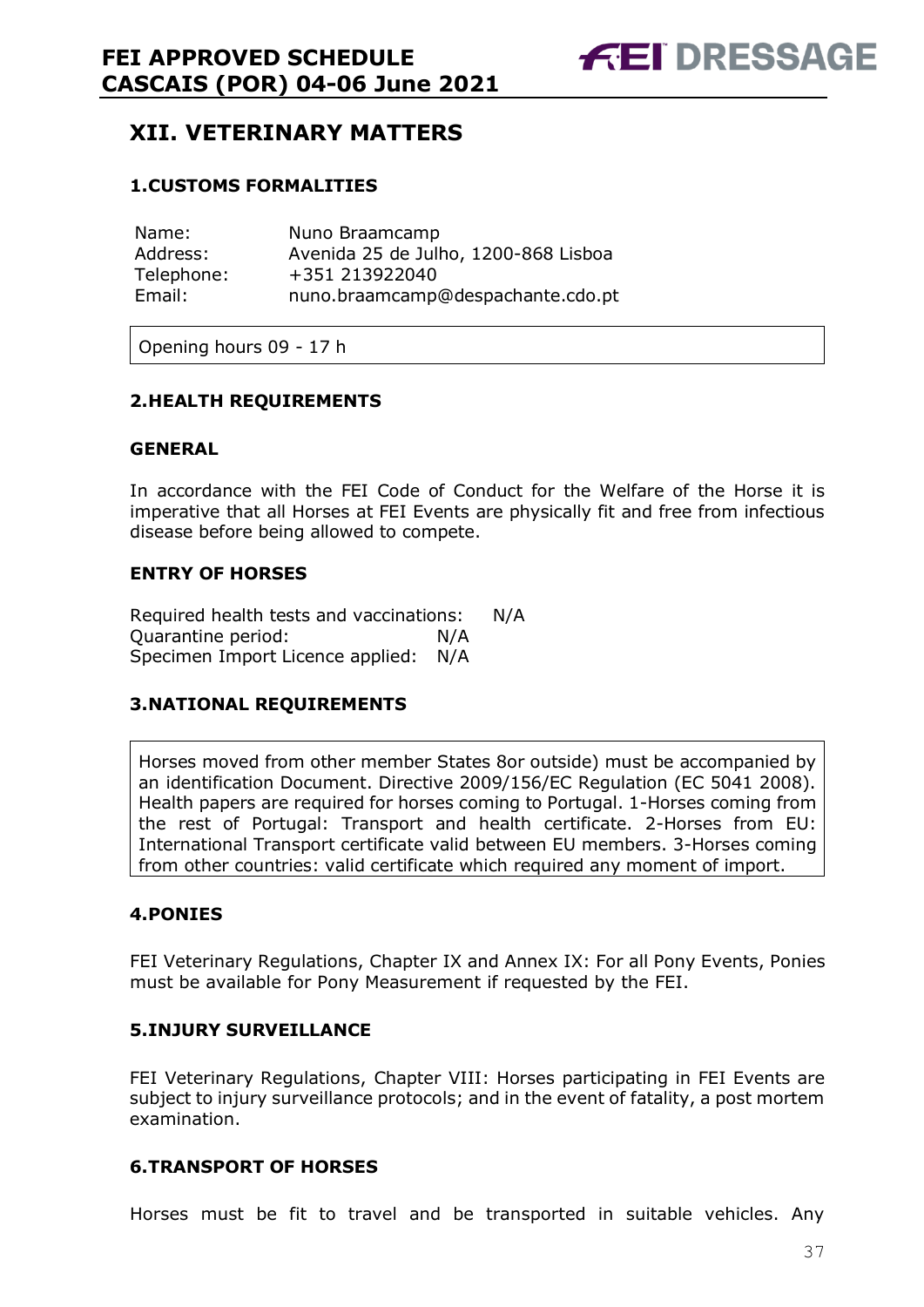government requirements for disease testing and control must be requested well in advance, to ensure that the horse is in compliance by the time of arrival at the border of the country where the Event is taking place. Athletes, or their representatives, have the responsibility to comply with national legislation in both their country of origin and the host nation of the Event. Where necessary athletes must contact local government authorities or veterinary advisors for information regarding animal health requirements and transport legislation. Within the European Union (EU), this includes EU Council Regulation (EC) No 1/2005 concerning the protection of animals during transport within the Member States of the EU.

**FEI DRESSAGE** 

### <span id="page-37-0"></span>**7.VENUE ARRIVAL INFORMATION & FITNESS TO COMPETE**

### **7.1 PASSPORTS. FEI General Regulations Article 137**

#### **For all issues relating to FEI Horse Passports/FEI Recognition Cards please contact your National Federation.**

All Horses competing at FEI Events must be registered with the FEI.

FEI Passports or FEI Recognition Cards (for those Horses with a national passport approved by the FEI) are compulsory for FEI Events.

NB: Horses entered in CIMs in their country of residence are not required to have an FEI Passport or FEI Recognition Card but must be properly registered with the FEI and identifiable (GRs 137.2).

Athletes who do not present a Horse's Passport and/or Recognition Card, or one that is not correctly validated or fail to meet other passport requirements will be **subject to Sanctions in accordance with Annex VI of the FEI Veterinary Regulations** and may not be allowed to compete.

**NB** for Horses permanently resident in a Member State of the European Union: all Horses must have a national EU passport in compliance with EU Regulations to which a FEI Recognition card is applied. The exception to this being Horses in possession of an FEI passport which has been continually revalidated without interruption.

#### **7.2 VACCINATIONS - EQUINE INFLUENZA. FEI Veterinary Regulations Article 1003**

Horses competing at FEI Events must comply with the requirements for Equine Influenza vaccination in accordance with the Veterinary Regulations and as summarised below.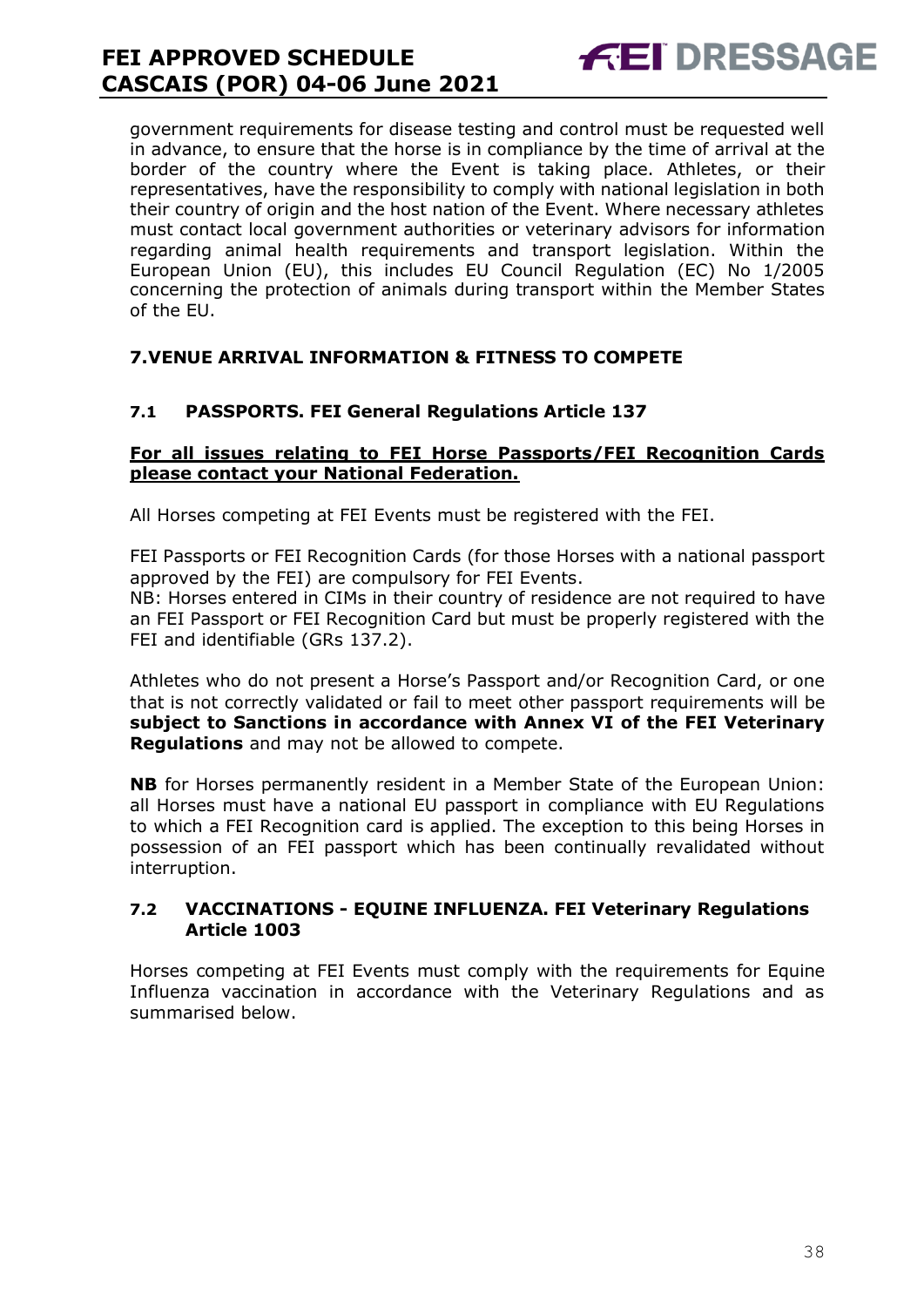

| <b>VACCINATION</b>    | <b>PROTOCOL</b>                                                                                                                                                  | <b>ELIGIBILITY TO ENTER</b><br><b>VENUE</b>                                                                                                                            |
|-----------------------|------------------------------------------------------------------------------------------------------------------------------------------------------------------|------------------------------------------------------------------------------------------------------------------------------------------------------------------------|
| <b>Primary Course</b> | $1st$ Vaccination: day 0<br>2 <sup>nd</sup> Vaccination: day 21-92                                                                                               | May compete 7 days after the<br>2 <sup>nd</sup> Vaccination                                                                                                            |
| <b>First Booster</b>  | Within 7 months of the $2^{nd}$<br>vaccination of the<br>Primary<br>Course                                                                                       | May compete for 6 months +21<br>days after the 2 <sup>nd</sup> vaccination of<br>the Primary Course<br>Must not compete in the 7 days<br>after receiving a vaccination |
| <b>Boosters</b>       | <b>MINIMUM:</b> within one year of<br>previous booster vaccination<br>IF COMPETING: must be in<br>the 6 months $+21$ days of the<br>booster previous vaccination | Must have been vaccinated<br>within 6 months $+21$ days<br>before arriving at the Event<br>Must not compete in the 7 days<br>after receiving a vaccination             |

All FEI registered Horses intending to compete at FEI Events (including CIMs) must be vaccinated against Equine Influenza in accordance with these VRs. The exception being if the applicable domestic legislation prevents the use of Equine Influenza vaccines within the relevant territory

### **7.3 EXAMINATION ON ARRIVAL. FEI Veterinary Regulations Article 1031**

On arrival at an Event venue, all Horses must undergo an examination by a veterinarian to confirm their identification from their passport and micro-chip ID (where present), their vaccination status and general health. To protect all horses attending events, any Horse with a questionable health status concerning vaccination, disease or other concerns, must be stabled within the isolation facilities provided by the Organising Committee pending a decision on entering the venue.

#### **7.4 HORSE INSPECTIONS. FEI Veterinary Regulations Articles 1034- 1042**

All Horses will be assessed for their fitness to compete during the Horse Inspection. Any Horse demonstrating questionable fitness may be referred to the Holding Box for further veterinary examination. Horses not deemed fit to compete by the Inspection Panel will not be permitted to compete.

#### **7.5 LIMB SENSITIVITY EXAMINATION. FEI Veterinary Regulations Articles 1048-1053**

All Horses are subject to examination under the protocol for abnormal limb sensitivity throughout the period of an Event. For Jumping that includes, but is not limited to, between rounds and before the Jump Off. For Endurance that includes, but is not limited to, pre-ride, during the ride and after the ride. Horses may be examined once or on multiple occasions during the Period of an Event. Horses may be selected for examination under the protocol randomly or they may be targeted. All Horses selected to be tested must submit promptly to the examination or are subject to immediate disqualification. There is no obligation to examine any specific number of Horses at an Event.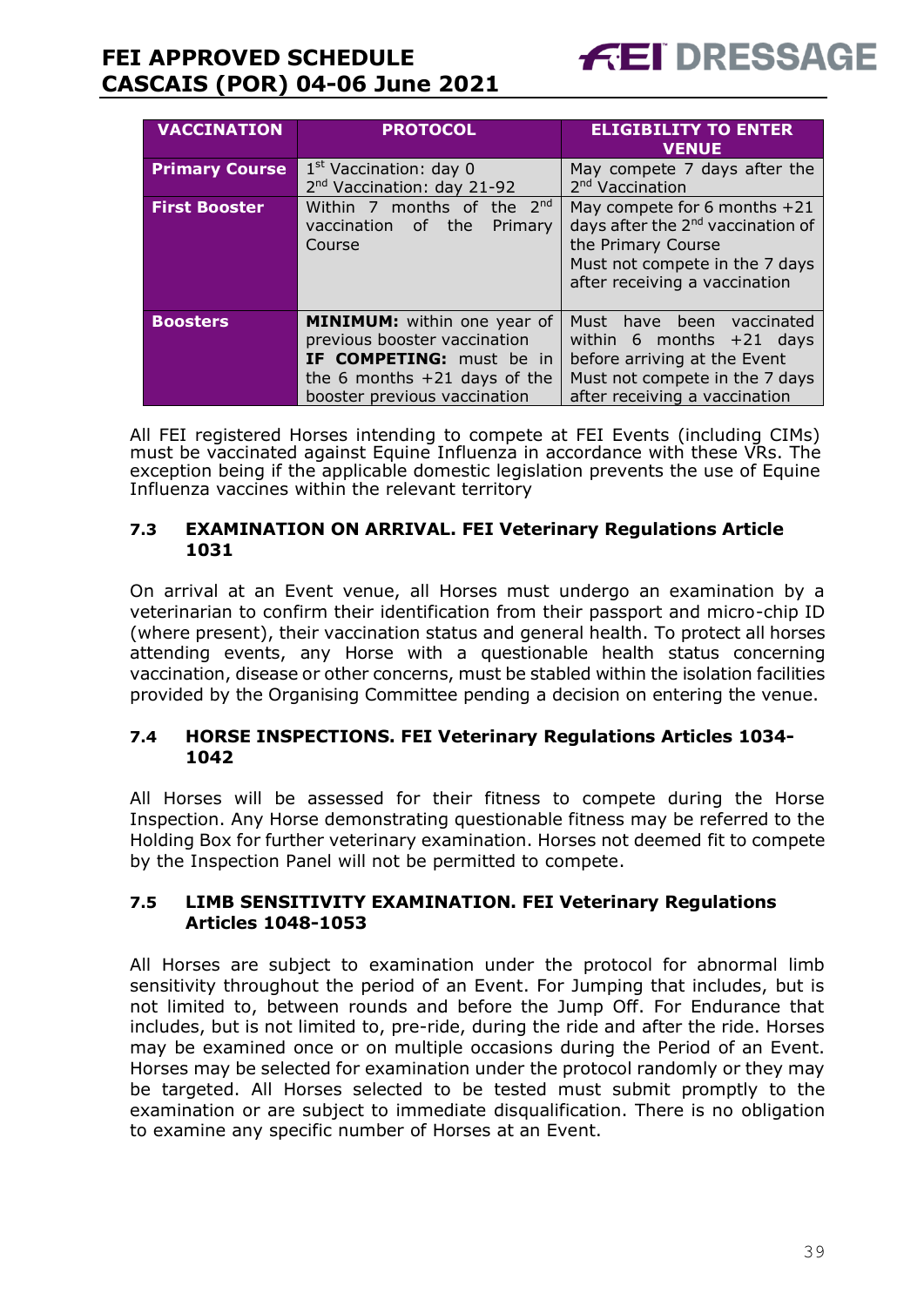### <span id="page-39-0"></span>**8. EQUINE ANTI-DOPING AND CONTROLLED MEDICATION PROGRAMME (EADCMP). FEI Regulations, Chapter VII**

### **8.1 SAMPLING. FEI Veterinary Regulations Chapter VII**

All horses competing at FEI Events may be subject to sampling for the presence of Prohibited Substances in accordance with the Anti-Doping and Controlled Medication Regulations (EADCMRs). Horses may be selected for sampling in accordance with obligatory testing, targeted or random sampling procedures. Refer to FEI Financial Charges for details of fees relating to Equine and Human Anti-Doping program (EADCMP), which OCs/NFs have the right to charge to the athlete (applicable for all FEI events worldwide).

### **8.2 ELECTIVE TESTING. FEI Veterinary Regulations Article 1058**

Elective Testing may be carried out prior to an Event to check for the presence of Prohibited Substances. Please refer to https://inside.fei.org/fei/cleansport/horses for information and details.

### <span id="page-39-1"></span>**XIII. HUMAN ANTI-DOPING**

Athletes can be tested at any FEI Event, by the FEI or by other Anti-Doping Organisations with Testing jurisdiction. Organisers will have the responsibility to provide facilities and staff/volunteers to facilitate such Testing if requested by the FEI as outlined in article 22.3 of the FEIs' Anti-doping Rules for Human Athletes (ADRHA).

The ADRHA rules are published on the FEI's website at <http://inside.fei.org/content/anti-doping-rules>

### <span id="page-39-2"></span>**XIV.ADDITIONAL INFORMATION**

### <span id="page-39-3"></span>**1.THE FEI POLICY FOR ENHANCED COMPETITION SAFETY DURING THE COVID-19 PANDEMIC**

The FEI Policy for Enhanced Competition Safety during the Covid-19 Pandemic ("Policy") [\(https://inside.fei.org/fei/covid-19/return-to-play/policy-tools\)](https://inside.fei.org/fei/covid-19/return-to-play/policy-tools) is mandatory and applies for any FEI Event taking place **as of 1 July 2020**. The Policy has been developed based on currently accepted best practices by the WHO and US Center for Disease Control (CDC) and will be continually reviewed and updated as more information becomes available. It is not intended to replace the applicable guidance and policies from domestic government and health authorities, but to supplement their recommendations with sport specific considerations.

The OC shall submit the risk assessment and mitigation plan (including name and contact details of the person in charge) to the FEI as an annex to the Event Schedule, **at the latest ten (10) working days before the event's deadline for Definite Entries**.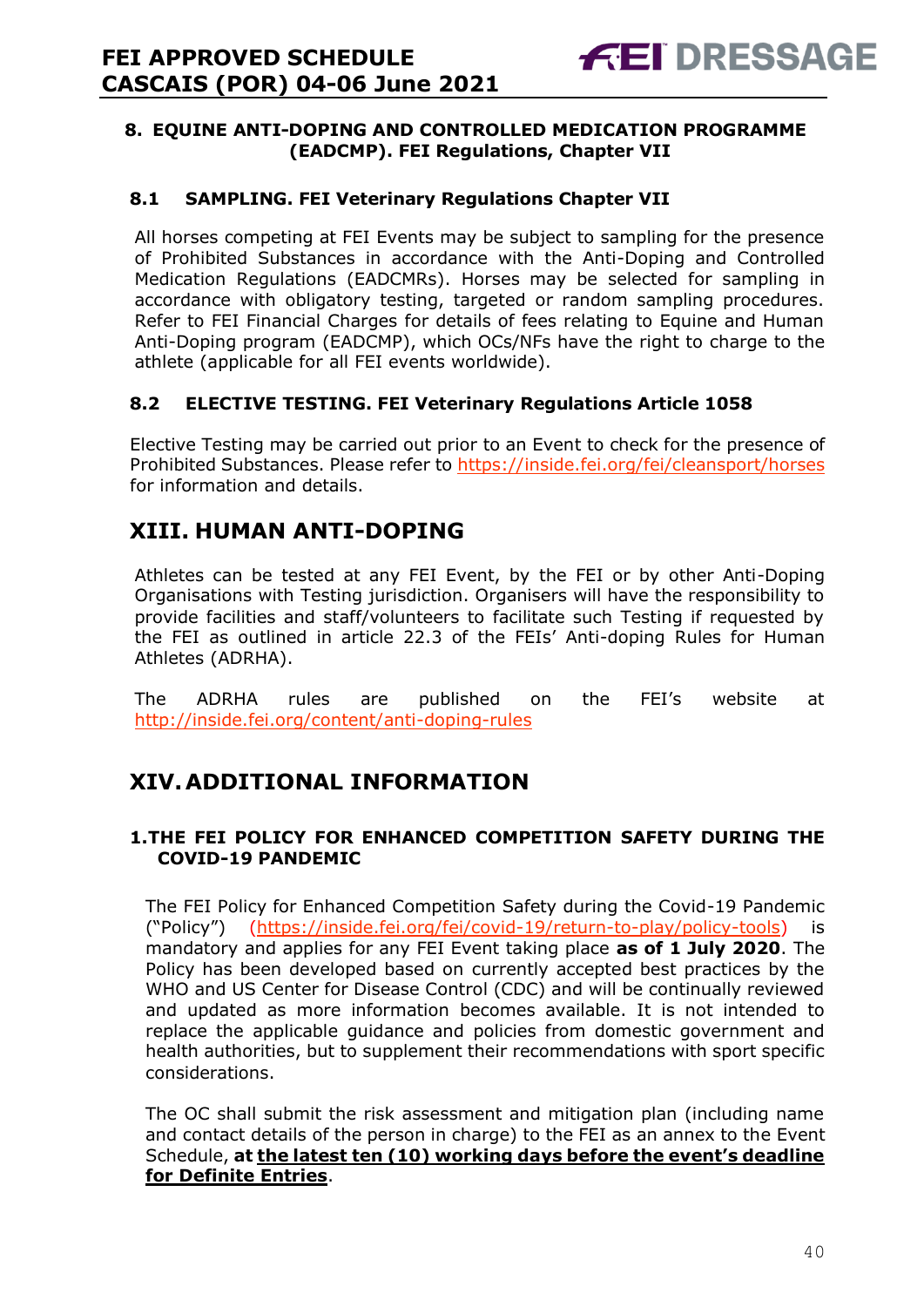**FEI DRESSAGE** 

Events for which the FEI has not received the documented risk assessment and mitigation measures plan in accordance with article 2.1.g) of the Policy **will be removed from the FEI calendar** in accordance with Article 112.3 of the FEI General Regulations.

### **ASSUMPTION OF RISK / WAIVER OF LIABILITY**

In consideration of being allowed to participate in the Event and related activities, all Participants (as defined in the Policy) acknowledge, appreciate, and agree that:

- 1. Participation includes possible exposure to and illness from infectious diseases including but not limited to COVID-19. While particular rules and personal discipline may reduce this risk, the risk of serious illness and death does exist; and,
- 2. The Participants knowingly and freely assume all such risks, both known and unknown, even if arising from the negligence of the OC or others, and assume full responsibility for their participation; and,
- 3. The Participants willingly agree to comply with the stated and customary terms and conditions for participation as regards protection against infectious diseases. If, however, a Participant observes any unusual or significant hazard during his/her presence or participation, the Participant will remove himself/herself from participation and bring such to the attention of the nearest official immediately; and,
- 4. The Participants, for themselves and on behalf of their heirs, assigns, personal representatives and next of kin, HEREBY RELEASE AND HOLD HARMLESS THE OC AND THE FEI, their officers, officials, agents, and/or employees, other participants, sponsoring agencies, sponsors, advertisers, and if applicable, owners and lessors of premises used to conduct the event ("RELEASEES"), WITH RESPECT TO ANY AND ALL ILLNESS, DISABILITY, DEATH, or loss or damage to person or property, WHETHER ARISING FROM THE NEGLIGENCE OF RELEASEES OR OTHERWISE, to the fullest extent permitted by law.

The Participants confirm to have read this release of liability and assumption of risk agreement, fully understand its terms, understand that they have given up substantial rights.

#### <span id="page-40-0"></span>**2.INSURANCES AND NATIONAL REQUIREMENTS**

Equestrian sports involve inherent dangerous risks. To the greatest extent permitted by law, the FEI and the FEI Event Organiser shall NOT be liable for any damages relating to loss of property or injury of any kind to Athletes, Owners, Support Personnel or Horses at or in connection with an FEI Event and the FEI expressly excludes all such liability.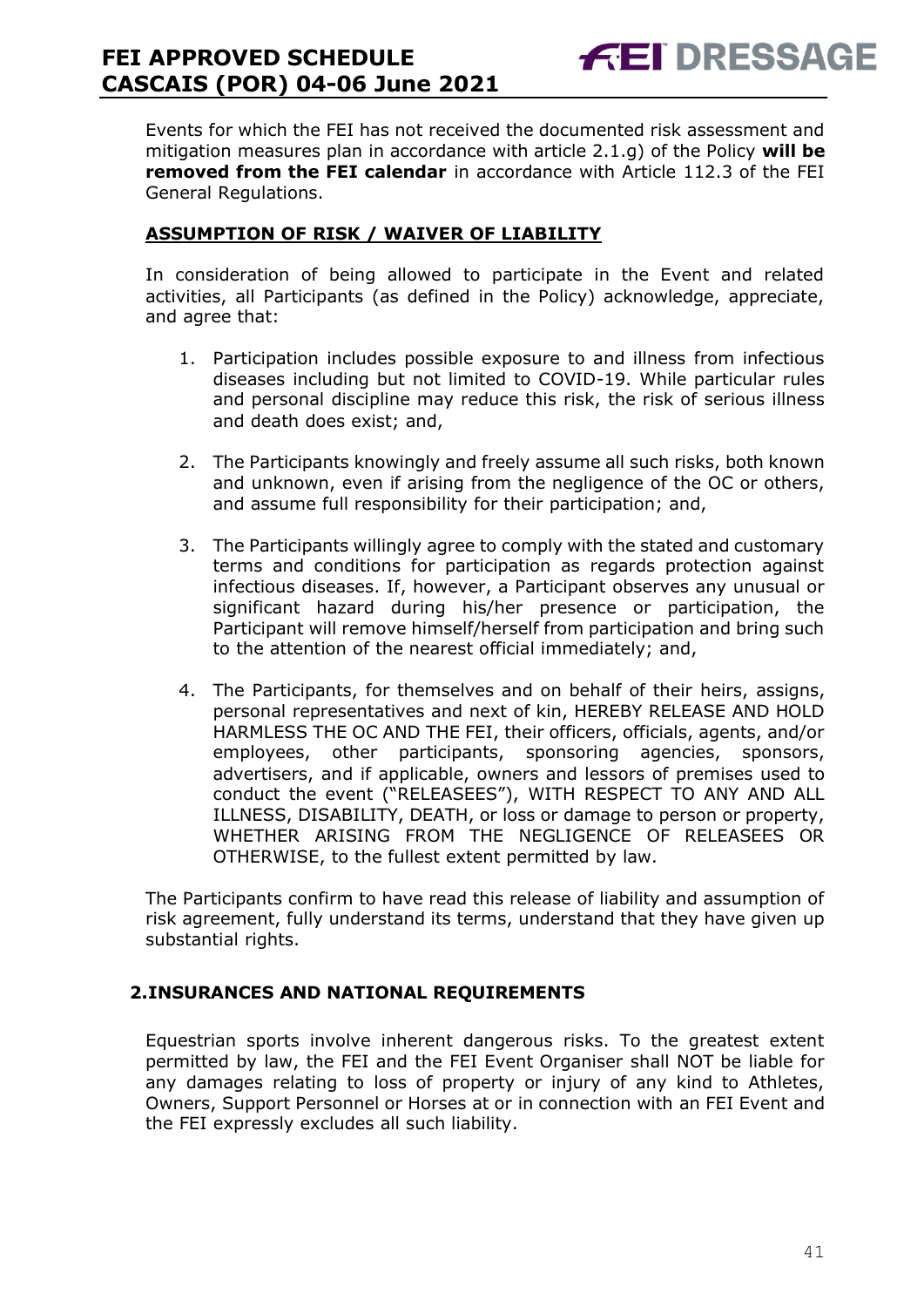### **2.1 ATHLETES, OWNERS AND SUPPORT PERSONNEL**

### **2.1.1 Personal Accident and Health Insurance**

It is your responsibility as an Athlete/Owner/ Support Personnel to ensure that you have adequate personal accident insurance in place to cover your participation at FEI Events and in particular to insure against any personal injury or medical expenses arising from an accident, injury or illness which may occur at a FEI Event.

You should check with your National Federation to confirm if your National Federation's insurance policy (if any) covers personal accidents and/or illnesses which may occur when you are attending at/participating in FEI Events.

If your National Federation does not have a personal accident/health insurance policy or if the National Federation's insurance policy does not cover personal accident or health claims, then you should obtain your own personal accident and health insurance policy to cover your attendance/participation at FEI Events.

### **2.1.2 Personal Property Insurance**

You should also ensure that you are insured against property loss, theft or damage which may occur at an FEI Event.

Again, the advice is to check with your National Federation to confirm if they have an insurance policy in place which would cover you in case of such property loss, theft or damage. If not, then you should obtain your own personal property insurance to cover such situations.

#### **2.1.3 Press Equipment**

Press equipment and other items left in the Press workroom, Press lockers, the Press Tribune or anywhere on the showgrounds are left entirely at the owner's risk. The Organising Committee does not accept any responsibility for any loss or damage to such equipment or items. Members of the Press are advised not to leave any equipment or personal items unattended.

#### **2.2 ATHLETES AND OWNERS**

### **2.2.1 Third Party Liability Insurance**

As an Athlete/Owner you are personally responsible for damages to third parties caused by you, your employees, Support Personnel, your agents or your Horses. You are, therefore, strongly advised to take out third-party liability insurance providing full coverage in relation to FEI Events at home and abroad, and to keep the policy up to date.

The FEI and the Organiser will NOT be responsible for any damage caused to third parties by you, your employees, Support Personnel, your agents or your Horses.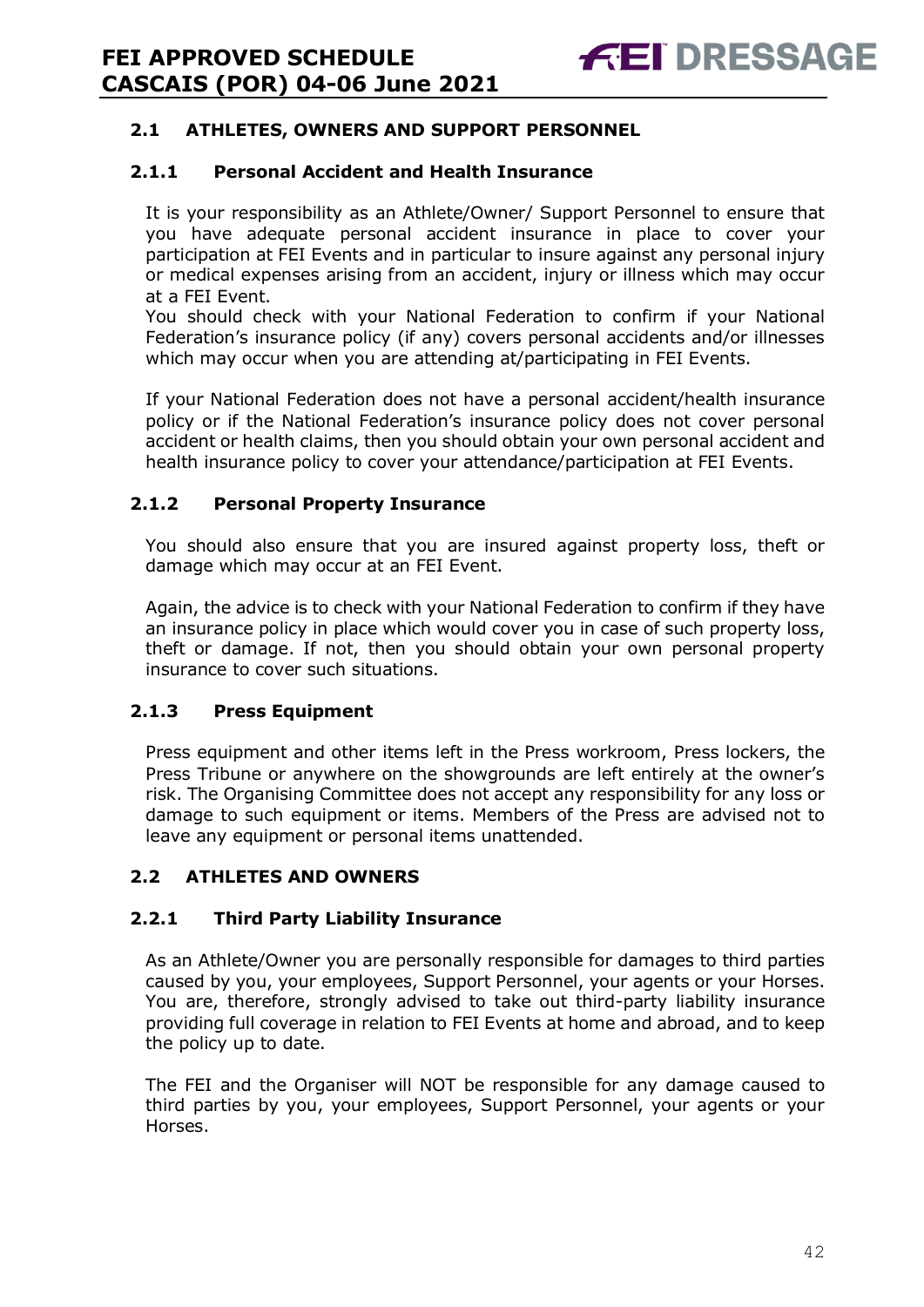### **2.2.2 Additional Liability Information**

N/A

### **2.2.3 Horse Insurance**

As an Owner you should ensure that your Horses are adequately insured against any injuries or illnesses they may sustain while participating at a FEI Event.

### <span id="page-42-0"></span>**3.PROTESTS/APPEALS**

To be valid, all Protests and Appeals must be made in writing and accompanied by a deposit of CHF 150.- or equivalent. Protest and appeal forms are available on the FEI website: Protest:<http://inside.fei.org/sites/default/files/FEI%20Protest%20Form.pdf> Appeal:<http://inside.fei.org/sites/default/files/FEI%20Appeal%20Form.pdf>

### <span id="page-42-1"></span>**4.DISPUTES**

In the event of any discussion concerning the interpretation of the schedule (in translated languages), the English version will be decisive.

### <span id="page-42-2"></span>**5.MODIFICATION TO SCHEDULE**

In exceptional circumstances, together with the Approval of the Chefs d'Equipe, host NF delegate, if any, and the Ground Jury, the OC may change the schedule in order to clarify any matters arising from an omission or due to unforeseen circumstances. Any such changes must be notified to all Athletes and Officials as soon as possible and they must be reported to the FEI by the Foreign Judge.

#### <span id="page-42-3"></span>**6.ADDITIONAL INFORMATION FROM THE ORGANISER**

- DOGS

All dogs must be leashed and affixed to a human or stationary object on the showground and in the stable area. Violation of this rule will incure a fina of CHF 100 per offence and, in case of repeated offence at the Event, may lead to exclusion from the Venue (Art. 109.13 General RG)

- SMOKING Smoking is not allowed in the stables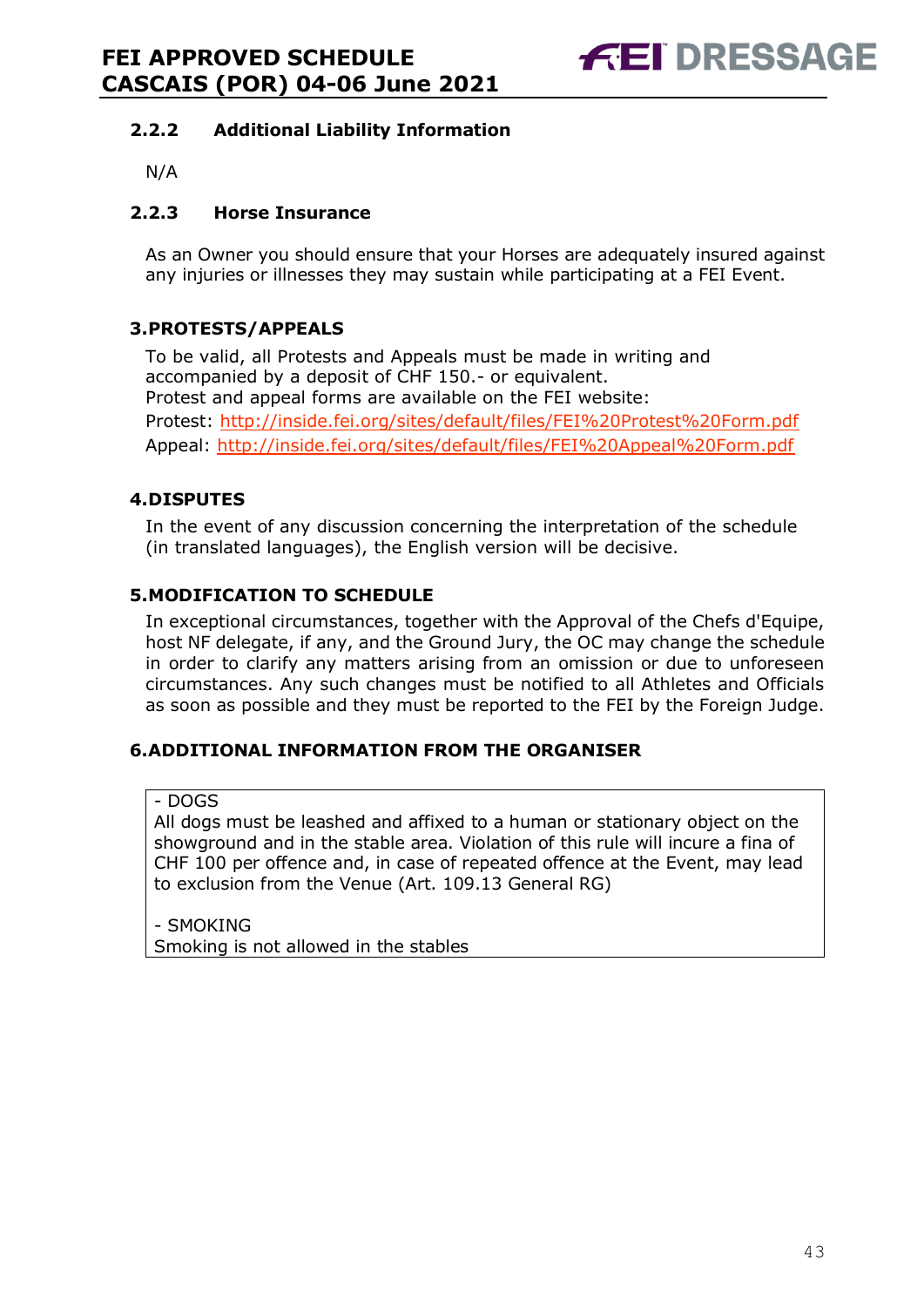### **Age of Athletes and Horses according to the Event's Category:**

| <b>Event's Category</b>               | <b>Age of Athletes</b>                                   | <b>Age of Horses</b>      |
|---------------------------------------|----------------------------------------------------------|---------------------------|
| <b>Grand Prix/Grand Prix Special/</b> | As of 16 <sup>th</sup> year                              | Min 8 y.o.                |
| <b>Grand Prix Freestyle/</b>          |                                                          |                           |
| Intermediate II/Intermediate          |                                                          |                           |
| A/ Intermediate B                     |                                                          |                           |
| <b>Prix St. Georges/Intermediate</b>  | As of 16 <sup>th</sup> year                              | Min. 7 y.o.               |
| I/ Intermediate I Freestyle           |                                                          |                           |
| CH-Y/CDIY/CDIOY                       | As of $16th$ year to end $21st$ year                     | Min. 7 y.o.               |
| CH-J/CDIJ/CDIOJ                       | As of $14th$ year to end $18th$ year                     | Min. 6 y.o.               |
| CH-P/CDIP/CDIOP                       | As of $12th$ year to end $16th$ year                     | Min. 6 y.o.               |
| CH-Ch/CDICh/CDIOCh                    | As of 12 <sup>th</sup> year to end 14 <sup>th</sup> year | Min. 6 y.o.               |
| CH-U25/CDIU25/CDIOU25                 | As of $16th$ year to end $25th$ year                     | Min. 8 y.o.               |
| <b>CDIAm</b>                          | As of 26 <sup>th</sup> year                              | Min. 7 y.o.               |
|                                       |                                                          | Medium tour Min. 8 y.o.   |
| <b>CDIYH</b>                          | As of 16 <sup>th</sup> year                              | Min. 5 y.o. - Max. 7 y.o. |
| CH-M-YH-D                             | As of $16th$ year                                        | 5y.0.76y.0.77y.0.         |

#### **DEDUCTIONS FROM PRIZE MONEY AT COMPETITIONS:**

Full details of any deductions from prize money must be outlined in the schedule. This includes government taxes. If it is necessary for Organisers to deduct such taxes, they must provide participants with an official form indicating the amount of tax deducted.

The tax form must be provided to the athletes upon arrival and returned to the Organiser prior to departing.

#### **IMPORTANT**

#### **The total amount of prize money shown for each Competition in the schedule must be distributed. (FEI General Regulations articles 127 and 128)**

The value of the 1st prize must not exceed 1/3 of the total prize money announced for the competition. Distribution of prize money: distributed to 25 % of participants. If there are between 5 and 19 athletes in the competition, min 5 prizes must be distributed.

| Number of<br><b>Starters</b> |     | $\overline{2}$ | 3   | 4   | From 5 and<br>above                                        |
|------------------------------|-----|----------------|-----|-----|------------------------------------------------------------|
|                              |     |                |     |     |                                                            |
| 1 <sup>st</sup>              | 33% | 33%            | 33% | 33% | All the                                                    |
| 2 <sub>nd</sub>              |     | 25%            | 25% | 25% | prize                                                      |
| 3 <sup>rd</sup>              |     |                | 20% | 20% | money                                                      |
| 4 <sup>th</sup>              |     |                |     | 15% | scheduled                                                  |
| Total<br>distributed         | 33% | 58%            | 78% | 93% | must be<br>distributed<br>among all<br>placed<br>athletes. |

If there are 4 or less athletes in the competition, the table below applies.

The amount to be given to each athlete must be stated in the schedule.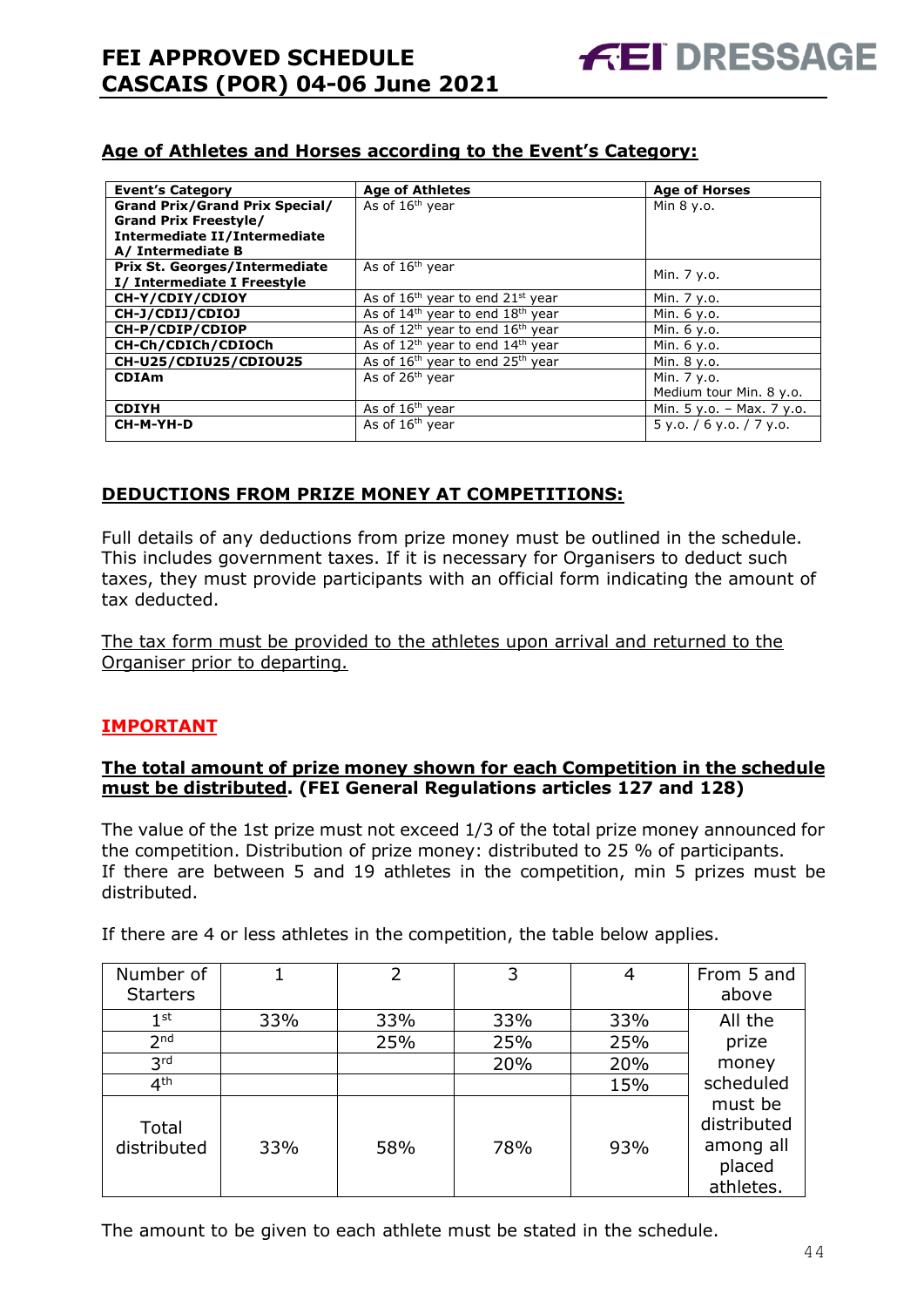### <span id="page-44-0"></span>**XV. ANNEXES**

### <span id="page-44-1"></span>**1. FEI ENTRY SYSTEM**

Please fill the form below in order to provide you and the other members of your committee or your IT Providers access to the FEI Entry System.

| FEI $ID^1$ :          | 10164177                                      |                      |  |  |
|-----------------------|-----------------------------------------------|----------------------|--|--|
| Name*:                | <b>GAMBINI</b>                                |                      |  |  |
| First Name*:          | Adele                                         |                      |  |  |
| E-Mail*:              | geral@centrohipicocostaestoril.com            |                      |  |  |
| Access Rights*:       | $\boxtimes$ Admin <sup>2</sup><br>Consult $3$ |                      |  |  |
| FEI $ID^1$ :          | 10034629                                      |                      |  |  |
| Name*:                | QUEIROZ                                       |                      |  |  |
| First Name*:          | Goncalo                                       |                      |  |  |
| $E-Mail*$ :           | goncalo@gqhorses.pt                           |                      |  |  |
| Access Rights*:       | $\boxtimes$ Admin <sup>2</sup>                | Consult <sup>3</sup> |  |  |
| FEI ID <sup>1</sup> : |                                               |                      |  |  |
| Name*:                |                                               |                      |  |  |
| First Name*:          |                                               |                      |  |  |
| E-Mail*:              |                                               |                      |  |  |
| Access Rights*:       | Admin <sup>2</sup>                            | Consult <sup>3</sup> |  |  |

<sup>1)</sup> If already have an FEI user account.

<sup>2)</sup> Provide you the required access to manage entries and substitutions and download entries/lists.

3) You are just able to consult and download the entries/lists.

\*) Mandatory Fields